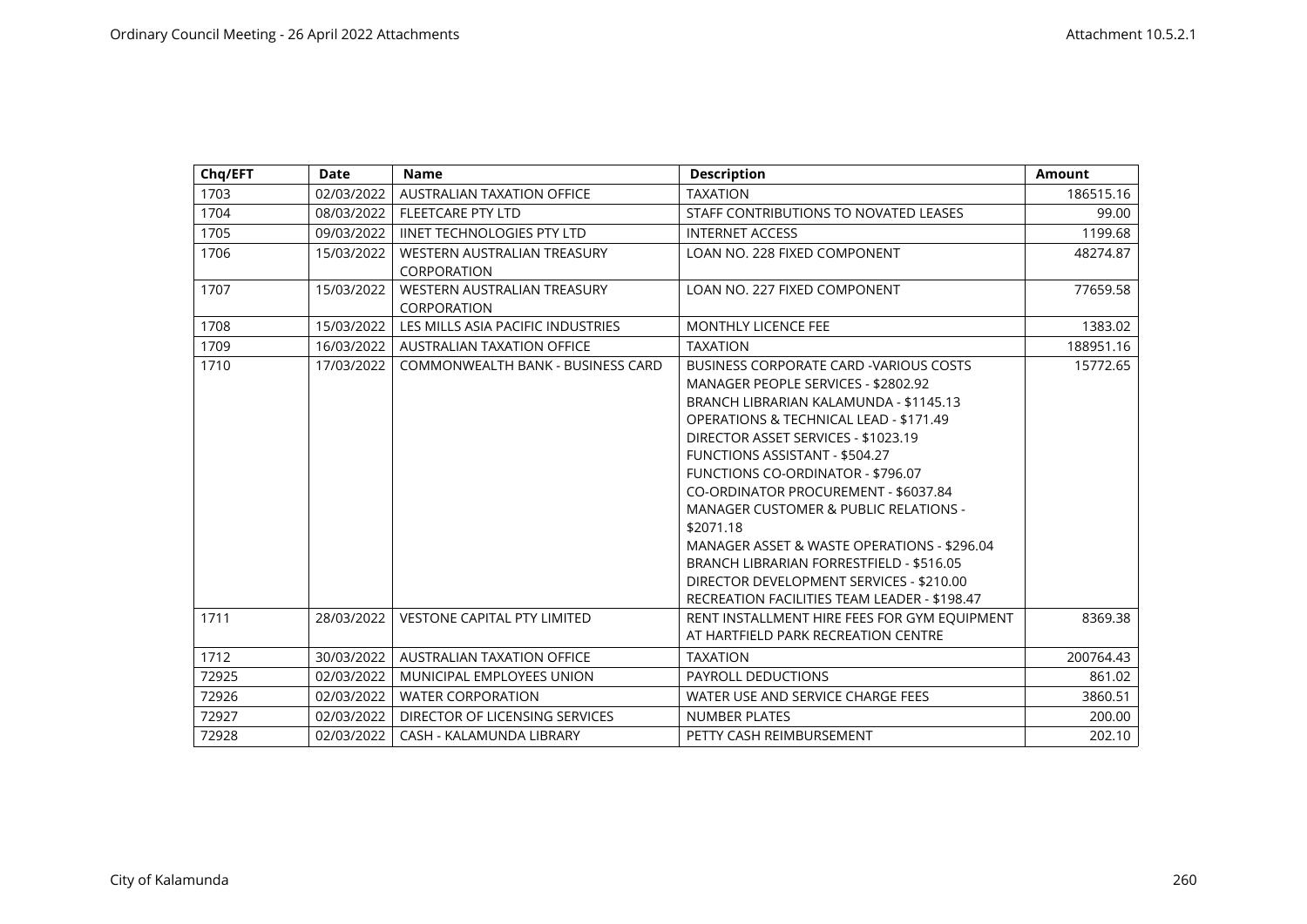| Chq/EFT  | <b>Date</b> | <b>Name</b>                                                        | <b>Description</b>                                                      | <b>Amount</b> |
|----------|-------------|--------------------------------------------------------------------|-------------------------------------------------------------------------|---------------|
| 72929    | 02/03/2022  | CASH - HIGH WYCOMBE LIBRARY                                        | PETTY CASH REIMBURSEMENT                                                | 196.77        |
| 72930    | 02/03/2022  | <b>KEIAHNA DORANTE</b>                                             | SALE OF ARTWORK - OUR STORIES EXHIBITION                                | 100.10        |
| 72931    | 16/03/2022  | MUNICIPAL EMPLOYEES UNION                                          | PAYROLL DEDUCTIONS                                                      | 881.52        |
| 72932    | 16/03/2022  | <b>WATER CORPORATION</b>                                           | WATER USE AND SERVICE CHARGE FEES                                       | 8027.13       |
| 72933    | 16/03/2022  | DIRECTOR OF LICENSING SERVICES                                     | <b>NUMBER PLATES</b>                                                    | 400.00        |
| 72934    | 16/03/2022  | <b>CITY OF BAYSWATER</b>                                           | LONG SERVICE LEAVE REIMBURSEMENT                                        | 2111.86       |
| 72935    | 16/03/2022  | CASH - ADMIN                                                       | PETTY CASH REIMBURSEMENT                                                | 799.60        |
| 72936    | 16/03/2022  | CASH - FORRESTFIELD LIBRARY                                        | PETTY CASH REIMBURSEMENT                                                | 211.48        |
| 72937    | 16/03/2022  | <b>CASH - HARTFIELD PARK</b>                                       | PETTY CASH REIMBURSEMENT                                                | 26.44         |
| 72938    | 16/03/2022  | <b>CASH - LESMURDIE LIBRARY</b>                                    | PETTY CASH REIMBURSEMENT                                                | 84.26         |
| 72939    | 16/03/2022  | <b>CASH - HIGH WYCOMBE LIBRARY</b>                                 | PETTY CASH REIMBURSEMENT                                                | 165.13        |
| 72940    | 30/03/2022  | MUNICIPAL EMPLOYEES UNION                                          | PAYROLL DEDUCTIONS                                                      | 881.52        |
| 72941    | 30/03/2022  | <b>WATER CORPORATION</b>                                           | WATER USE AND SERVICE CHARGE FEES                                       | 36191.02      |
| 72942    | 30/03/2022  | CASH - ZIG ZAG CULTURAL CENTRE                                     | PETTY CASH REIMBURSEMENT                                                | 75.95         |
| EFT85271 | 02/03/2022  | WEX AUSTRALIA PTY LTD - WRIGHT EXPRESS<br>FUEL CARDS AUSTRALIA LTD | FUEL - PERIOD ENDING 28/02/21                                           | 607.63        |
| EFT85272 | 02/03/2022  | NEVERFAIL SPRINGWATER LTD (KALA LIB)                               | BOTTLED WATER SUPPLIES / MAINTENANCE FOR<br>KALAMUNDA LIBRARY           | 17.70         |
| EFT85273 | 02/03/2022  | SURF LIFE SAVING WESTERN AUSTRALIA                                 | <b>REGISTRATION FOR STAFF TO ATTEND CPR</b><br><b>REFRESHER COURSE</b>  | 896.00        |
| EFT85274 | 02/03/2022  | NEVERFAIL SPRINGWATERLTD<br>(FORRESTFIELD LIB)                     | BOTTLED WATER SUPPLIES / MAINTENANCE FOR<br><b>FORRESTFIELD LIBRARY</b> | 53.10         |
| EFT85275 | 02/03/2022  | ELEMENT ADVISORY PTY LTD                                           | PROFESSIONAL PLANNING SERVICES FOR<br>FORRESTFIELD NORTH STRUCTURE PLAN | 2200.00       |
| EFT85276 | 02/03/2022  | STEVE LAWRENCE T/AS BLUE RIBBON<br>CARPET & UPHOLSTERY CLEANING WA | FLOOR / CARPET CLEANING AT VARIOUS LOCATIONS                            | 1006.00       |
| EFT85277 | 02/03/2022  | <b>BROWNES DAIRY - ADMIN</b>                                       | MILK SUPPLY FOR ADMIN BUILDING                                          | 94.98         |
| EFT85278 | 02/03/2022  | RONDA KAYE PRYCE                                                   | <b>RATES REFUND</b>                                                     | 456.83        |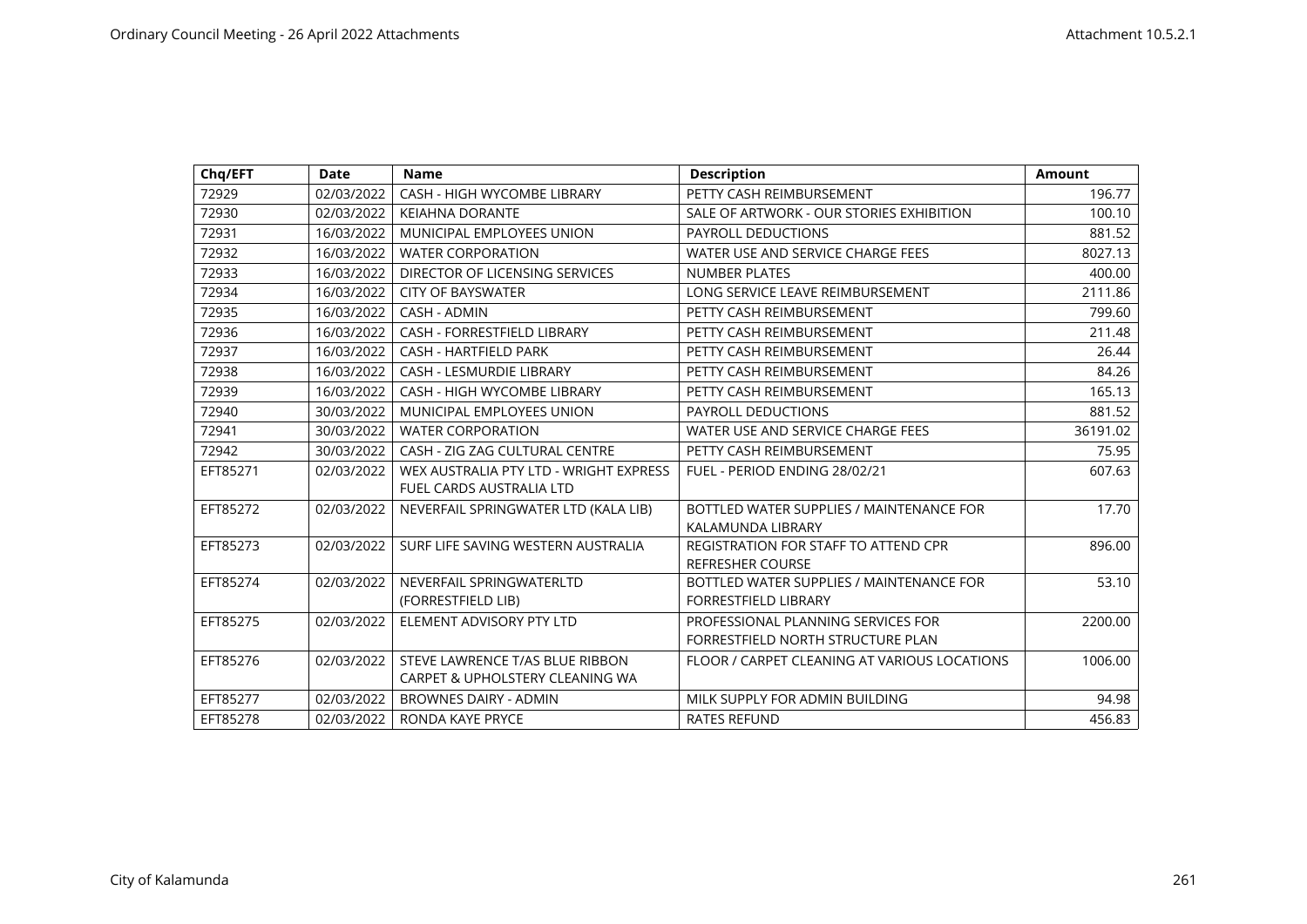| Chq/EFT  | <b>Date</b> | <b>Name</b>                               | <b>Description</b>                             | <b>Amount</b> |
|----------|-------------|-------------------------------------------|------------------------------------------------|---------------|
| EFT85279 | 02/03/2022  | ROBYN BEARDSELL                           | SALE OF ARTWORK - LIONS CLUB ART AWARDS 2022   | 154.00        |
|          |             |                                           | <b>EXHIBITION</b>                              |               |
| EFT85280 | 02/03/2022  | A, GM & G, AM & JA VINCENTI               | <b>RATES REFUND</b>                            | 856.62        |
| EFT85281 | 02/03/2022  | DAVID THOMAS & ENZIE MAY GUY              | <b>RATES REFUND</b>                            | 315.80        |
| EFT85282 | 02/03/2022  | <b>KEVIN CHENNELL</b>                     | REFUND OF CREDIT ON ACCOUNT FOR KALAMUNDA      | 109.25        |
|          |             |                                           | UKELELE COLLECTIVE - PAID IN ADVANCE AND NO    |               |
|          |             |                                           | LONGER HIRING - REFER DEBTOR NO.137927 -       |               |
|          |             |                                           | <b>INVOICE 32616</b>                           |               |
| EFT85283 | 02/03/2022  | <b>MARIE-LUISE HELLER</b>                 | SALE OF ARTWORK - LIONS CLUB ART AWARDS 2022   | 126.00        |
|          |             |                                           | <b>EXHIBITION</b>                              |               |
| EFT85284 | 02/03/2022  | <b>GEORGE HAYWARD</b>                     | SALE OF ARTWORK - LIONS CLUB ART AWARDS 2022   | 1260.00       |
|          |             |                                           | <b>EXHIBITION</b>                              |               |
| EFT85285 | 02/03/2022  | MARIA-SHANTI GELMI                        | SALE OF ARTWORK - LIONS CLUB ART AWARDS 2022   | 245.00        |
|          |             |                                           | <b>EXHIBITION</b>                              |               |
| EFT85286 | 02/03/2022  | <b>AUSTRALIAN SERVICES UNION</b>          | <b>PAYROLL DEDUCTIONS</b>                      | 51.80         |
| EFT85287 | 02/03/2022  | CITY OF KALAMUNDA STAFF SOCIAL CLUB       | <b>PAYROLL DEDUCTIONS</b>                      | 132.00        |
| EFT85288 | 02/03/2022  | CHILD SUPPORT AGENCY                      | PAYROLL DEDUCTIONS                             | 991.61        |
| EFT85289 | 02/03/2022  | <b>BUNNINGS BUILDING SUPPLIES</b>         | HARDWARE SUPPLIES FOR VARIOUS LOCATIONS        | 1838.28       |
| EFT85290 | 02/03/2022  | NAPA - A DIVISION OF GPC ASIA PACIFIC PTY | <b>PLANT / VEHICLE PARTS</b>                   | 978.46        |
|          |             | <b>LTD</b>                                |                                                |               |
| EFT85291 | 02/03/2022  | KALAMUNDA TOYOTA                          | PLANT / VEHICLE PARTS                          | 279.80        |
| EFT85292 | 02/03/2022  | <b>MAXWELL ROBINSON &amp; PHELPS PEST</b> | PEST CONTROL SERVICES AT VARIOUS LOCATIONS     | 1167.24       |
|          |             | MANAGEMENT (MRP)                          |                                                |               |
| EFT85293 | 02/03/2022  | MCLEODS BARRISTERS & SOLICITORS           | <b>LEGAL EXPENSES</b>                          | 867.40        |
| EFT85294 | 02/03/2022  | <b>TELSTRA CORPORATION</b>                | TELEPHONE / INTERNET EXPENSES                  | 3831.19       |
| EFT85295 | 02/03/2022  | LANDGATE - VALUATIONS                     | <b>GROSS RENTAL VALUATION FEES FOR VARIOUS</b> | 1376.13       |
|          |             |                                           | <b>LOCATIONS</b>                               |               |
| EFT85296 | 02/03/2022  | WALKERS HARDWARE (MITRE 10)               | <b>HARDWARE SUPPLIES</b>                       | 24.43         |
| EFT85297 | 02/03/2022  | <b>K-LINE FENCING GROUP</b>               | SUPPLY & INSTALLATION TO REPLACE RAILING WITH  | 5379.00       |
|          |             |                                           | CHAIN WIRE ON KALAMUNDA ROAD                   |               |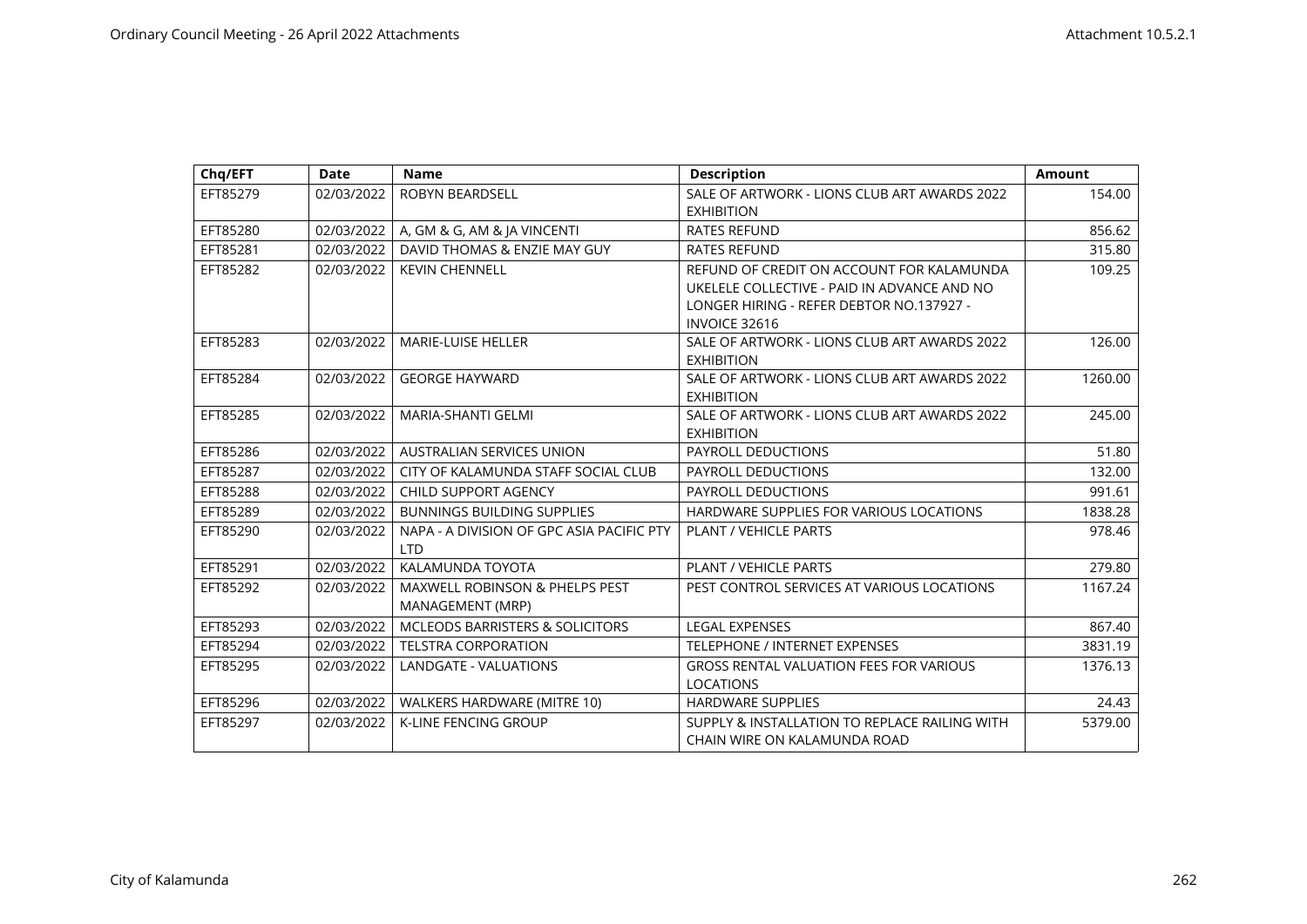| Chq/EFT  | <b>Date</b> | <b>Name</b>                                               | <b>Description</b>                                                       | Amount   |
|----------|-------------|-----------------------------------------------------------|--------------------------------------------------------------------------|----------|
| EFT85298 | 02/03/2022  | BORAL CONSTRUCTION MATERIALS GROUP                        | ROAD MATERIALS FOR VARIOUS LOCATIONS                                     | 2371.22  |
| EFT85299 | 02/03/2022  | <b>FASTA COURIERS</b>                                     | <b>COURIER FEES</b>                                                      | 254.57   |
| EFT85300 | 02/03/2022  | <b>MAJOR MOTORS PTY LTD</b>                               | <b>PLANT / VEHICLE PARTS</b>                                             | 92.11    |
| EFT85301 | 02/03/2022  | <b>ALSCO LINEN SERVICE</b>                                | LINEN HIRE / LAUNDRY SERVICES / CLEANING<br><b>SUPPLIES</b>              | 985.03   |
| EFT85302 | 02/03/2022  | <b>BRADOCK PODIATRY SERVICES PTY LTD</b>                  | PODIATRY SERVICES AT JACK HEALEY CENTRE                                  | 895.82   |
| EFT85303 | 02/03/2022  | <b>LINDLEY CONTRACTING</b>                                | PLUMBING REPAIRS / MAINTENANCE FOR VARIOUS<br><b>LOCATIONS</b>           | 561.00   |
| EFT85304 | 02/03/2022  | KALA BOB KATS PTY LTD                                     | PLANT EQUIPMENT AND OPERATOR HIRE FOR<br><b>VARIOUS LOCATIONS</b>        | 5193.10  |
| EFT85305 | 02/03/2022  | SYNERGY                                                   | <b>POWER CHARGES</b>                                                     | 41831.98 |
| EFT85306 | 02/03/2022  | STEWART & HEATON CLOTHING CO PTY LTD                      | FIRE PROTECTION WEAR / SUPPLIES                                          | 360.80   |
| EFT85307 | 02/03/2022  | <b>GRONBEK SECURITY</b>                                   | SECURITY KEY SERVICES TO VARIOUS LOCATIONS                               | 98.88    |
| EFT85308 | 02/03/2022  | <b>GRIMES CONTRACTING PTY LTD</b>                         | <b>CONTRACTOR BUILDING MAINTENANCE FOR</b><br><b>VARIOUS LOCATIONS</b>   | 351.00   |
| EFT85309 | 02/03/2022  | <b>BGC ASPHALT</b>                                        | ROAD MATERIALS FOR VARIOUS LOCATIONS                                     | 402.60   |
| EFT85310 | 02/03/2022  | <b>WINC AUSTRALIA PTY LTD</b>                             | STATIONERY / OFFICE SUPPLIES                                             | 105.40   |
| EFT85311 | 02/03/2022  | MILPRO WA (INCORPORATING HILL TOP<br><b>TROPHIES)</b>     | SUPPLY OF NAME BADGES FOR VARIOUS STAFF                                  | 503.25   |
| EFT85312 | 02/03/2022  | <b>LOVEGROVE TURF SERVICES</b>                            | TURF MAINTENANCE / SERVICES AT VARIOUS<br><b>LOCATIONS</b>               | 360.00   |
| EFT85313 | 02/03/2022  | <b>WALLISTON PRIMARY SCHOOL</b>                           | <b>HALL BOND REFUND</b>                                                  | 400.00   |
| EFT85314 | 02/03/2022  | <b>BROWNES DAIRY - OPS CENTRE</b>                         | MILK SUPPLY FOR WORKS DEPOT                                              | 100.58   |
| EFT85315 | 02/03/2022  | OCE CORPORATE PTY LTD - OFFICE<br><b>CLEANING EXPERTS</b> | CLEANING SERVICES / CONSUMABLES FOR VARIOUS<br><b>LOCATIONS</b>          | 14222.62 |
| EFT85316 | 02/03/2022  | LIONS CLUB OF KALAMUNDA                                   | BOND REFUND FOR THE USE OF THE GALLERY AT THE<br>ZIG ZAG CULTURAL CENTRE | 500.00   |
| EFT85317 | 02/03/2022  | ENVIRONMENTAL HEALTH AUSTRALIA (WA)<br><b>INC</b>         | REGISTRATION FOR 2 STAFF MEMBERS TO ATTEND<br>WA CONFERENCE 2022         | 1550.00  |
| EFT85318 | 02/03/2022  | <b>MARTIN'S TRAILER PARTS</b>                             | PLANT / VEHICLE PARTS                                                    | 799.17   |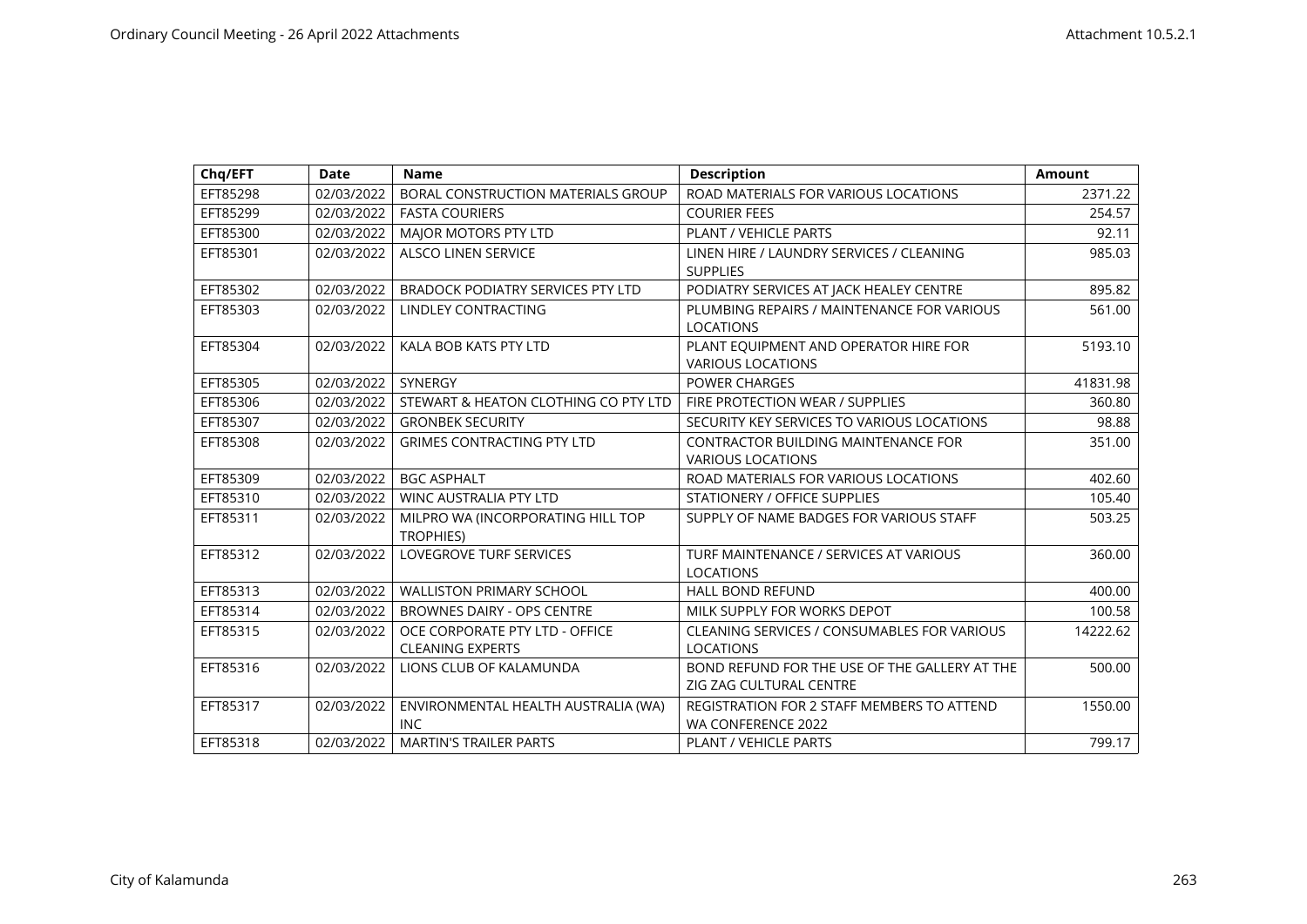| Chq/EFT  | <b>Date</b> | <b>Name</b>                                        | <b>Description</b>                                                                                                                                                                                                                           | <b>Amount</b> |
|----------|-------------|----------------------------------------------------|----------------------------------------------------------------------------------------------------------------------------------------------------------------------------------------------------------------------------------------------|---------------|
| EFT85319 | 02/03/2022  | TOTAL EDEN PTY LTD T/A NUTRIEN WATER               | SUPPLY RETICULATION PARTS AND ASSOCIATED<br><b>MATERIALS</b>                                                                                                                                                                                 | 1736.12       |
| EFT85320 | 02/03/2022  | <b>HAWLEY'S BOBCAT SERVICE</b>                     | PLANT EQUIPMENT AND OPERATOR HIRE FOR<br><b>VARIOUS LOCATIONS INCLUDING FENCE</b><br>DEMOLITION AT THE WALLISTON TRANSFER STATION                                                                                                            | 9386.85       |
| EFT85321 | 02/03/2022  | <b>HILL TOP GROUP PTY</b>                          | <b>1. CONTRACTOR BUILDING MAINTENANCE FOR</b><br><b>VARIOUS BUILDINGS</b><br>2. REPAIRS & PAINTING AT LESMURDIE HALL<br>3. REPAIRS & PAINTING TO TRAIN CARRIAGE<br>4. REPAIRS TO COMPACTOR ROOM WALL AT<br><b>WALLISTON TRANSFER STATION</b> | 62966.04      |
| EFT85322 | 02/03/2022  | HAYS SPECIALIST RECRUITMENT<br>(AUSTRALIA) PTY LTD | HIRE OF TEMPORARY STAFF FOR ADMIN / DEPOT                                                                                                                                                                                                    | 10912.70      |
| EFT85323 | 02/03/2022  | ENGIE MECHANICAL SERVICES AUSTRALIA<br>PTY LTD     | AIRCONDITIONING MAINTENANCE / REPAIRS FOR<br><b>VARIOUS LOCATIONS</b>                                                                                                                                                                        | 195.25        |
| EFT85324 | 02/03/2022  | <b>BOC LIMITED</b>                                 | SUPPLY OF DRY ICE PELLETS FOR MOSQUITOS                                                                                                                                                                                                      | 12.19         |
| EFT85325 | 02/03/2022  | <b>GLENNYS MITCHELL</b>                            | <b>HALL BOND REFUND</b>                                                                                                                                                                                                                      | 400.00        |
| EFT85326 | 02/03/2022  | UNDERGROUND POWER DEVELOPMENT                      | UPD9414-SL - STREET LIGHTING - HALE/STRELITZIA<br>AND HALE/HARTFIELD LIGHTING DESIGN                                                                                                                                                         | 1650.00       |
| EFT85327 | 02/03/2022  | OFFICEWORKS SUPERSTORES PTY LTD                    | OFFICE SUPPLIES / STATIONERY FOR VARIOUS<br><b>LOCATIONS</b>                                                                                                                                                                                 | 81.95         |
| EFT85328 | 02/03/2022  | PORTER CONSULTING ENGINEERS                        | VARIATION 2 & 3 - WELSHPOOL ROAD EAST AND<br>COLDWELL INTERSECTION DESIGN. VARIATION V02<br>TO DESIGN FOR MRWA STREET LIGHTING                                                                                                               | 18150.00      |
| EFT85329 |             |                                                    | <b>EFT CANCELLED</b>                                                                                                                                                                                                                         |               |
| EFT85330 | 02/03/2022  | <b>WILLIAM ROBERT BRADLEY</b>                      | <b>RATES REFUND</b>                                                                                                                                                                                                                          | 790.22        |
| EFT85331 | 02/03/2022  | <b>AMANDA LISTER</b>                               | <b>CROSSOVER CONTRIBUTION</b>                                                                                                                                                                                                                | 428.00        |
| EFT85332 | 02/03/2022  | <b>WOOLWORTHS GROUP LIMITED</b>                    | <b>GROCERY SUPPLIES</b>                                                                                                                                                                                                                      | 505.68        |
| EFT85333 | 02/03/2022  | <b>EASTERN REGION SECURITY</b>                     | SECURITY SERVICES TO VARIOUS LOCATIONS                                                                                                                                                                                                       | 1848.00       |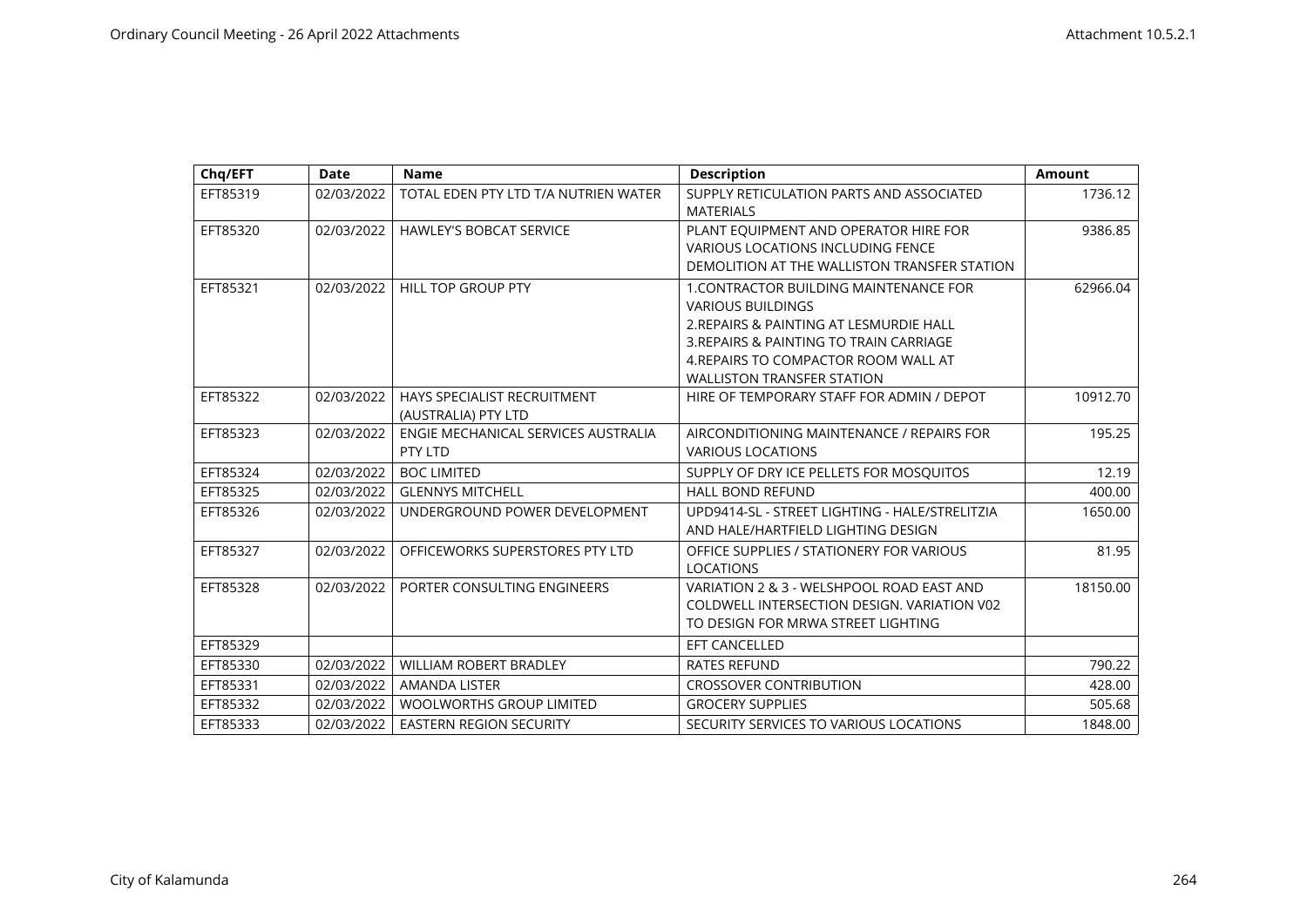| Chq/EFT  | Date       | <b>Name</b>                                             | <b>Description</b>                                                               | <b>Amount</b> |
|----------|------------|---------------------------------------------------------|----------------------------------------------------------------------------------|---------------|
| EFT85334 | 02/03/2022 | <b>GLENDA DAWN CHARLTON (PODIATRY)</b>                  | PODIATRY SERVICES AT JACK HEALEY & WOODLUPINE<br><b>CENTRES</b>                  | 571.28        |
| EFT85335 | 02/03/2022 | <b>EASIFLEET MANAGEMENT</b>                             | STAFF CONTRIBUTIONS TO NOVATED LEASES                                            | 7716.29       |
| EFT85336 | 02/03/2022 | ALLAN DAVIES & TREVOR CHUDLEIGH                         | ARCHITECTURAL CONSULTANCY SERVICES -                                             | 5335.00       |
|          |            | <b>ARCHITECTS</b>                                       | PROPOSED WC FACILITY AT KALAMUNDA TENNIS<br><b>CLUB</b>                          |               |
| EFT85337 | 02/03/2022 | <b>ROSE SMART</b>                                       | MAINTAIN ROSE BEDS AT VARIOUS LOCATIONS                                          | 1400.00       |
| EFT85338 | 02/03/2022 | DOROTEA MARIA CARMELA & MICHAEL<br><b>WAYNE KONONEN</b> | RATES REFUND                                                                     | 275.79        |
| EFT85339 | 02/03/2022 | <b>CANNING MEWS STRATA</b>                              | KEY BOND REFUND - INCLUDING HIRING FEES<br><b>RFFUND</b>                         | 58.50         |
| EFT85340 | 02/03/2022 | DRAINFLOW SERVICES PTY LTD                              | CLEANING / MAINTAINING STORM WATER DRAINS AT<br><b>VARIOUS LOCATIONS</b>         | 3586.00       |
| EFT85341 | 02/03/2022 | NATASHA SIEBERT                                         | DOG STERILISATION FEE REFUND                                                     | 150.00        |
| EFT85342 | 02/03/2022 | <b>ANNE O'LEARY</b>                                     | SALE OF ARTWORK - LIONS CLUB ART AWARDS 2022<br><b>EXHIBITION</b>                | 66.50         |
| EFT85343 | 02/03/2022 | <b>BEAVER TREE SERVICES</b>                             | <b>GENERAL TREE SERVICES / UNDER POWERLINES</b><br>PRUNING FOR VARIOUS LOCATIONS | 9828.23       |
| EFT85344 | 02/03/2022 | <b>KARIN HOTCHKIN</b>                                   | SALE OF ARTWORK - LIONS CLUB ART AWARDS 2022<br><b>EXHIBITION</b>                | 546.00        |
| EFT85345 | 02/03/2022 | COMPLETE OFFICE SUPPLIES PTY LIMITED<br>(COS)           | SUPPLY & DELIVERY OF STATIONERY SUPPLIES                                         | 58.63         |
| EFT85346 | 02/03/2022 | SMARTECH SYSTEMS OCEANIA PTY LTD                        | SERVICE CONTRACT FOR LETTER FOLDING MACHINE<br>IN RECORD DEPARTMENT - DS-62      | 2042.84       |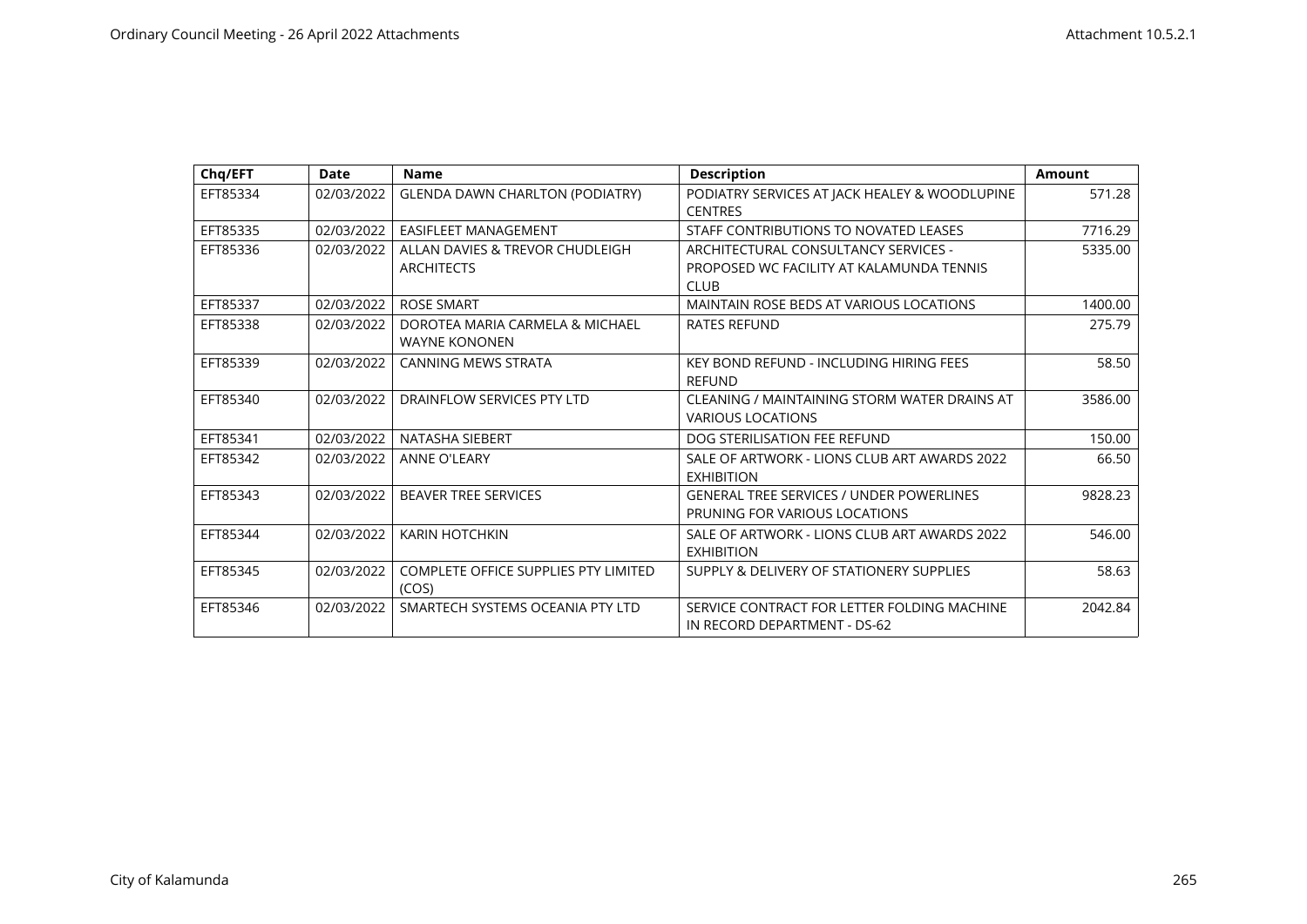| Chq/EFT  | Date       | <b>Name</b>                       | <b>Description</b>                                                            | <b>Amount</b> |
|----------|------------|-----------------------------------|-------------------------------------------------------------------------------|---------------|
| EFT85347 | 02/03/2022 | KALAMUNDA ELECTRICS               | 1. ELECTRICAL REPAIRS / MAINTENANCE FOR VARIOUS<br><b>LOCATIONS</b>           | 46054.75      |
|          |            |                                   | 2. SUPPLY OF ELECTRICAL TECHNICAL DRAWINGS &                                  |               |
|          |            |                                   | SPECIFICATIONS FOR THE UPGRADE FOR SPORTS                                     |               |
|          |            |                                   | LIGHTING AT RAY OWEN BMX CLUB, FORRESTFIELD                                   |               |
|          |            |                                   | UNITED SOCCER CLUB AT HARTFIELD                                               |               |
|          |            |                                   | 3. SUPPLY & INSTALL NEW ELECTRICAL ITEMS AT                                   |               |
|          |            |                                   | <b>WALLISTON TRANSFER STATION</b>                                             |               |
|          |            |                                   | 4. SUPPLY OF ELECTRICAL DESIGN DRAWINGS FOR                                   |               |
|          |            |                                   | NEW STREET LIGHTING ALONG KALAMUNDA &                                         |               |
|          |            |                                   | <b>CANNING ROADS</b>                                                          |               |
|          |            |                                   | 5. INSTALL NEW JAGUAR VSD TO LITTLE SCOTT<br><b>IRRIGATION CABINET</b>        |               |
|          |            |                                   | 6. INSTALL NEW CABLING & CONDUITS FOR LIGHTS AT                               |               |
|          |            |                                   | <b>STIRK PARK</b>                                                             |               |
| EFT85348 | 02/03/2022 | <b>JB HI-FI COMMERCIAL</b>        | VARIOUS ELECTRICAL / COMPUTER / ACCESSORY<br><b>SUPPLIES</b>                  | 473.95        |
| EFT85349 | 02/03/2022 | <b>HOPEWELL NDABAMBI</b>          | PLANNING APPLICATION FEE REFUND                                               | 73.00         |
| EFT85350 | 02/03/2022 | A1 TROJAN PEST CONTROL            | TREATMENT OF BEES AT 1/12 STRELITZIA AVE<br><b>FORRESTFIELD</b>               | 199.00        |
| EFT85351 | 02/03/2022 | <b>TULL ASHARD</b>                | <b>KEY &amp; HALL BOND REFUND</b>                                             | 450.00        |
| EFT85352 | 02/03/2022 | <b>MAIA FINANCIAL PTY LIMITED</b> | EQUIPMENT HIRE FEES FOR HARTFIELD - PERIOD<br>01/04/22 - 30/06/22             | 5861.70       |
| EFT85353 | 02/03/2022 | <b>FLEETCARE PTY LTD</b>          | STAFF CONTRIBUTIONS TO NOVATED LEASES                                         | 6131.93       |
| EFT85354 | 02/03/2022 | <b>JOHN CLAYTON WARD</b>          | SALE OF ARTWORK - LIONS CLUB ART AWARDS 2022<br><b>EXHIBITION</b>             | 154.00        |
| EFT85355 | 02/03/2022 | <b>FOCUS MUSIC PTY LTD</b>        | <b>HALL BOND REFUND</b>                                                       | 400.00        |
| EFT85356 | 02/03/2022 | SEATADVISOR PTY LTD               | TICKET SALES, SEAT ADVISOR/ TICKET SEARCH -<br><b>IANUARY 2022</b>            | 74.80         |
| EFT85357 | 02/03/2022 | AAA EGG COMPANY PTY LTD           | BOND REFUND FOR THE USE OF THE SEMINAR ROOM<br>AT THE ZIG ZAG CULTURAL CENTRE | 200.00        |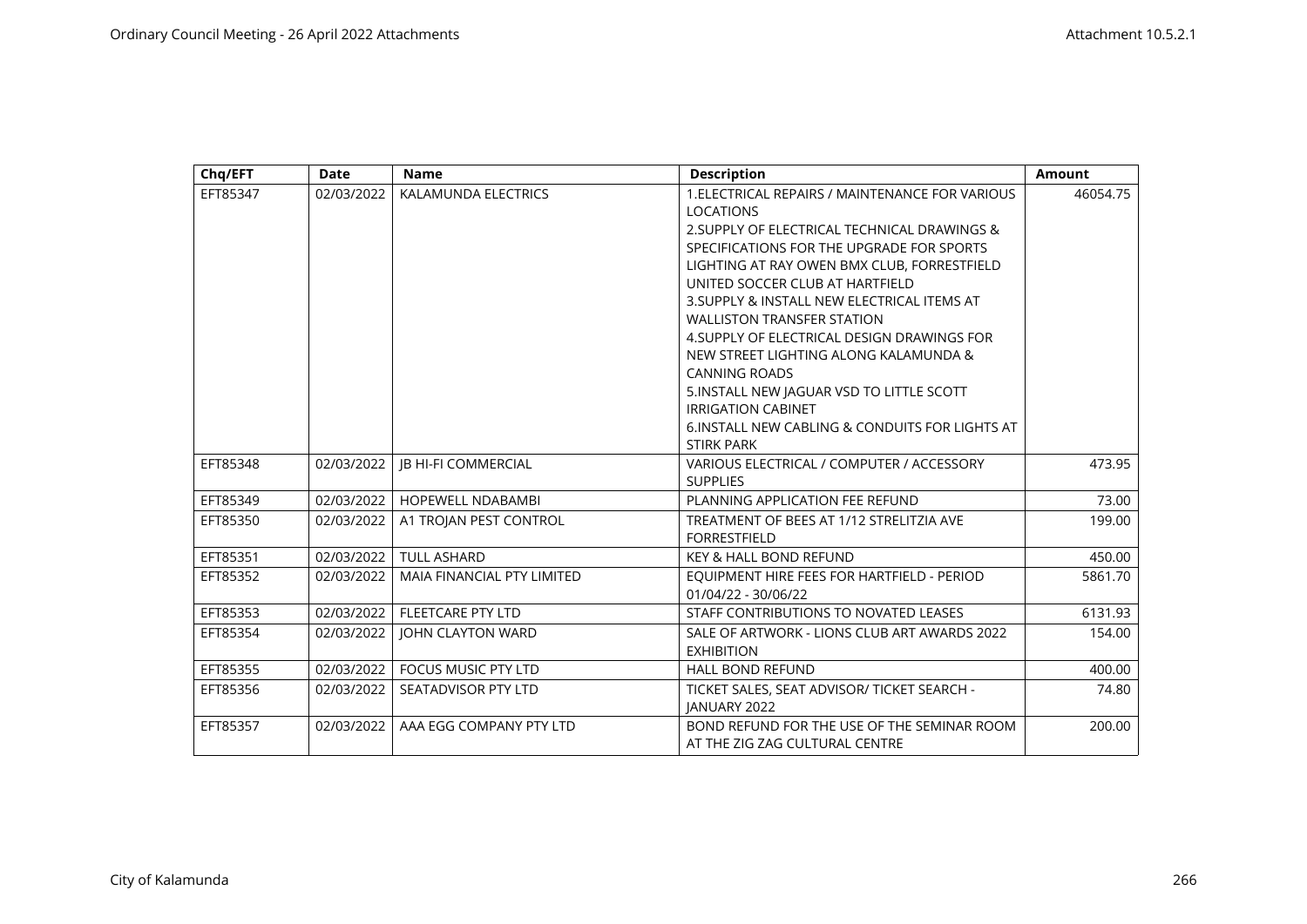| Chq/EFT  | <b>Date</b> | <b>Name</b>                        | <b>Description</b>                            | <b>Amount</b> |
|----------|-------------|------------------------------------|-----------------------------------------------|---------------|
| EFT85358 | 02/03/2022  | <b>CT63 HYDRAULICS</b>             | SERVICE WORKSHOP ADVANCE AUTOMOTIVE HOIST     | 120.00        |
| EFT85359 | 02/03/2022  | RACHELLE ALMEDA                    | <b>KEY &amp; HALL BOND REFUND</b>             | 1050.00       |
| EFT85360 | 02/03/2022  | <b>QUALITY PRESS</b>               | PRINTING OF BROCHURES / POSTERS / SIGNAGES    | 3706.02       |
|          |             |                                    | <b>FOR VARIOUS LOCATIONS</b>                  |               |
| EFT85361 | 02/03/2022  | <b>BLUE FORCE PTY LTD</b>          | SUPPLY / INSTALLATION & MAINTAINENCE OF       | 393.29        |
|          |             |                                    | SECURITY SERVICES AT HIGH WYCOMBE RECREATION  |               |
|          |             |                                    | <b>CENTRE</b>                                 |               |
| EFT85362 | 02/03/2022  | ACADEMY OF DANCE AND ELEGANCE      | HALL BOND REFUND - BOOKING ID 84498           | 400.00        |
| EFT85363 | 02/03/2022  | CLEARTECH WASTE MANAGEMENT PTY LTD | DISPOSAL OF HAZARDOUS WASTE AT WALLISTON      | 772.48        |
|          |             |                                    | <b>TRANSFER STATION</b>                       |               |
| EFT85364 | 02/03/2022  | <b>BICKLEY VALLEY COTTAGE</b>      | SALE OF ARTWORK - LIONS CLUB ART AWARDS 2022  | 196.00        |
|          |             |                                    | <b>EXHIBITION</b>                             |               |
| EFT85365 | 02/03/2022  | <b>EMBROIDERY WAREHOUSE</b>        | <b>VARIOUS SUPPLIES FOR BUSH FIRE BRIGADE</b> | 765.75        |
| EFT85366 | 02/03/2022  | SATTERLEY PROPERTY GROUP PTY LTD   | SATTERLEY PROPERTY GROUP PTY LTD ON BEHALF    | 70306.60      |
|          |             |                                    | OF SATTERLEY FORRESTFIELD PTY LTD MAINTENANCE |               |
|          |             |                                    | BOND FOR THE HALES STAGES 3B (WAPC 155243) &  |               |
|          |             |                                    | 10A (WAPC 157975) & THE HALES ESTATE STAGE 6  |               |
| EFT85367 | 02/03/2022  | RELATIONSHIPS AUSTRALIA WA INC     | <b>EMPLOYMENT ASSISTANCE PROGRAM SESSIONS</b> | 1496.00       |
| EFT85368 | 02/03/2022  | AURORA ABRAHAM                     | <b>KEY &amp; HALL BOND REFUND</b>             | 1050.00       |
| EFT85369 | 02/03/2022  | <b>DNX ENERGY</b>                  | SOLAR REPAIRS AT HARTFIELD PARK               | 242.00        |
| EFT85370 | 02/03/2022  | DOWSING GROUP PTY LTD              | SUPPLY & LAY CONCRETE PATHWAYS, MAINTENANCE   | 23391.04      |
|          |             |                                    | & MISC WORKS AT VARIOUS LOCATIONS             |               |
| EFT85371 | 02/03/2022  | <b>2TONE AUTO DETAILING</b>        | CLEANING AND DETAILING OF THE CITY'S VEHICLES | 290.00        |
|          |             |                                    | AS REQUIRED                                   |               |
| EFT85372 | 02/03/2022  | TPG NETWORK PTY LTD                | 2 CRESCENT ROAD KALAMUNDA NBN ENTERPRISE      | 9640.48       |
|          |             |                                    | ETHERNET 100MB NBN FIBRE BUILD CONTRIBUTION   |               |
|          |             |                                    | <b>CHARGE</b>                                 |               |
| EFT85373 | 02/03/2022  | <b>JEANETTA PTY LTD</b>            | INVOICE UNDER THE PREFUNDING AGREEMENT -      | 1187406.24    |
|          |             |                                    | DEVELOPMENT CONTRIBUTION FOR CONSTRUCTION     |               |
|          |             |                                    | OF BONSER ROAD. TOTAL FOR SECOND INSTALMENT   |               |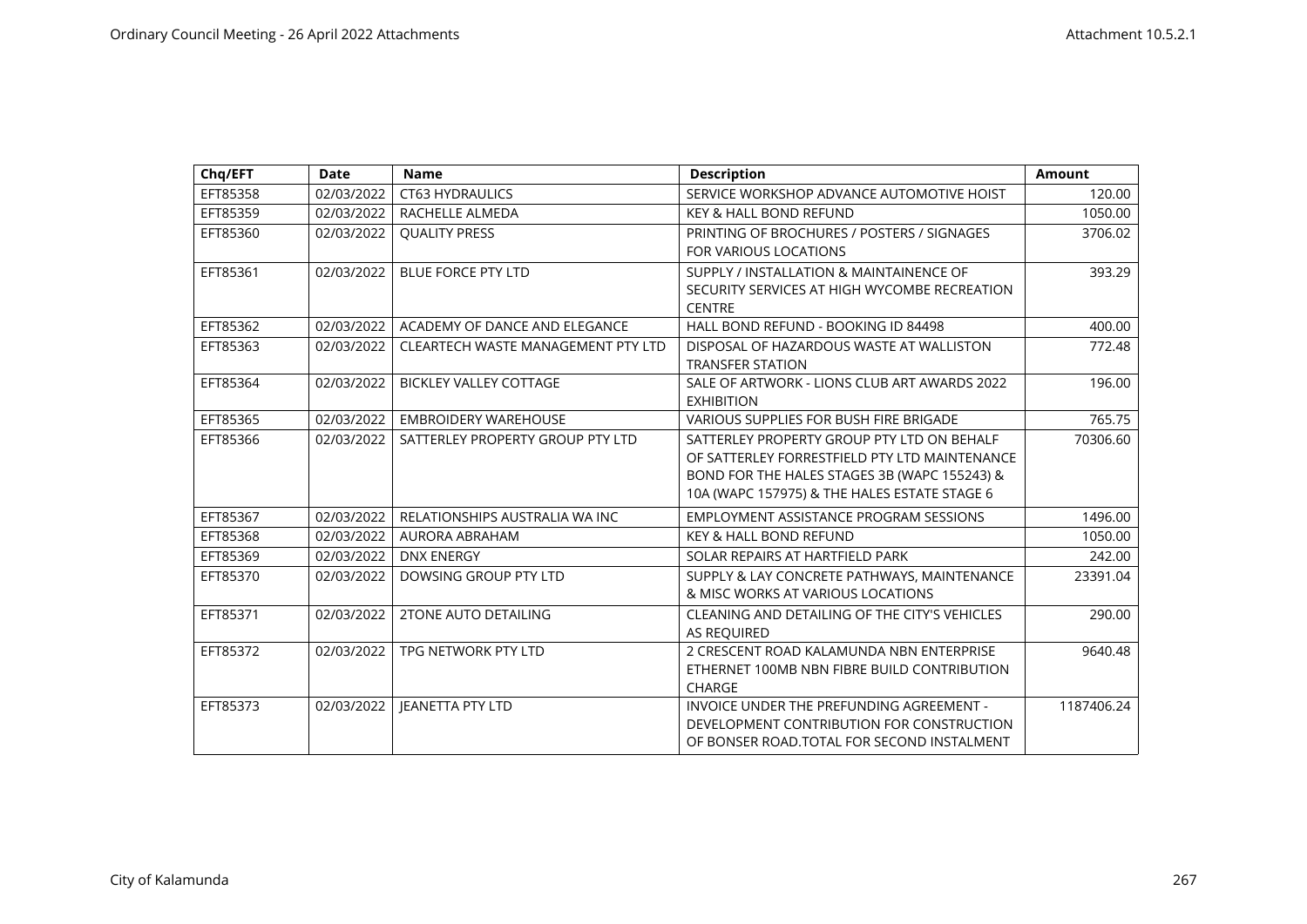| Chq/EFT  | <b>Date</b> | <b>Name</b>                                                     | <b>Description</b>                                                                      | <b>Amount</b> |
|----------|-------------|-----------------------------------------------------------------|-----------------------------------------------------------------------------------------|---------------|
| EFT85374 | 02/03/2022  | <b>DAVID BARR</b>                                               | DESIGN REVIEW PANEL MEETING REVIEW &<br>ATTENDANCE - 17/02/2022                         | 900.00        |
| EFT85375 | 02/03/2022  | BARBARA JANE GOLDFLAM & ANTHONY<br><b>JOHN PHILLIMORE</b>       | <b>RATES REFUND</b>                                                                     | 208.02        |
| EFT85376 | 02/03/2022  | <b>EXTREME MARQUEES PTY LTD</b>                                 | MARQUEE FOR KALAMUNDA BFB BUSHFIRE READY                                                | 2097.40       |
| EFT85377 | 02/03/2022  | <b>ENERGETIC KIDS</b>                                           | <b>HALL BOND REFUND</b>                                                                 | 400.00        |
| EFT85378 | 02/03/2022  | SERPENTINE SPRING WATER                                         | SPRING WATER SUPPLIES FOR ZIG ZAG CULTURAL<br><b>CENTRE</b>                             | 42.00         |
| EFT85379 | 02/03/2022  | ORACLE CUSTOMER MANAGEMENT<br>SOLUTIONS PTY LTD T/AS ORACLE CMS | AFTER HOURS CONTACT CENTRE SERVICES -<br>NOVEMBER 2021                                  | 1416.26       |
| EFT85380 | 02/03/2022  | ROSS SCARFONE REAL ESTATE                                       | <b>RATES REFUND</b>                                                                     | 3029.54       |
| EFT85381 | 02/03/2022  | MERGER CONTRACTING P/L T/AS J&M<br><b>ASPHALT</b>               | SUPPLY AND INSTALL ASPAHLT AND MINOR ASPHALT<br>RENEWERAT MEAD/CENTRAL STREET KALAMUNDA | 23788.35      |
| EFT85382 | 02/03/2022  | <b>GILAD BERMAN</b>                                             | <b>KEY BOND REFUND</b>                                                                  | 50.00         |
| EFT85383 | 02/03/2022  | MOVE TO INSPIRE DANCE ACADEMY                                   | <b>BOOKING FEE REFUND - OVERCHARGED IN ERROR</b><br><b>INCLUDING BOND REFUND</b>        | 1280.00       |
| EFT85384 | 02/03/2022  | CHEVRON AUSTRALIA DOWNSTREAM FUELS<br>PTY LTD                   | SUPPLY OF DIESEL FUEL FOR OPERATIONS CENTRE                                             | 32516.44      |
| EFT85385 | 02/03/2022  | AUSSIE BROADBAND ENTERPRISE PTY LTD                             | NBN - HIGH WYCOMBE LIBRARY                                                              | 109.00        |
| EFT85386 | 02/03/2022  | <b>THOMSON GEER</b>                                             | <b>LEGAL EXPENSES</b>                                                                   | 8621.25       |
| EFT85387 | 02/03/2022  | <b>FACTORY DIRECT PTY LTD</b>                                   | DEVELOPMENT APPLICATION FEE REFUND                                                      | 73.00         |
| EFT85388 | 02/03/2022  | <b>HOLLY JUST</b>                                               | <b>KEY &amp; HALL BOND REFUND</b>                                                       | 455.00        |
| EFT85389 | 02/03/2022  | SANJA KOLONIC                                                   | <b>CROSSOVER CONTRIBUTION</b>                                                           | 428.00        |
| EFT85390 | 02/03/2022  | <b>CLARE JOHNSTON</b>                                           | SALE OF ARTWORK - LIONS CLUB ART AWARDS 2022<br><b>EXHIBITION</b>                       | 42.00         |
| EFT85391 | 02/03/2022  | <b>KRISTY HUMPHREY</b>                                          | <b>CROSSOVER CONTRIBUTION</b>                                                           | 428.00        |
| EFT85392 | 02/03/2022  | PERTH ACCESS CONTROL AND SECURITY                               | MAINTENACE / REPAIRS TO CCTV & ACCESS CONTROL<br>SYSTEMS AT VARIOUS LOCATIONS           | 199.76        |
| EFT85393 | 02/03/2022  | <b>JUSTINE ICAWAT</b>                                           | <b>CROSSOVER CONTRIBUTION</b>                                                           | 428.00        |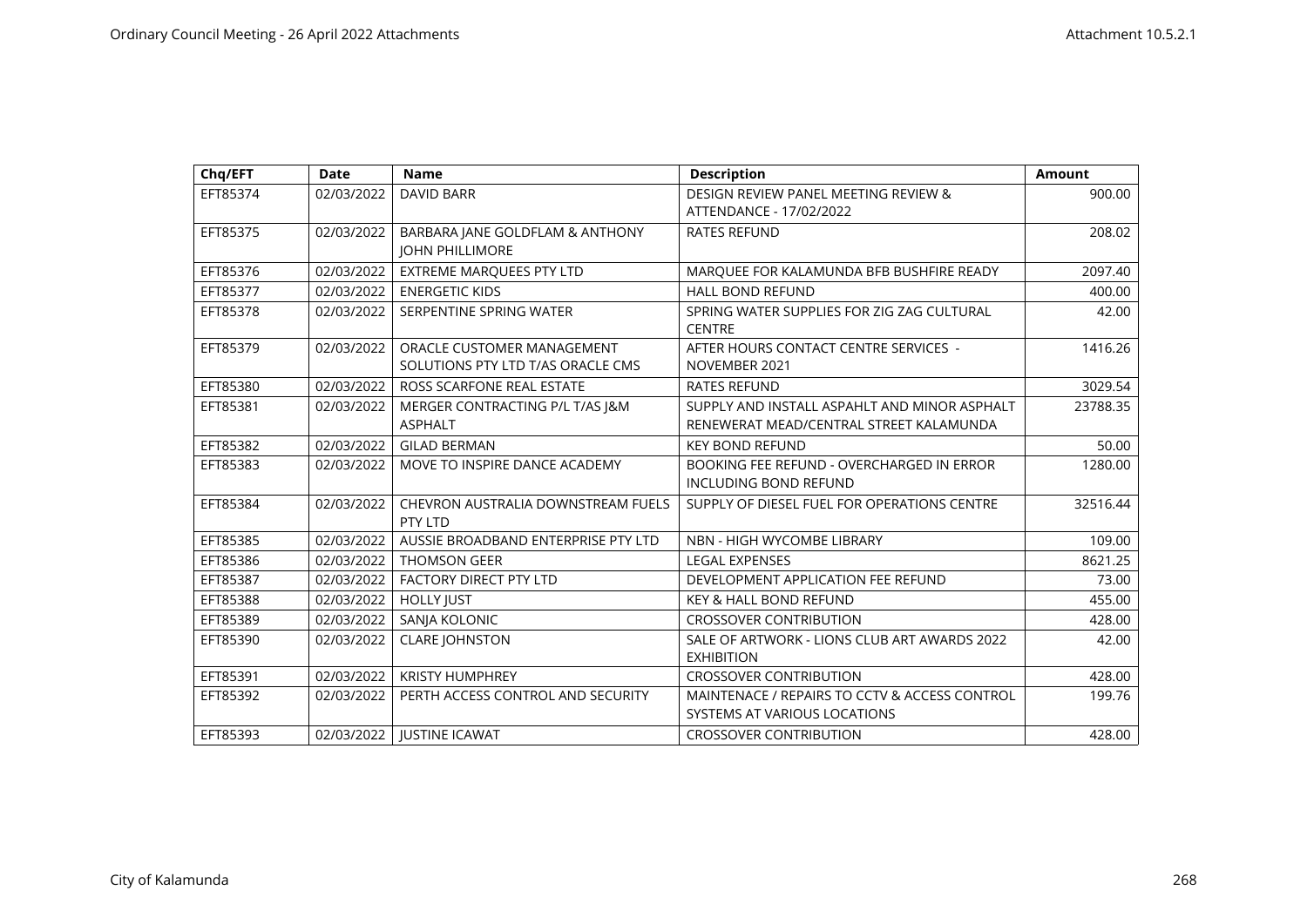| Chq/EFT  | <b>Date</b> | <b>Name</b>                            | <b>Description</b>                            | <b>Amount</b> |
|----------|-------------|----------------------------------------|-----------------------------------------------|---------------|
| EFT85394 | 02/03/2022  | <b>JERROLD MAGTAGNOB</b>               | <b>CROSSOVER CONTRIBUTION</b>                 | 428.00        |
| EFT85395 | 02/03/2022  | <b>BOS CIVIL PTY LTD</b>               | PROGRESS CLAIM 1 - #4168 RAY OWEN CAR PARK -  | 282476.22     |
|          |             |                                        | CONSTRUCTION AWARDED TO BOS CIVIL PTY LTD     |               |
|          |             |                                        | RFT2103                                       |               |
| EFT85396 | 02/03/2022  | <b>CHARON OLSEN T/A GARDEN STYLE</b>   | PROVIDE PROJECT SUPPORT TO PARKS AND          | 4614.85       |
|          |             | <b>LANDSCAPE SERVICES</b>              | ENVIRONMENTAL SERVICES TEAM - 68.5 HOURS      |               |
| EFT85397 | 02/03/2022  | <b>CIVIL AVIATION SAFETY AUTHORITY</b> | DRONE SAFETY SPONSORSHIP - CREDIT OF USUSED   | 1629.00       |
|          |             |                                        | <b>GRANT FUNDS</b>                            |               |
| EFT85398 | 02/03/2022  | AMBROSINI MANAGEMENT P/L               | TEMP LABOUR HIRE FEES                         | 2103.75       |
| EFT85399 | 02/03/2022  | WILD SEASONS FLOWERS & GIFTS           | 1 X FLOWERS FOR ANN PIERCE                    | 50.00         |
| EFT85400 | 02/03/2022  | MARKET CREATIONS TECHNOLOGY PTY LTD    | MARKETING & TECHNOLOGY SERVICE FEES &         | 28031.96      |
|          |             | T/A INTEGRATED ICT                     | MONTHLY CLOUD HOSTING SERVICES                |               |
| EFT85401 | 02/03/2022  | EASTERN HILLS CHAINSAWS & MOWERS PTY   | PLANT / VEHICLE PARTS                         | 2926.75       |
|          |             | <b>LTD</b>                             |                                               |               |
| EFT85402 | 02/03/2022  | <b>SEEK LIMITED</b>                    | SEEK JOB ADVERTISING - 01/02/22 - 28/02/22    | 662.20        |
| EFT85403 | 02/03/2022  | RICHARD EDMUND FENNY                   | AUTHOR TALK AT HIGH WYCOMBE LIBRARY           | 250.00        |
| EFT85404 | 02/03/2022  | <b>RICHARD BRISTOW</b>                 | SALE OF ARTWORK - LIONS CLUB ART AWARDS 2022  | 490.00        |
|          |             |                                        | <b>EXHIBITION</b>                             |               |
| EFT85405 | 02/03/2022  | <b>KARYN TOLARDO</b>                   | SALE OF ARTWORK - LIONS CLUB ART AWARDS 2022  | 140.00        |
|          |             |                                        | <b>EXHIBITION</b>                             |               |
| EFT85406 | 02/03/2022  | MILLS CORPORATION PTY LTD T/A MILLS    | <b>LABOURE HIRE SERVICES FEES</b>             | 3500.89       |
|          |             | <b>RECRUITMENT</b>                     |                                               |               |
| EFT85407 | 02/03/2022  | LYDIA WHARRAD                          | <b>KEY &amp; HALL BOND REFUND</b>             | 550.00        |
| EFT85408 | 02/03/2022  | <b>MELISSA IRANGABIYE</b>              | <b>KEY &amp; HALL BOND REFUND</b>             | 1050.00       |
| EFT85409 | 02/03/2022  | <b>SHELLEY OVERTON</b>                 | <b>KEY &amp; HALL BOND REFUND</b>             | 1050.00       |
| EFT85410 | 02/03/2022  | <b>MARKET CREATIONS AGENCY</b>         | WILDCARD SSL CERTIFICATE 1 YEAR TO 07/04/2023 | 407.00        |
| EFT85411 | 02/03/2022  | <b>GEOFFREY HARBOUR</b>                | REFUND FOR MORNING MUSIC DUE TO BANKING       | 90.00         |
|          |             |                                        | ERROR, DOUBLE CHARGE                          |               |
| EFT85412 | 02/03/2022  | <b>ANDREA EVES</b>                     | PART REFUND OF GROUP FITNESS CLASS FEES -     | 29.40         |
|          |             |                                        | <b>MEMBER #5103</b>                           |               |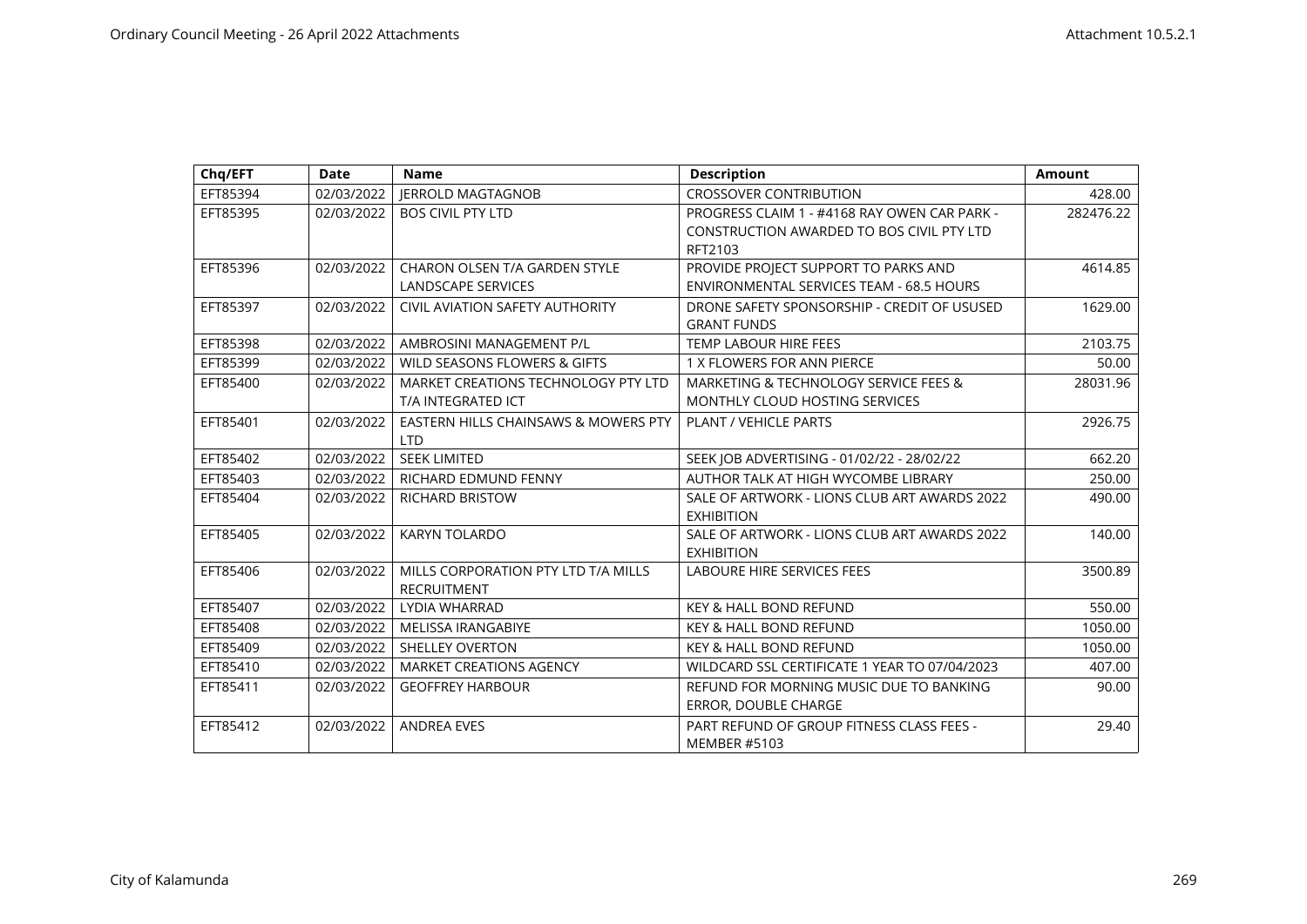| Chq/EFT  | <b>Date</b> | <b>Name</b>                            | <b>Description</b>                                                      | <b>Amount</b> |
|----------|-------------|----------------------------------------|-------------------------------------------------------------------------|---------------|
| EFT85413 | 02/03/2022  | <b>ELLIE PEARSON</b>                   | BOND REFUND FOR THE USE OF THE GALLERY AT THE                           | 500.00        |
|          |             |                                        | ZIG ZAG CULTURAL CENTRE                                                 |               |
| EFT85414 | 02/03/2022  | <b>DELVE PRODUCTIONS</b>               | <b>HALL BOND REFUND</b>                                                 | 400.00        |
| EFT85415 | 16/03/2022  | <b>CHRISTINE   OXBERRY</b>             | CONSIGNMENT SUPPLIER - ZIG ZAG CULTURAL                                 | 116.20        |
|          |             |                                        | CENTRE - JANUARY & FEBRUARY 2022                                        |               |
| EFT85416 | 16/03/2022  | WEX AUSTRALIA PTY LTD - WRIGHT EXPRESS | FUEL - PERIOD ENDING 14/03/22                                           | 966.45        |
|          |             | <b>FUEL CARDS AUSTRALIA LTD</b>        |                                                                         |               |
| EFT85417 | 16/03/2022  | NEVERFAIL SPRINGWATER LTD (KALA LIB)   | BOTTLED WATER SUPPLIES / MAINTENANCE FOR                                | 26.55         |
|          |             |                                        | KALAMUNDA LIBRARY                                                       |               |
| EFT85418 | 16/03/2022  | PFD FOOD SERVICES - HOLLIER DICKSONS   | KIOSK SUPPLIES FOR HARTFIELD PARK RECREATION                            | 459.65        |
|          |             |                                        | <b>CENTRE</b>                                                           |               |
| EFT85419 | 16/03/2022  | <b>COLLECTOR OF PUBLIC MONIES</b>      | CENTREPAY TRANSACTION FEES FOR FEBRUARY 2022                            | 71.28         |
|          |             | (CENTRELINK)                           |                                                                         |               |
| EFT85420 | 16/03/2022  | SURF LIFE SAVING WESTERN AUSTRALIA     | REGISTRATION FOR 12 STAFF MEMBERS TO ATTEND                             | 1500.00       |
|          |             |                                        | <b>FIRST AID TRAINING</b>                                               |               |
| EFT85421 | 16/03/2022  | DOT ULIJN (DOT BLASZCZAK)              | CONSIGNMENT SUPPLIER - ZIG ZAG CULTURAL<br>CENTRE - 01/02/22 - 28/02/22 | 35.00         |
|          |             |                                        |                                                                         |               |
| EFT85422 | 16/03/2022  | ASSETIC AUSTRALIA PTY LTD              | 2 X 4 HOUR MYDATA INTERACTIVE TRAINING                                  | 2585.00       |
|          |             |                                        | WEBINARS VIA ONLINE PLATFORM                                            |               |
| EFT85423 | 16/03/2022  | STEVE LAWRENCE T/AS BLUE RIBBON        | FLOOR / CARPET CLEANING AT VARIOUS LOCATIONS                            | 1843.00       |
|          |             | CARPET & UPHOLSTERY CLEANING WA        |                                                                         |               |
| EFT85424 | 16/03/2022  | DEPARTMENT OF HOUSING                  | <b>RATES REFUND</b>                                                     | 205.89        |
| EFT85425 | 16/03/2022  | <b>BROWNES DAIRY - ADMIN</b>           | MILK SUPPLY FOR ADMIN BUILDING                                          | 50.30         |
| EFT85426 | 16/03/2022  | <b>GREGORY HUGH STEEMSON</b>           | DOG STERILIZATION FEE REFUND                                            | 150.00        |
| EFT85427 | 16/03/2022  | <b>WENDY ANNE PEARCE</b>               | CONSIGNMENT SUPPLIER - ZIG ZAG CULTURAL                                 | 70.00         |
|          |             |                                        | CENTRE - 01/02/22 - 28/02/22                                            |               |
| EFT85428 | 16/03/2022  | <b>ROBYN BEARDSELL</b>                 | CONSIGNMENT SUPPLIER - ZIG ZAG CULTURAL                                 | 61.60         |
|          |             |                                        | CENTRE - 01/02/22 - 28/02/22                                            |               |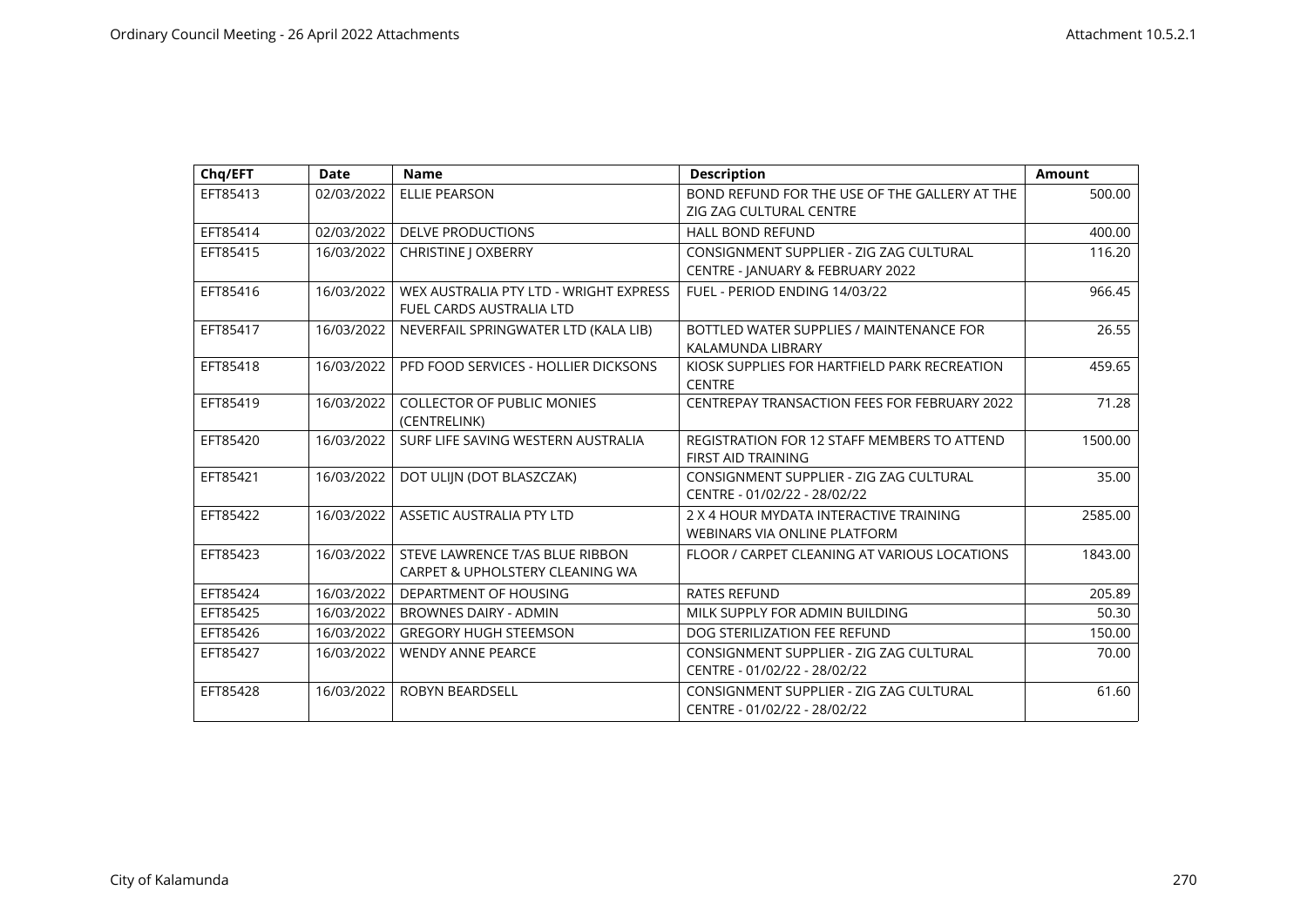| Chq/EFT  | <b>Date</b> | <b>Name</b>                                                   | <b>Description</b>                                                          | Amount    |
|----------|-------------|---------------------------------------------------------------|-----------------------------------------------------------------------------|-----------|
| EFT85429 | 16/03/2022  | CHERYL ANWAR                                                  | CONSIGNMENT SUPPLIER - ZIG ZAG CULTURAL                                     | 210.00    |
|          |             |                                                               | CENTRE - JANUARY & FEBRUARY 2022                                            |           |
| EFT85430 | 16/03/2022  | AVERIL ANNE BAKER                                             | CONSIGNMENT SUPPLIER - ZIG ZAG CULTURAL                                     | 241.50    |
|          |             |                                                               | CENTRE - JANUARY & FEBRUARY 2022                                            |           |
| EFT85431 | 16/03/2022  | KATHLEEN (KATHY) RITCHIE                                      | COUNCILLOR ALLOWANCE - 01/03/22 - 31/03/22                                  | 2231.67   |
| EFT85432 | 16/03/2022  | <b>LESLEY ANNE SCOTT</b>                                      | DOG STERILIZATION FEE REFUND                                                | 75.00     |
| EFT85433 | 16/03/2022  | <b>BEVERLEY C MORRIS</b>                                      | CONSIGNMENT SUPPLIER - ZIG ZAG CULTURAL<br>CENTRE - 01/02/22 - 28/02/22     | 52.50     |
| EFT85434 | 16/03/2022  | <b>GILL BAXTER</b>                                            | CONSIGNMENT SUPPLIER - ZIG ZAG CULTURAL                                     | 74.90     |
|          |             |                                                               | CENTRE - JANUARY & FEBRUARY 2022                                            |           |
| EFT85435 | 16/03/2022  | <b>LISA COOPER</b>                                            | COUNCILLOR ALLOWANCE - 01/03/22 - 31/03/22                                  | 2131.67   |
| EFT85436 | 16/03/2022  | AUSTRALIAN SERVICES UNION                                     | <b>PAYROLL DEDUCTIONS</b>                                                   | 51.80     |
| EFT85437 | 16/03/2022  | CITY OF KALAMUNDA STAFF SOCIAL CLUB                           | <b>PAYROLL DEDUCTIONS</b>                                                   | 128.00    |
| EFT85438 | 16/03/2022  | CHILD SUPPORT AGENCY                                          | PAYROLL DEDUCTIONS                                                          | 991.61    |
| EFT85439 | 16/03/2022  | <b>AUSTRALIA POST</b>                                         | POSTAL EXPENSES / COUNTER BILLPAY TRANSACTION<br><b>FEES</b>                | 2994.77   |
| EFT85440 | 16/03/2022  | <b>BUNNINGS BUILDING SUPPLIES</b>                             | HARDWARE SUPPLIES FOR VARIOUS LOCATIONS                                     | 1285.03   |
| EFT85441 | 16/03/2022  | NAPA - A DIVISION OF GPC ASIA PACIFIC PTY<br><b>LTD</b>       | <b>PLANT / VEHICLE PARTS</b>                                                | 212.67    |
| EFT85442 | 16/03/2022  | LANDGATE                                                      | LAND ENQUIRIES FOR VARIOUS LOCATIONS &<br><b>AUGUST AERIAL IMAGERY 2021</b> | 630.80    |
| EFT85443 | 16/03/2022  | KALAMUNDA VETERINARY CLINIC                                   | <b>VARIOUS VETERINARY FEES</b>                                              | 38.25     |
| EFT85444 | 16/03/2022  | KALAMUNDA AUTO ELECTRICS                                      | PLANT / VEHICLE PARTS                                                       | 1914.00   |
| EFT85445 | 16/03/2022  | <b>MAXWELL ROBINSON &amp; PHELPS PEST</b><br>MANAGEMENT (MRP) | PEST CONTROL SERVICES AT VARIOUS LOCATIONS                                  | 484.55    |
| EFT85446 | 16/03/2022  | MCLEODS BARRISTERS & SOLICITORS                               | <b>LEGAL EXPENSES</b>                                                       | 6026.77   |
| EFT85447 | 16/03/2022  | CLEANAWAY                                                     | WASTE / RECYCLING & BULK BIN DISPOSAL SERVICES<br><b>FEES</b>               | 343996.09 |
| EFT85448 | 16/03/2022  | <b>TELSTRA CORPORATION</b>                                    | TELEPHONE / INTERNET EXPENSES                                               | 20105.80  |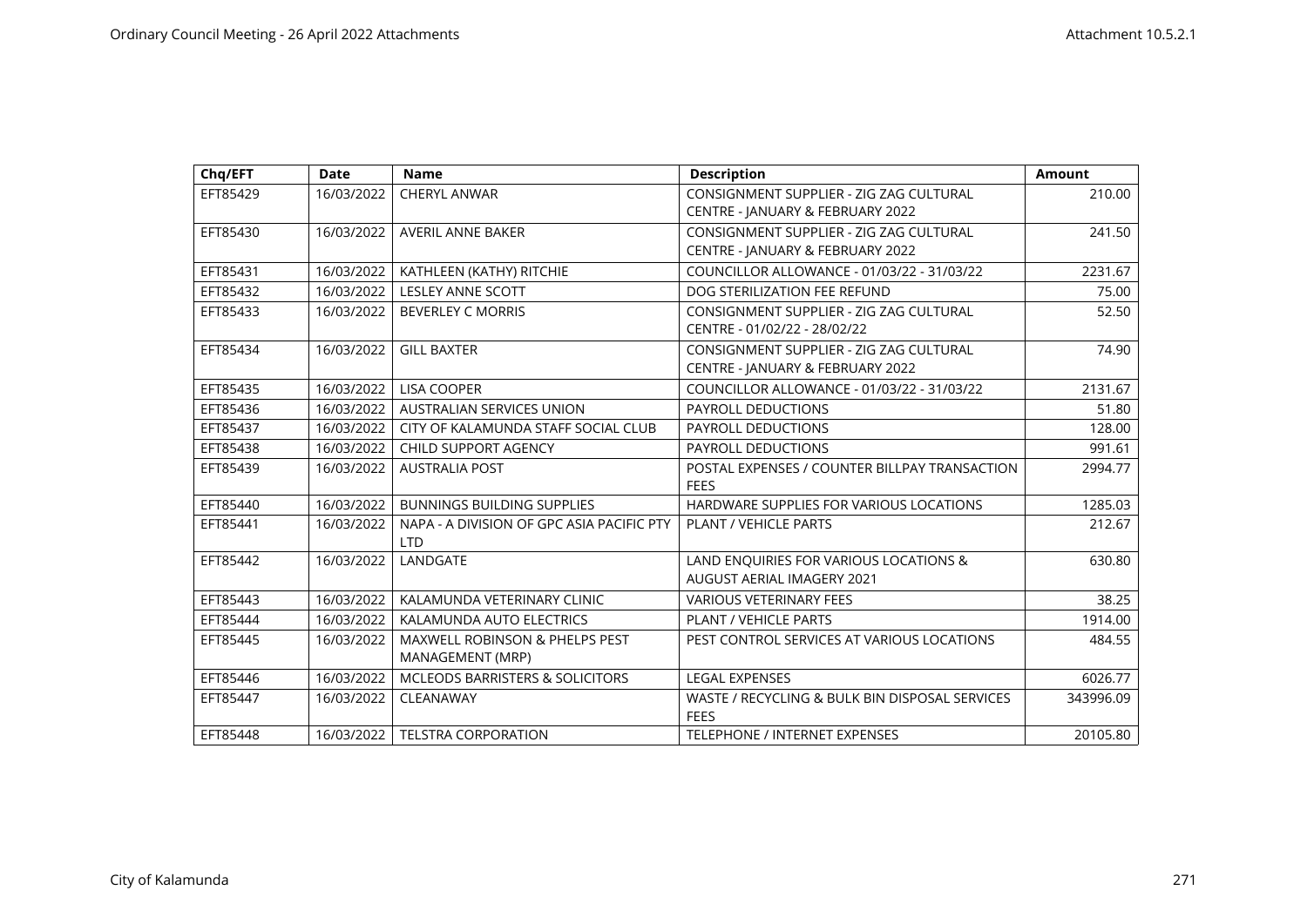| Chq/EFT  | <b>Date</b> | <b>Name</b>                              | <b>Description</b>                             | <b>Amount</b> |
|----------|-------------|------------------------------------------|------------------------------------------------|---------------|
| EFT85449 | 16/03/2022  | LANDGATE - VALUATIONS                    | <b>GROSS RENTAL VALUATION FEES FOR VARIOUS</b> | 510.78        |
|          |             |                                          | <b>LOCATIONS</b>                               |               |
| EFT85450 | 16/03/2022  | WALKERS HARDWARE (MITRE 10)              | <b>HARDWARE SUPPLIES</b>                       | 33.60         |
| EFT85451 | 16/03/2022  | MCKAY EARTHMOVING PTY LTD                | PLANT EQUIPMENT AND OPERATOR HIRE FOR          | 19010.38      |
|          |             |                                          | <b>VARIOUS LOCATIONS</b>                       |               |
| EFT85452 | 16/03/2022  | <b>K-LINE FENCING GROUP</b>              | FENCING SUPPLIES / REPAIRS INCLUDING SUPPLY &  | 15889.50      |
|          |             |                                          | INSTALLATION OF FENCING AT WALLISTON TRANSFER  |               |
|          |             |                                          | <b>STATION</b>                                 |               |
| EFT85453 | 16/03/2022  | BORAL CONSTRUCTION MATERIALS GROUP       | ROAD MATERIALS FOR VARIOUS LOCATIONS           | 297.00        |
| EFT85454 | 16/03/2022  | <b>ZIPFORM PTY LTD</b>                   | PRINTING OF ERATES REGO PAGE UPDATE            | 1265.00       |
| EFT85455 | 16/03/2022  | <b>VODAFONE HUTCHISON AUSTRALIA PTY</b>  | COMMUNICATION EXPENSES FOR FIRE PREVENTION     | 872.76        |
|          |             | <b>LTD</b>                               | SERVICES - MARCH 2022                          |               |
| EFT85456 | 16/03/2022  | <b>FASTA COURIERS</b>                    | <b>COURIER FEES</b>                            | 358.21        |
| EFT85457 | 16/03/2022  | <b>BCITF</b>                             | LEVY FEE - FEBRUARY 2022                       | 3925.82       |
| EFT85458 | 16/03/2022  | MAJOR MOTORS PTY LTD                     | PLANT / VEHICLE PARTS INCLUDING MAJOR WORKS    | 19077.26      |
|          |             |                                          | FOR FIRE SUPPORT TRUCK                         |               |
| EFT85459 | 16/03/2022  | <b>BRADOCK PODIATRY SERVICES PTY LTD</b> | PODIATRY SERVICES AT JACK HEALEY CENTRE        | 935.94        |
| EFT85460 | 16/03/2022  | LINDLEY CONTRACTING                      | PLUMBING REPAIRS / MAINTENANCE FOR VARIOUS     | 2662.00       |
|          |             |                                          | <b>LOCATIONS</b>                               |               |
| EFT85461 | 16/03/2022  | KALA BOB KATS PTY LTD                    | PLANT EQUIPMENT AND OPERATOR HIRE FOR          | 25499.10      |
|          |             |                                          | VARIOUS LOCATIONS INCLUDING REMOVING &         |               |
|          |             |                                          | DISPOSING OF PONY RAILS & INSTALL BOLLARDS AT  |               |
|          |             |                                          | LINCOLN RESERVE                                |               |
| EFT85462 | 16/03/2022  | SYNERGY                                  | <b>POWER CHARGES</b>                           | 143912.28     |
| EFT85463 | 16/03/2022  | <b>ALINTA ENERGY</b>                     | <b>GAS CHARGES</b>                             | 21.55         |
| EFT85464 | 16/03/2022  | STEWART & HEATON CLOTHING CO PTY LTD     | FIRE PROTECTION WEAR / SUPPLIES                | 1240.32       |
| EFT85465 | 16/03/2022  | <b>GRONBEK SECURITY</b>                  | SECURITY KEY SERVICES TO VARIOUS LOCATIONS     | 122.38        |
| EFT85466 | 16/03/2022  | <b>GRIMES CONTRACTING PTY LTD</b>        | CONTRACTOR BUILDING MAINTENANCE FOR            | 2465.34       |
|          |             |                                          | <b>VARIOUS LOCATIONS</b>                       |               |
| EFT85467 | 16/03/2022  | <b>BGC ASPHALT</b>                       | ROAD MATERIALS FOR VARIOUS LOCATIONS           | 1202.85       |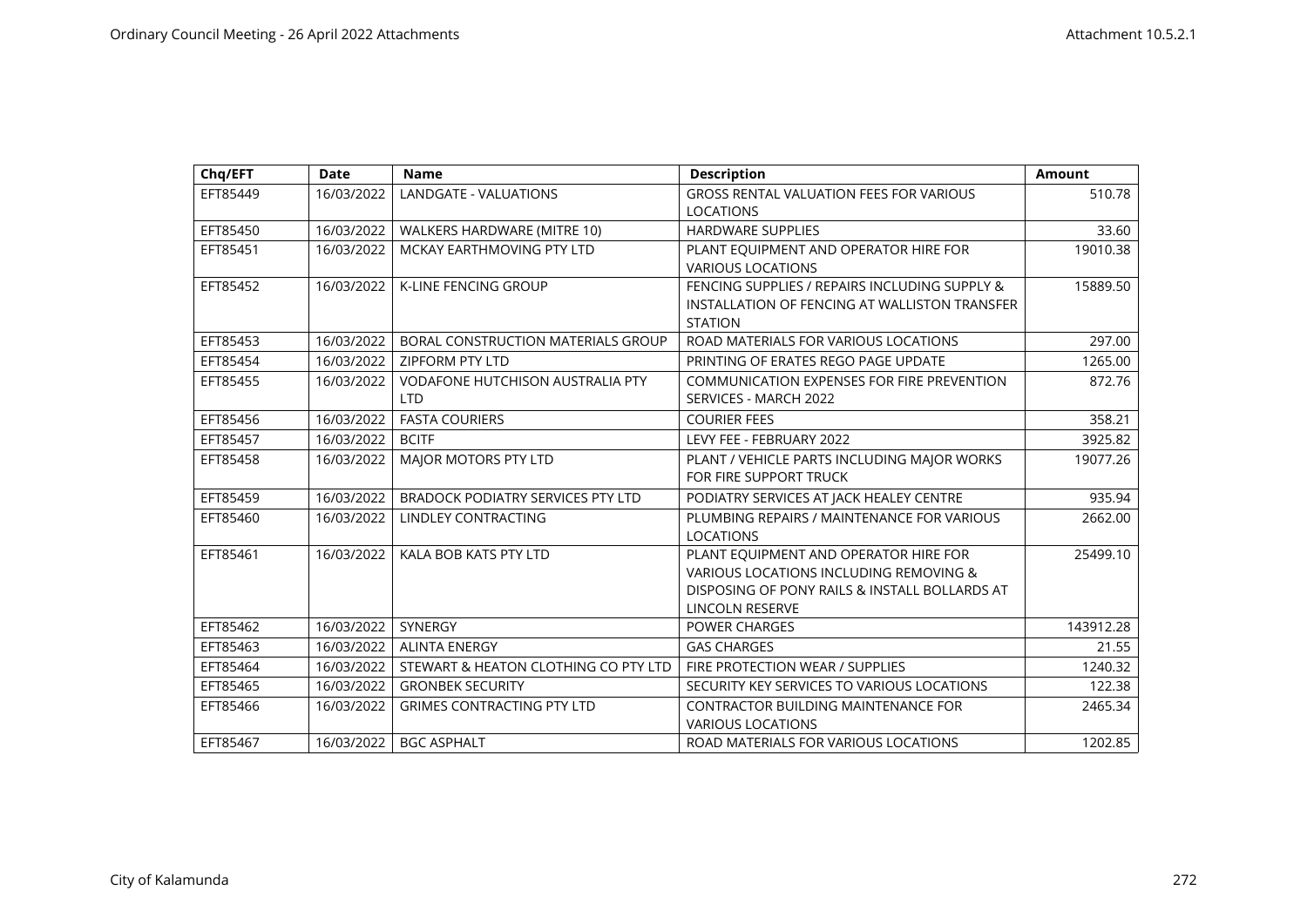| Chq/EFT  | <b>Date</b> | <b>Name</b>                                                          | <b>Description</b>                                                                                                      | <b>Amount</b> |
|----------|-------------|----------------------------------------------------------------------|-------------------------------------------------------------------------------------------------------------------------|---------------|
| EFT85468 | 16/03/2022  | <b>WINC AUSTRALIA PTY LTD</b>                                        | STATIONERY / OFFICE SUPPLIES                                                                                            | 123.21        |
| EFT85469 | 16/03/2022  | KALAMUNDA STATE EMERGENCY SERVICE<br>(SES)                           | REIMBURSEMENT - GOODS AND SERVICES                                                                                      | 1934.76       |
| EFT85470 | 16/03/2022  | <b>BRICK CONCEPTS</b>                                                | CROSSOVER MAINTENANCE / REPAIRS FOR VARIOUS<br><b>LOCATIONS</b>                                                         | 3520.00       |
| EFT85471 | 16/03/2022  | <b>JOHN GIARDINA</b>                                                 | COUNCILLOR ALLOWANCE - 01/03/22 - 31/03/22                                                                              | 2131.67       |
| EFT85472 | 16/03/2022  | <b>GEOFF STALLARD</b>                                                | COUNCILLOR ALLOWANCE - 01/03/22 - 31/03/22                                                                              | 2131.67       |
| EFT85473 | 16/03/2022  | <b>MARKETFORCE PTY LTD</b>                                           | ADVERTISING FOR VARIOUS JOBS / EVENTS                                                                                   | 1127.12       |
| EFT85474 | 16/03/2022  | IT VISION AUSTRALIA PTY LTD                                          | ONSITE RATES TRAINING - 1 DAY RATES & PROPERTY<br>OVERVIEW, INTERIM RATING OVERVIEW &<br>PENSIONER/SENIORS              | 3193.85       |
| EFT85475 | 16/03/2022  | <b>BASKETBALL RINGLEADER</b>                                         | SUPPLY & INSTALL BASKETBALL BACKBOARDS AND<br><b>HOOPS AT BILL SHAW RESERVE</b>                                         | 1936.00       |
| EFT85476 | 16/03/2022  | DOMENICO SILVANO GIURA                                               | <b>RATES REFUND</b>                                                                                                     | 536.85        |
| EFT85477 | 16/03/2022  | AIR LIQUIDE WA PTY LTD                                               | SUPPLY OF GAS CYLINDER REFILLS AND RENTAL FEES                                                                          | 73.92         |
| EFT85478 | 16/03/2022  | KALAMUNDA & DISTRICTS HISTORICAL<br><b>SOCIETY</b>                   | CONSIGNMENT SUPPLIER - ZIG ZAG CULTURAL<br>CENTRE - JANUARY & FEBRUARY 2022                                             | 75.60         |
| EFT85479 | 16/03/2022  | KALAMUNDA VOLUNTEER BUSHFIRE<br><b>BRIGADE</b>                       | HAZARD REDUCTION BURNS AT VARIOUS LOCATIONS                                                                             | 4235.00       |
| EFT85480 | 16/03/2022  | <b>BROWNES DAIRY - OPS CENTRE</b>                                    | MILK SUPPLY FOR WORKS DEPOT                                                                                             | 100.58        |
| EFT85481 | 16/03/2022  | SATTERLEY FORRESTFIELD PTY LTD                                       | <b>RATES REFUND</b>                                                                                                     | 1770.59       |
| EFT85482 | 16/03/2022  | OCE CORPORATE PTY LTD - OFFICE<br><b>CLEANING EXPERTS</b>            | CLEANING SERVICES / CONSUMABLES FOR VARIOUS<br><b>LOCATIONS</b>                                                         | 22908.52      |
| EFT85483 | 16/03/2022  | HELEN ARMSTRONG & ASSOCIATES (T/AS<br><b>WAXING LYRICAL CANDLES)</b> | CONSIGNMENT SUPPLIER - ZIG ZAG CULTURAL<br>CENTRE - JANUARY & FEBRUARY 2022                                             | 41.30         |
| EFT85484 | 16/03/2022  | TOTAL EDEN PTY LTD T/A NUTRIEN WATER                                 | SUPPLY RETICULATION PARTS AND ASSOCIATED<br>MATERIALS TENDER 1910 SUPPLY RETICULATION<br>PARTS AND ASSOCIATED MATERIALS | 1344.69       |
| EFT85485 | 16/03/2022  | <b>HAWLEY'S BOBCAT SERVICE</b>                                       | PLANT EQUIPMENT AND OPERATOR HIRE FOR<br><b>VARIOUS LOCATIONS</b>                                                       | 4789.95       |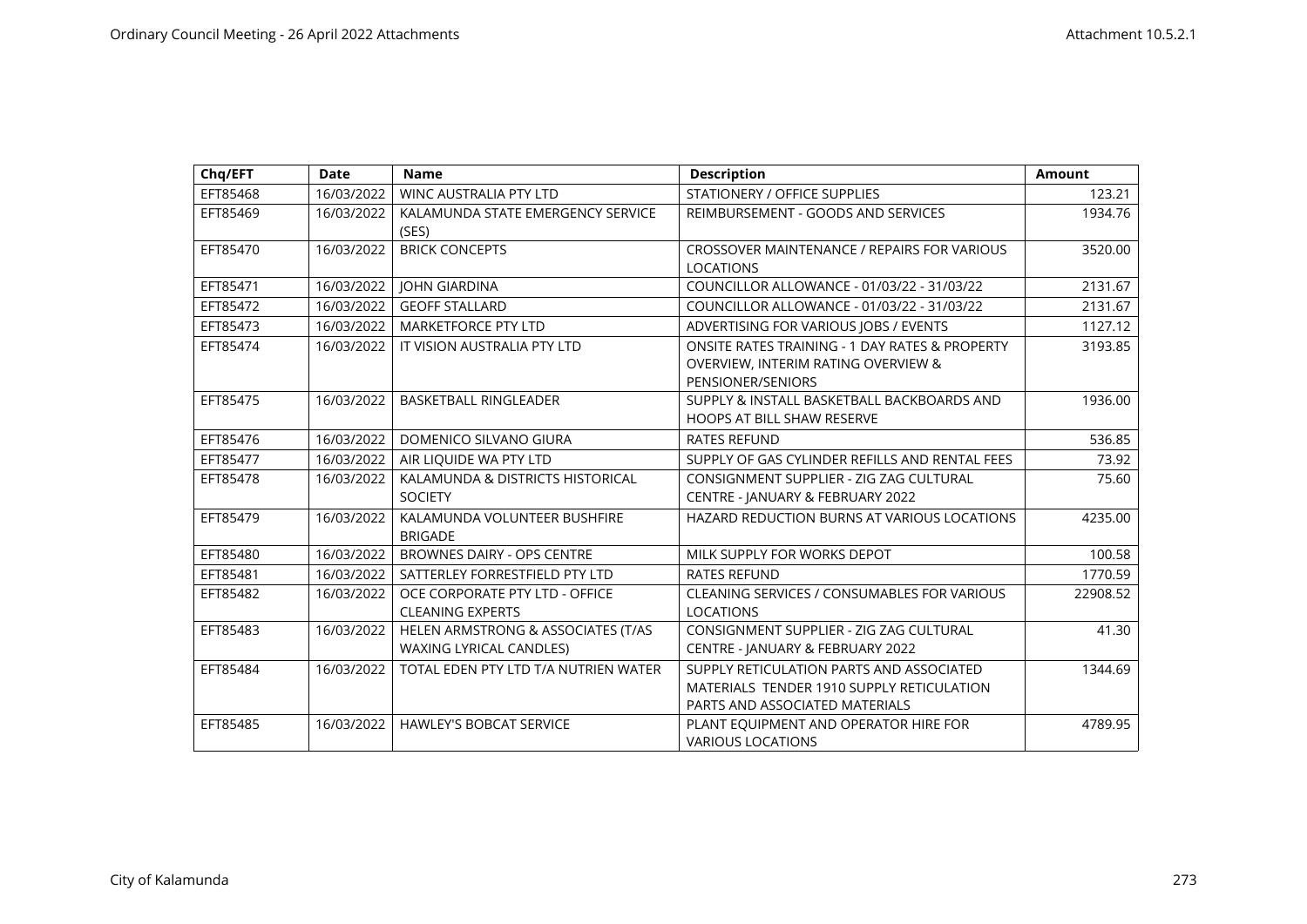| Chq/EFT  | <b>Date</b> | <b>Name</b>                          | <b>Description</b>                                                                          | <b>Amount</b> |
|----------|-------------|--------------------------------------|---------------------------------------------------------------------------------------------|---------------|
| EFT85486 | 16/03/2022  | <b>TECHNOLOGY ONE LTD</b>            | 3 DAYS OF CONSULTING HOURS - UPGRADE OF                                                     | 6468.00       |
|          |             |                                      | INTRAMAPS FROM 9.8 TO INTRAMAPS 21B, UPGRADE<br>INTRAMAPS PUBLIC TO 21B, UPGRADE MAPBUILDER |               |
|          |             |                                      | TO 21B, UPGRADE TILEMANAGER TO LATEST VERSION                                               |               |
| EFT85487 | 16/03/2022  | DEPARTMENT OF FIRE AND EMERGENCY     | 2021/2022 EMERGENCY SERVICES LEVY - QUARTER 3                                               | 2076863.94    |
|          |             | SERVICES (DFES)                      |                                                                                             |               |
| EFT85488 | 16/03/2022  | <b>ANNA HAMERSLEY</b>                | CONSIGNMENT SUPPLIER - ZIG ZAG CULTURAL                                                     | 49.00         |
|          |             |                                      | CENTRE - JANUARY & FEBRUARY 2022                                                            |               |
| EFT85489 | 16/03/2022  | <b>JOANNE LEITH</b>                  | CONSIGNMENT SUPPLIER - ZIG ZAG CULTURAL                                                     | 40.04         |
|          |             |                                      | CENTRE - 01/01/22 - 31/01/22                                                                |               |
| EFT85490 | 16/03/2022  | AMEREX FIRE (WA) (E FIRE AND SAFETY) | FIRE EQUIPMENT MAINTENANCE AT KALAMUNDA                                                     | 2981.00       |
|          |             |                                      | PERFORMING ARTS CENTRE                                                                      |               |
| EFT85491 | 16/03/2022  | <b>HILL TOP GROUP PTY</b>            | 1. CONTRACTOR BUILDING MAINTENANCE FOR                                                      | 57361.54      |
|          |             |                                      | <b>VARIOUS BUILDINGS</b>                                                                    |               |
|          |             |                                      | 2. ROOF RESTORATION AT JACK HEALEY CENTRE                                                   |               |
|          |             |                                      | 3. REPLACE WHITE ANT DAMAGED STUMP & BEARER                                                 |               |
|          |             |                                      | AT BARTONS MILL PRISON                                                                      |               |
|          |             |                                      | 4. REPAIRS AT KALAMUNDA AGRICULTURAL HALL                                                   |               |
|          |             |                                      | INCLUDING THE STAGE & NORM SADLER PAVILION                                                  |               |
| EFT85492 | 16/03/2022  | BUILDING COMMISSION - DEPARTMENT OF  | <b>BUILDING LEVY - FEBRUARY 2022</b>                                                        | 9853.47       |
|          |             | MINES, INDUSTRY REGULATION & SAFETY  |                                                                                             |               |
| EFT85493 | 16/03/2022  | <b>DAVID'S GARDEN CENTRE</b>         | <b>RATES REFUND</b>                                                                         | 12473.99      |
| EFT85494 | 16/03/2022  | MOIRA A COURT                        | CONSIGNMENT SUPPLIER - ZIG ZAG CULTURAL                                                     | 7.00          |
|          |             |                                      | CENTRE - JANUARY & FEBRUARY 2022                                                            |               |
| EFT85495 | 16/03/2022  | HAYS SPECIALIST RECRUITMENT          | HIRE OF TEMPORARY STAFF FOR ADMIN / DEPOT                                                   | 12528.74      |
|          |             | (AUSTRALIA) PTY LTD                  |                                                                                             |               |
| EFT85496 | 16/03/2022  | SUSAN (SUE) BILICH                   | COUNCILLOR ALLOWANCE - 01/03/22 - 31/03/22                                                  | 2231.67       |
| EFT85497 | 16/03/2022  | KANYANA WILDLIFE REHABILITION CENTRE | CONSIGNMENT SUPPLIER - ZIG ZAG CULTURAL                                                     | 392.00        |
|          |             | INC                                  | CENTRE - JANUARY & FEBRUARY 2022                                                            |               |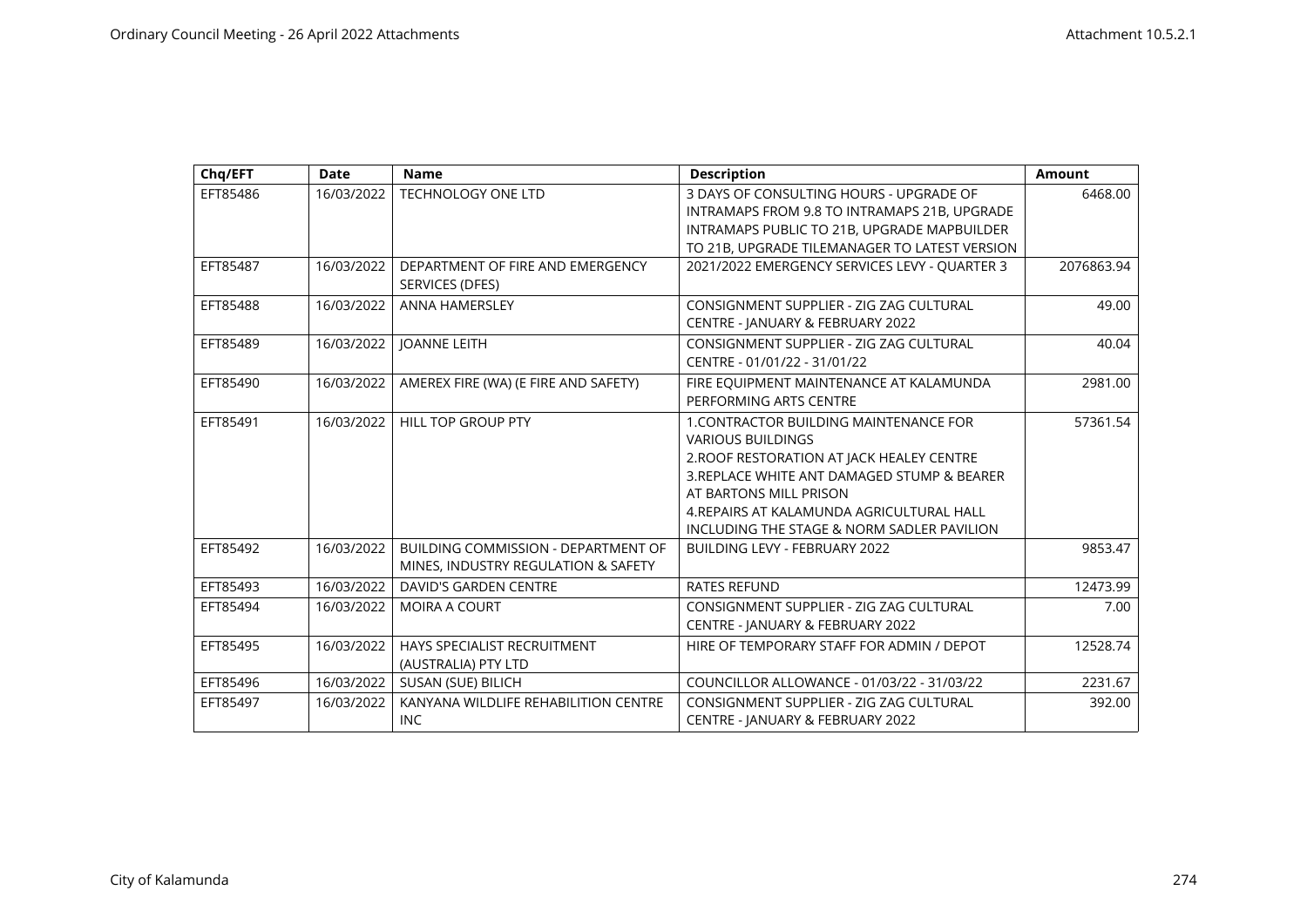| Chq/EFT  | <b>Date</b> | <b>Name</b>                                                       | <b>Description</b>                                                                                         | <b>Amount</b> |
|----------|-------------|-------------------------------------------------------------------|------------------------------------------------------------------------------------------------------------|---------------|
| EFT85498 | 16/03/2022  | DEPARTMENT OF TRANSPORT                                           | DISCLOSURE OF INFORMATION FEES FOR<br><b>APPLICATIONS DURING FEBRUARY 2022</b>                             | 57.40         |
| EFT85499 | 16/03/2022  | <b>BROOKE O'DONNELL</b>                                           | COUNCILLOR ALLOWANCE - 01/03/22 - 31/03/22                                                                 | 3551.59       |
| EFT85500 | 16/03/2022  | UNDERGROUND POWER DEVELOPMENT                                     | ADJUSTMENTS TO STREET LIGHTING DESIGN OF HALE<br>ROAD / WIMBRIDGE ROAD ROUNDABOUT                          | 1815.00       |
| EFT85501 | 16/03/2022  | PICKERING BROOK HERITAGE GROUP                                    | CONSIGNMENT SUPPLIER - ZIG ZAG CULTURAL<br>CENTRE - 01/02/22 - 28/02/22                                    | 24.50         |
| EFT85502 | 16/03/2022  | <b>GRAHAM KLUCK MANAGEMENT &amp;</b><br><b>INVESTMENT PTY LTD</b> | <b>RATES REFUND</b>                                                                                        | 23231.15      |
| EFT85503 | 16/03/2022  | HITACHI CONSTRUCTION MACHINERY PTY<br><b>LTD</b>                  | SERVICE ON SITE TO HITACHI ZW LOADER AT<br><b>OPERATIONS CENTRE</b>                                        | 4416.93       |
| EFT85504 | 16/03/2022  | <b>MARGARET THOMAS</b>                                            | COUNCILLOR ALLOWANCE - 01/03/22 - 31/03/22                                                                 | 8171.09       |
| EFT85505 | 16/03/2022  | OFFICEWORKS SUPERSTORES PTY LTD                                   | OFFICE SUPPLIES / STATIONERY FOR VARIOUS<br><b>LOCATIONS</b>                                               | 353.80        |
| EFT85506 | 16/03/2022  | KATHLEEN MARY & GIACOMO MICHELE<br>CONDO                          | <b>RATES REFUND</b>                                                                                        | 4000.00       |
| EFT85507 | 16/03/2022  | PETA BUTLER                                                       | DOG STERILISATION FEE REFUND                                                                               | 30.00         |
| EFT85508 | 16/03/2022  | <b>ANTHONY ROBERT BRESCACIN</b>                                   | <b>RATES REFUND</b>                                                                                        | 1061.21       |
| EFT85509 | 16/03/2022  | <b>WOOLWORTHS GROUP LIMITED</b>                                   | <b>GROCERY SUPPLIES</b>                                                                                    | 501.59        |
| EFT85510 | 16/03/2022  | FORRESTFIELD TENNIS CLUB (INC)                                    | FORRESTFIELD TENNIS CLUB HIRE FEES FROM<br>HARTFIELD PARK RECREATION CENTRE 01/02/21 -<br>28/02/21         | 56.00         |
| EFT85511 | 16/03/2022  | <b>HILLS GAS SUPPLY</b>                                           | SUPPLY OF BOTTLED GAS FOR RAY OWEN<br><b>BASKETBALL COURTS</b>                                             | 76.00         |
| EFT85512 | 16/03/2022  | <b>EASTERN REGION SECURITY</b>                                    | SECURITY SERVICES TO VARIOUS LOCATIONS                                                                     | 7173.35       |
| EFT85513 | 16/03/2022  | <b>GLENDA DAWN CHARLTON (PODIATRY)</b>                            | PODIATRY SERVICES AT JACK HEALEY & WOODLUPINE<br><b>CENTRES</b>                                            | 522.65        |
| EFT85514 | 16/03/2022  | ALLAN DAVIES & TREVOR CHUDLEIGH<br><b>ARCHITECTS</b>              | ARCHITECTURAL CONSULTANCY SERVICES AT RAY<br>OWEN PAVILION FOR THE ADDITIONAL FEMALE<br><b>CHANGEROOMS</b> | 1210.00       |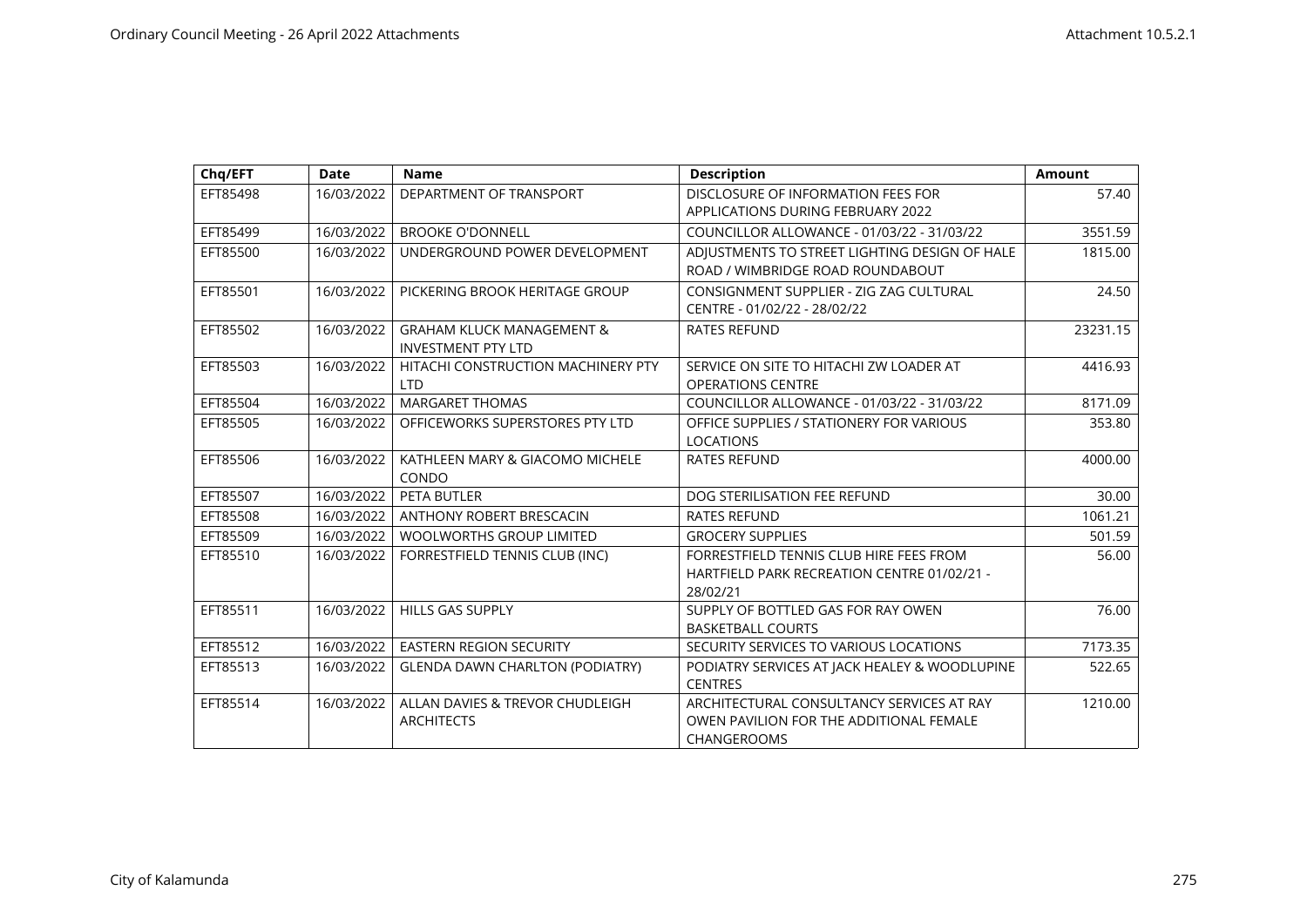| Chq/EFT  | <b>Date</b> | <b>Name</b>                                      | <b>Description</b>                                                               | <b>Amount</b> |
|----------|-------------|--------------------------------------------------|----------------------------------------------------------------------------------|---------------|
| EFT85515 | 16/03/2022  | <b>TOM CAIRNS</b>                                | CONSIGNMENT SUPPLIER - ZIG ZAG CULTURAL<br>CENTRE - JANUARY & FEBRUARY 2022      | 23.80         |
| EFT85516 | 16/03/2022  | <b>SHIRLEY SPENCER</b>                           | CONSIGNMENT SUPPLIER - ZIG ZAG CULTURAL<br>CENTRE - JANUARY & FEBRUARY 2022      | 134.40        |
| EFT85517 | 16/03/2022  | HARVEY NORMAN AV/IT SUPERSTORE<br><b>MIDLAND</b> | SUPPLY OF NEW FRIDGE FOR FUNCTIONS KITCHEN<br>AREA IN ADMIN BUILDING             | 3474.00       |
| EFT85518 | 16/03/2022  | <b>JOHN STUART MILLINGTON</b>                    | DOG STERILIZATION FEE REFUND                                                     | 30.00         |
| EFT85519 | 16/03/2022  | <b>LIONEL ROBERTS</b>                            | DOG STERILIZATION FEE REFUND                                                     | 77.50         |
| EFT85520 | 16/03/2022  | SANDPATCH STUDIOS                                | CONSIGNMENT SUPPLIER - ZIG ZAG CULTURAL<br>CENTRE - JANUARY & FEBRUARY 2022      | 231.00        |
| EFT85521 | 16/03/2022  | DRAINFLOW SERVICES PTY LTD                       | CLEANING / MAINTAINING STORM WATER DRAINS AT<br><b>VARIOUS LOCATIONS</b>         | 2420.00       |
| EFT85522 | 16/03/2022  | <b>ANNE O'LEARY</b>                              | CONSIGNMENT SUPPLIER - ZIG ZAG CULTURAL<br>CENTRE - JANUARY & FEBRUARY 2022      | 245.00        |
| EFT85523 | 16/03/2022  | CDEL DESIGNS (CHERYL DEL BORRELLO)               | CONSIGNMENT SUPPLIER - ZIG ZAG CULTURAL<br>CENTRE - JANUARY & FEBRUARY 2022      | 17.50         |
| EFT85524 | 16/03/2022  | DYLAN O'CONNOR                                   | COUNCILLOR ALLOWANCE - 01/03/22 - 31/03/22                                       | 2231.67       |
| EFT85525 | 16/03/2022  | <b>JOHANNA LARKIN ART</b>                        | CONSIGNMENT SUPPLIER - ZIG ZAG CULTURAL<br>CENTRE - 01/01/22 - 31/01/22          | 25.20         |
| EFT85526 | 16/03/2022  | <b>EMMA JOYCE ROSS</b>                           | <b>RATES REFUND</b>                                                              | 240.00        |
| EFT85527 | 16/03/2022  | <b>CHRISTINE VITLER</b>                          | CONSIGNMENT SUPPLIER - ZIG ZAG CULTURAL<br>CENTRE - JANUARY & FEBRUARY 2022      | 7.70          |
| EFT85528 | 16/03/2022  | THE ROOF & WALL DOCTOR                           | <b>BUILDING APPLICATION FEE REFUND</b>                                           | 293.65        |
| EFT85529 | 16/03/2022  | <b>BEAVER TREE SERVICES</b>                      | <b>GENERAL TREE SERVICES / UNDER POWERLINES</b><br>PRUNING FOR VARIOUS LOCATIONS | 41354.06      |
| EFT85530 | 16/03/2022  | WEST-SURE GROUP PTY LTD                          | CASH IN TRANSIT - FEBRUARY 2022                                                  | 1404.70       |
| EFT85531 | 16/03/2022  | <b>CLEANAWAY CO PTY LTD</b>                      | COLLECTION AND DISPOSAL OF CHEMICAL / PAINT<br><b>WASTES</b>                     | 3327.61       |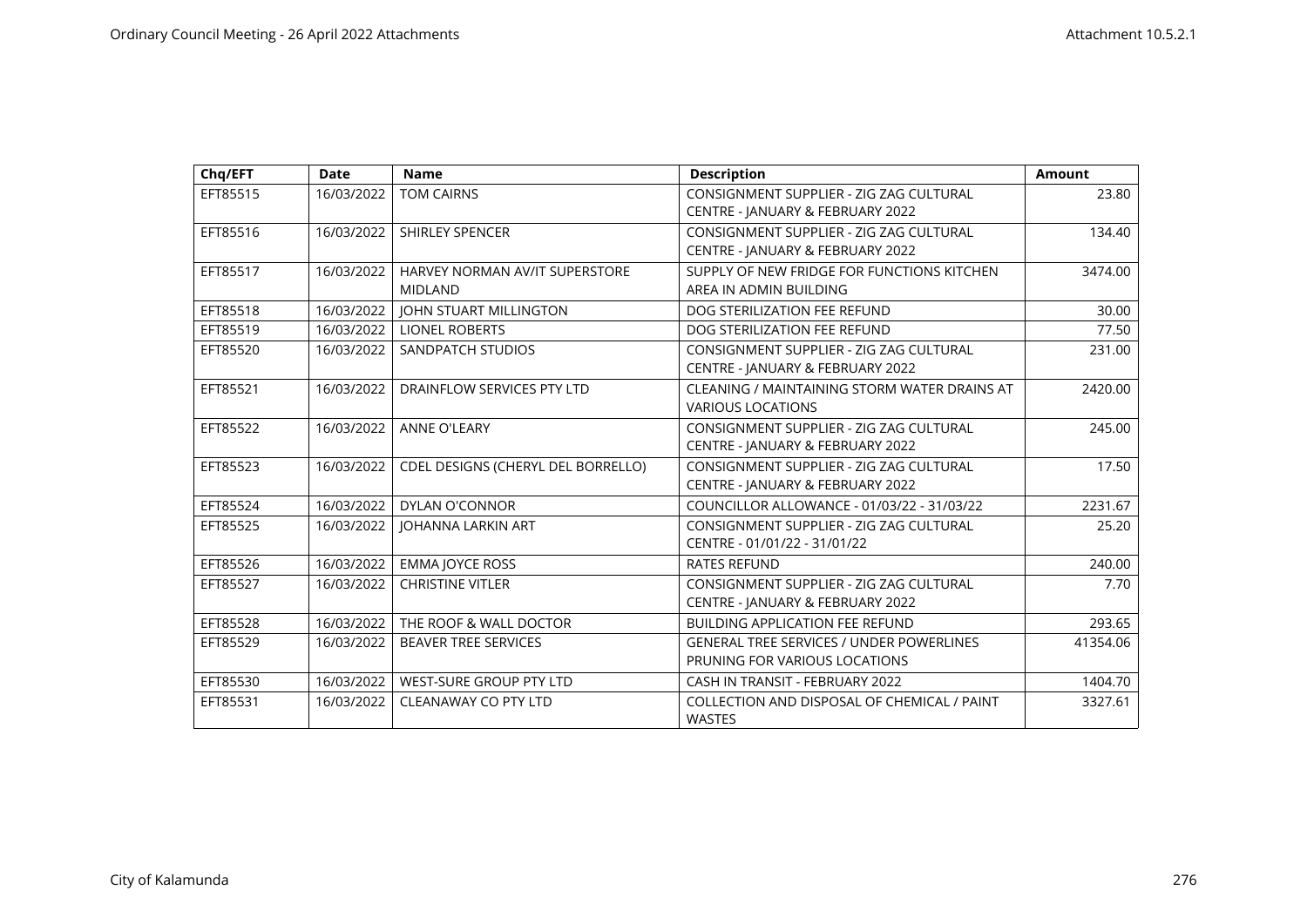| Chq/EFT  | Date       | <b>Name</b>                                                            | <b>Description</b>                                                                                       | <b>Amount</b> |
|----------|------------|------------------------------------------------------------------------|----------------------------------------------------------------------------------------------------------|---------------|
| EFT85532 | 16/03/2022 | <b>KARIN HOTCHKIN</b>                                                  | CONSIGNMENT SUPPLIER - ZIG ZAG CULTURAL<br>CENTRE - JANUARY & FEBRUARY 2022                              | 77.00         |
| EFT85533 | 16/03/2022 | <b>ALISON MULCAHY</b>                                                  | CONSIGNMENT SUPPLIER - ZIG ZAG CULTURAL<br>CENTRE - JANUARY & FEBRUARY 2022                              | 18.90         |
| EFT85534 | 16/03/2022 | ROHINI CHIDAMBARAM                                                     | KEY & HALL BOND REFUND                                                                                   | 350.00        |
| EFT85535 | 16/03/2022 | THE PETAL PRESS                                                        | CONSIGNMENT SUPPLIER - ZIG ZAG CULTURAL<br>CENTRE - JANUARY & FEBRUARY 2022                              | 31.50         |
| EFT85536 | 16/03/2022 | CLAIRE O'NEILL - CLAIRE'S EMBROIDERY                                   | CONSIGNMENT SUPPLIER - ZIG ZAG CULTURAL<br>CENTRE - 01/02/22 - 28/02/22                                  | 9.80          |
| EFT85537 | 16/03/2022 | <b>IAN MOSS</b>                                                        | CONSIGNMENT SUPPLIER - ZIG ZAG CULTURAL<br>CENTRE - 01/01/22 - 31/01/22                                  | 70.00         |
| EFT85538 | 16/03/2022 | PETER FALCONER                                                         | CONSIGNMENT SUPPLIER - ZIG ZAG CULTURAL<br>CENTRE - 01/02/22 - 28/02/22                                  | 7.00          |
| EFT85539 | 16/03/2022 | DEPARTMENT OF PLANNING, LANDS AND<br>HERITAGE OPERATING ACCOUNT (DAPS) | <b>IDAP APPLICATION FEES TO BE TRANSFERRED TO</b><br>DAPS - 42 CUMBERLAND RD FORRESTFIELD -<br>DA22/0020 | 5701.00       |
| EFT85540 | 16/03/2022 | <b>JANICE PITTMAN</b>                                                  | CONSIGNMENT SUPPLIER - ZIG ZAG CULTURAL<br>CENTRE - JANUARY & FEBRUARY 2022                              | 15.40         |
| EFT85541 | 16/03/2022 | <b>IANELLE SEWELL</b>                                                  | COUNCILLOR ALLOWANCE - 01/03/22 - 31/03/22                                                               | 2231.67       |
| EFT85542 | 16/03/2022 | SAFE T CARD AUSTRALIA PTY LTD                                          | MONTHLY MONITORING CHARGES FOR VARIOUS<br><b>LOCATIONS</b>                                               | 442.20        |
| EFT85543 | 16/03/2022 | <b>MARY FORWARD</b>                                                    | CONSIGNMENT SUPPLIER - ZIG ZAG CULTURAL<br>CENTRE - JANUARY & FEBRUARY 2022                              | 9.80          |
| EFT85544 | 16/03/2022 | <b>MARY CANNON</b>                                                     | COUNCILLOR ALLOWANCE - 01/03/22 - 31/03/22                                                               | 2231.67       |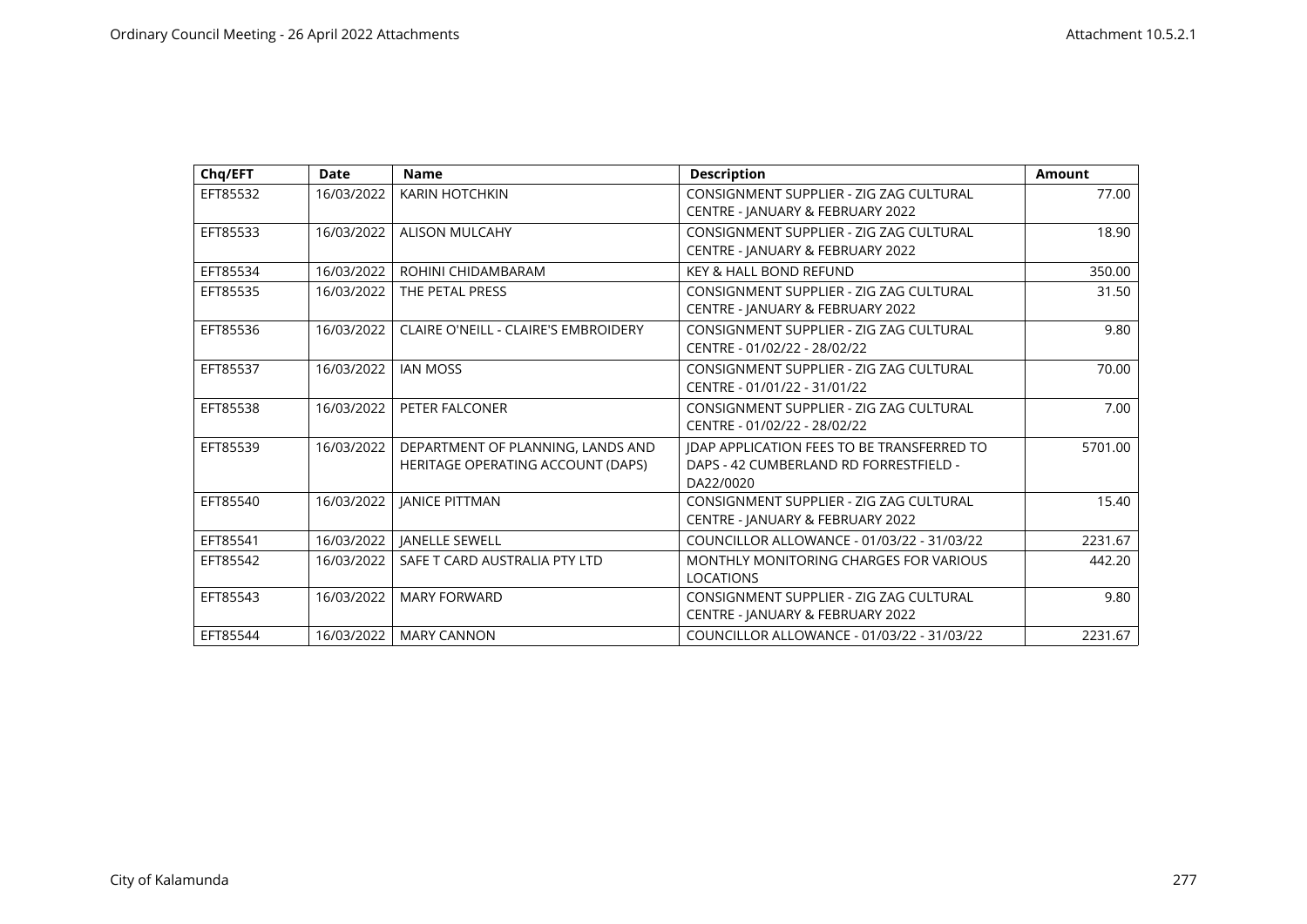| Chg/EFT  | Date       | <b>Name</b>                              | <b>Description</b>                              | <b>Amount</b> |
|----------|------------|------------------------------------------|-------------------------------------------------|---------------|
| EFT85545 | 16/03/2022 | KALAMUNDA ELECTRICS                      | 1. ELECTRICAL REPAIRS / MAINTENANCE FOR VARIOUS | 141487.56     |
|          |            |                                          | <b>LOCATIONS</b>                                |               |
|          |            |                                          | 2. REMOVE CHRISTMAS LIGHTING                    |               |
|          |            |                                          | 3. INSTALL & SUPPLY NEW CONSUMER POLE &         |               |
|          |            |                                          | CONDUITS FOR FUTURE WESTERN POWER               |               |
|          |            |                                          | SHUTDOWN AT OVERFLOW COTTAGE                    |               |
|          |            |                                          | 4. PROGRESS CLAIM 2 FOR THE POWER UPGRADE &     |               |
|          |            |                                          | SPORTS FIELD LIGHTING AT MAIDA VALE RESERVE     |               |
| EFT85546 | 16/03/2022 | THE ARTFUL FLOWE - FELICIA LOWE          | CONSIGNMENT SUPPLIER - ZIG ZAG CULTURAL         | 13.65         |
|          |            |                                          | CENTRE - 01/01/22 - 31/01/22                    |               |
| EFT85547 | 16/03/2022 | <b>DAVID GREEN</b>                       | CONSIGNMENT SUPPLIER - ZIG ZAG CULTURAL         | 17.50         |
|          |            |                                          | CENTRE - 01/01/22 - 31/01/22                    |               |
| EFT85548 | 16/03/2022 | <b>IB HI-FI COMMERCIAL</b>               | VARIOUS ELECTRICAL / COMPUTER / ACCESSORY       | 856.00        |
|          |            |                                          | <b>SUPPLIES</b>                                 |               |
| EFT85549 | 16/03/2022 | KCTT T/A KC TRAFFIC & TRANSPORT PTY LTD  | TRAFFIC MODELLING FOR CITY OF KALAMUNDA         | 18398.38      |
|          |            |                                          | (PART 1)                                        |               |
| EFT85550 | 16/03/2022 | JAYE SHAREE HICKS                        | CONSIGNMENT SUPPLIER - ZIG ZAG CULTURAL         | 3.50          |
|          |            |                                          | CENTRE - 01/02/22 - 28/02/22                    |               |
| EFT85551 | 16/03/2022 | SANDRA A HALL                            | CONSIGNMENT SUPPLIER - ZIG ZAG CULTURAL         | 15.05         |
|          |            |                                          | CENTRE - 01/01/22 - 31/01/22                    |               |
| EFT85552 | 16/03/2022 | <b>ANDREW OSENTON</b>                    | COUNCILLOR ALLOWANCE - 01/03/22 - 31/03/22      | 2231.67       |
| EFT85553 | 16/03/2022 | <b>MAVIS PASKULICH</b>                   | CONSIGNMENT SUPPLIER - ZIG ZAG CULTURAL         | 56.00         |
|          |            |                                          | CENTRE - JANUARY & FEBRUARY 2022                |               |
| EFT85554 | 16/03/2022 | <b>I ZAPPA PAINTING &amp; DECORATING</b> | PAINTING SERVICES AT WALLISTON TRANSFER         | 1881.00       |
|          |            |                                          | <b>STATION</b>                                  |               |
| EFT85555 | 16/03/2022 | SPARKS REFRIGERATION AND                 | DEGASSING OF FRIDGES FREEZERS AND AIR           | 1161.60       |
|          |            | <b>AIRCONDITIONING</b>                   | CONDITIONERS AT WALLISTON TRANSFER STATION      |               |
| EFT85556 | 16/03/2022 | OFF PEN PUBLISHING - BETH BAKER          | CONSIGNMENT SUPPLIER - ZIG ZAG CULTURAL         | 24.15         |
|          |            |                                          | <b>CENTRE - JANUARY &amp; FEBRUARY 2022</b>     |               |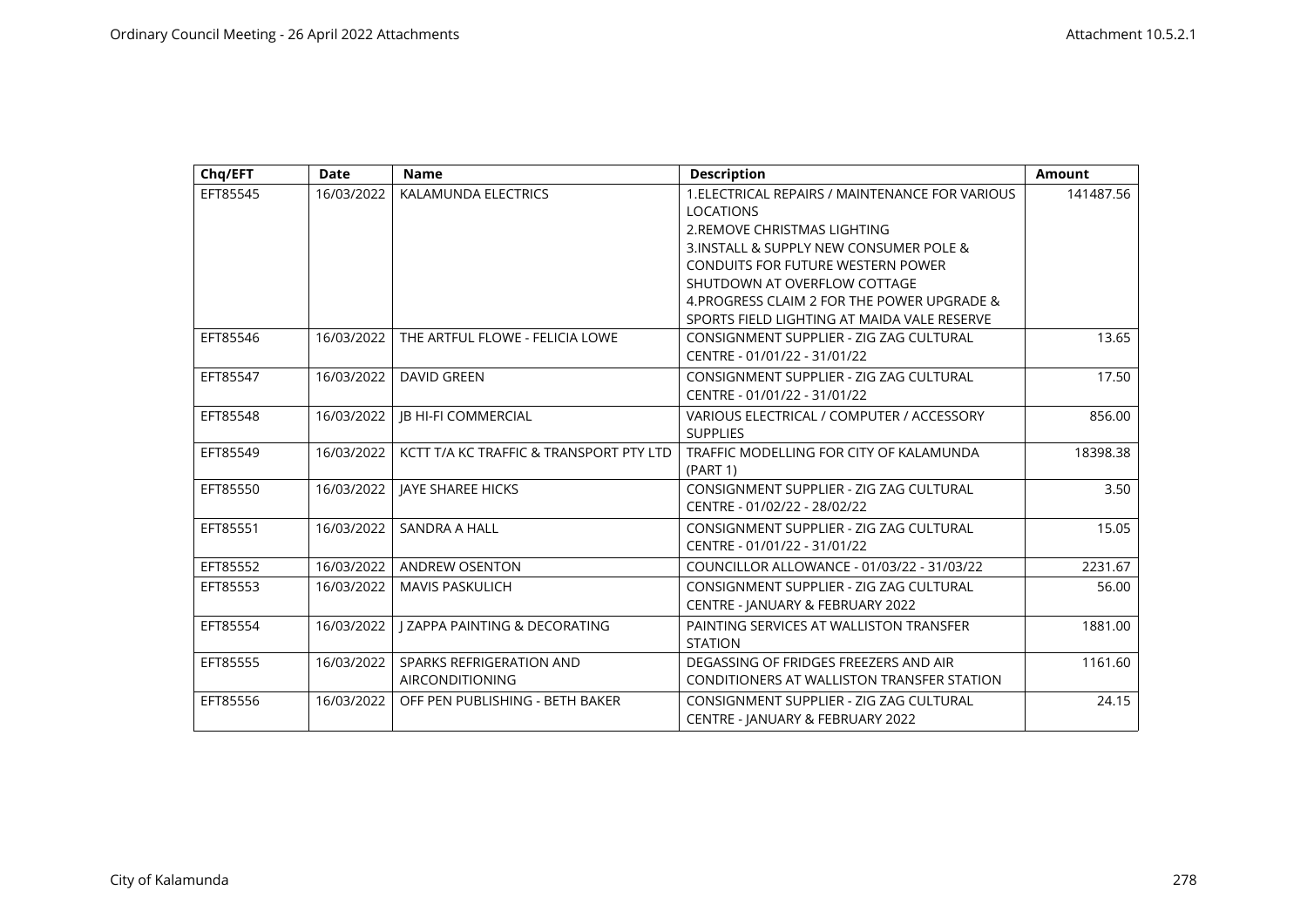| Chq/EFT  | <b>Date</b> | <b>Name</b>                                    | <b>Description</b>                                                                                                                         | <b>Amount</b> |
|----------|-------------|------------------------------------------------|--------------------------------------------------------------------------------------------------------------------------------------------|---------------|
| EFT85557 | 16/03/2022  | STAN THE TYRE MAN ( STAN'S TYRE SERVICE<br>WA) | PLANT / VEHICLE PARTS                                                                                                                      | 1441.00       |
| EFT85558 | 16/03/2022  | <b>BALLIGART - HELEN LOCK</b>                  | CONSIGNMENT SUPPLIER - ZIG ZAG CULTURAL<br>CENTRE - JANUARY & FEBRUARY 2022                                                                | 94.50         |
| EFT85559 | 16/03/2022  | BURGESS RAWSON (WA) PTY LTD                    | <b>RATES REFUND</b>                                                                                                                        | 9754.72       |
| EFT85560 | 16/03/2022  | MICHAEL VU TRAN                                | REFUND OF 2 ITEMS FOR A VERGE COLLECTION PAID<br>ON 14/02/22 - RESIDENT CANCELLED PRIOR TO<br><b>COLLECTION WITH SUFFICIENT TIME GIVEN</b> | 68.00         |
| EFT85561 | 16/03/2022  | PETER WEBB                                     | CONSIGNMENT SUPPLIER - ZIG ZAG CULTURAL<br>CENTRE - JANUARY & FEBRUARY 2022                                                                | 55.79         |
| EFT85562 | 16/03/2022  | LINDAS BOOKS / ROLEYSTONE COURIER              | CONSIGNMENT SUPPLIER - ZIG ZAG CULTURAL<br>CENTRE - 01/02/22 - 28/02/22                                                                    | 18.90         |
| EFT85563 | 16/03/2022  | <b>IRENE YOUNG</b>                             | CONSIGNMENT SUPPLIER - ZIG ZAG CULTURAL<br>CENTRE - JANUARY & FEBRUARY 2022                                                                | 28.00         |
| EFT85564 | 16/03/2022  | BIRDLIFE WESTERN AUSTRALIA                     | BIRD WALKS - BIRDS IN BACKYARD TALKS                                                                                                       | 330.00        |
| EFT85565 | 16/03/2022  | NICKY WINTER - KASZAZZ IN KALAMUNDA            | CONSIGNMENT SUPPLIER - ZIG ZAG CULTURAL<br>CENTRE - JANUARY & FEBRUARY 2022                                                                | 41.58         |
| EFT85566 | 16/03/2022  | <b>FOREST FAERY APOTHECARY</b>                 | CONSIGNMENT SUPPLIER - ZIG ZAG CULTURAL<br>CENTRE - JANUARY & FEBRUARY 2022                                                                | 16.10         |
| EFT85567 | 16/03/2022  | SEATADVISOR PTY LTD                            | TICKET SALES - FEBRUARY 2022                                                                                                               | 155.21        |
| EFT85568 | 16/03/2022  | <b>FRAMES OF THE FOREST</b>                    | CONSIGNMENT SUPPLIER - ZIG ZAG CULTURAL<br>CENTRE - 01/01/22 - 31/01/22                                                                    | 27.30         |
| EFT85569 | 16/03/2022  | PHOENIX NETBALL CLUB INC                       | <b>HALL BOND REFUND</b>                                                                                                                    | 500.00        |
| EFT85570 | 16/03/2022  | <b>SECURE PAY</b>                              | WEB PAYMENTS - TRANSACTION FEE                                                                                                             | 15.63         |
| EFT85571 | 16/03/2022  | ROSEMARY (ROSE) HANCOCK                        | CONSIGNMENT SUPPLIER - ZIG ZAG CULTURAL<br>CENTRE - 01/01/22 - 31/01/22                                                                    | 10.29         |
| EFT85572 | 16/03/2022  | NATURE CALLS 1 PTY LTD                         | HIRE TOILET FEES FOR KODA MEWS RESERVE<br>FORRESTFIELD & STIRK PARK KALAMUNDA                                                              | 940.00        |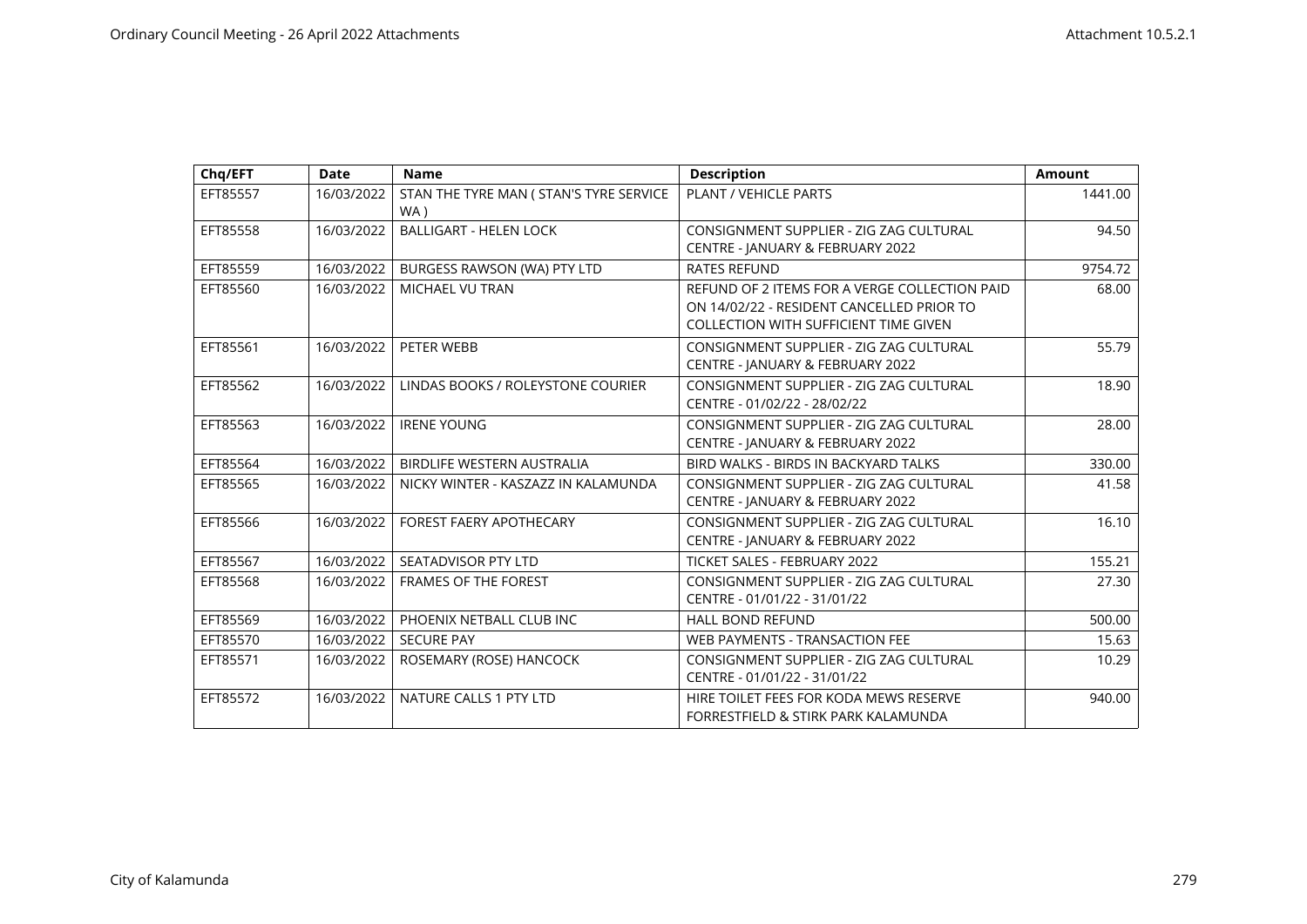| Chq/EFT  | <b>Date</b> | <b>Name</b>                                                       | <b>Description</b>                                                               | <b>Amount</b> |
|----------|-------------|-------------------------------------------------------------------|----------------------------------------------------------------------------------|---------------|
| EFT85573 | 16/03/2022  | <b>FAIRVIEW PLUMBING &amp; GAS PTY LTD</b>                        | PLUMBING REPAIRS / MAINTENANCE AT OPERATIONS<br><b>CENTRE</b>                    | 209.00        |
| EFT85574 | 16/03/2022  | <b>HELLO PERTH</b>                                                | PERTH HILLS KALAMUNDA LISTING HELLO PERTH                                        | 247.50        |
| EFT85575 | 16/03/2022  | CLEARTECH WASTE MANAGEMENT PTY LTD                                | DISPOSAL OF HAZARDOUS WASTE AT WALLISTON<br><b>TRANSFER STATION</b>              | 1339.26       |
| EFT85576 | 16/03/2022  | <b>TREASURES OF AUSTRALIA</b>                                     | CONSIGNMENT SUPPLIER - ZIG ZAG CULTURAL<br>CENTRE - JANUARY & FEBRUARY 2022      | 108.22        |
| EFT85577 | 16/03/2022  | BRETT DAVID INVESTMENTS PTY LTD T/A<br><b>SUCCESSFUL PROJECTS</b> | PROJECT ADMIN AND PM WORKS - FORRESTFIELD<br><b>LIBRARY TENDER EVALUATION</b>    | 390.50        |
| EFT85578 | 16/03/2022  | SPICK AND SPAN COMMERCIAL PROPERTY<br><b>MAINTENANCE PTY LTD</b>  | <b>CLEANING SERVICES &amp; CONSUMABLES FOR VARIOUS</b><br><b>LOCATIONS</b>       | 12066.26      |
| EFT85579 | 16/03/2022  | <b>ENTIRE FIRE MANAGEMENT</b>                                     | FIREBREAK MAINTENANCE AT VARIOUS LOCATIONS                                       | 4345.00       |
| EFT85580 | 16/03/2022  | <b>SALLY EDMONDS ART</b>                                          | CONSIGNMENT SUPPLIER - ZIG ZAG CULTURAL<br>CENTRE - JANUARY & FEBRUARY 2022      | 134.40        |
| EFT85581 | 16/03/2022  | DOWSING GROUP PTY LTD                                             | SUPPLY & LAY CONCRETE PATHWAYS, MAINTENANCE<br>& MISC WORKS AT VARIOUS LOCATIONS | 55643.40      |
| EFT85582 | 16/03/2022  | TPG NETWORK PTY LTD                                               | NBN TO KALAMUNDA COMMUNITY CENTRE -<br><b>FEBRUARY CHARGES</b>                   | 493.90        |
| EFT85583 | 16/03/2022  | JACKIE WHITEHEAD                                                  | CONSIGNMENT SUPPLIER - ZIG ZAG CULTURAL<br>CENTRE - 01/02/22 - 28/02/22          | 21.00         |
| EFT85584 | 16/03/2022  | <b>ALASTAIR TAYLOR</b>                                            | CONSIGNMENT SUPPLIER - ZIG ZAG CULTURAL<br>CENTRE - 01/01/22 - 31/01/22          | 4.06          |
| EFT85585 | 16/03/2022  | <b>EMPLOYEECONNECT PTY LTD</b>                                    | MONTHLY SOFTWARE AND SERVICE                                                     | 2831.83       |
| EFT85586 | 16/03/2022  | AHLIA MELISSA-LEE SAXTON                                          | <b>RATES REFUND</b>                                                              | 1000.00       |
| EFT85587 | 16/03/2022  | ROSS SCARFONE REAL ESTATE                                         | <b>RATES REFUND</b>                                                              | 2162.61       |
| EFT85588 | 16/03/2022  | <b>MAHARI</b>                                                     | CONSIGNMENT SUPPLIER - ZIG ZAG CULTURAL<br>CENTRE - JANUARY & FEBRUARY 2022      | 63.00         |
| EFT85589 | 16/03/2022  | MERGER CONTRACTING P/L T/AS J&M<br><b>ASPHALT</b>                 | SUPPLY AND INSTALL ASPAHLT AND ASPHALT<br>RENEWER AT VARIOUS LOCATIONS           | 16565.78      |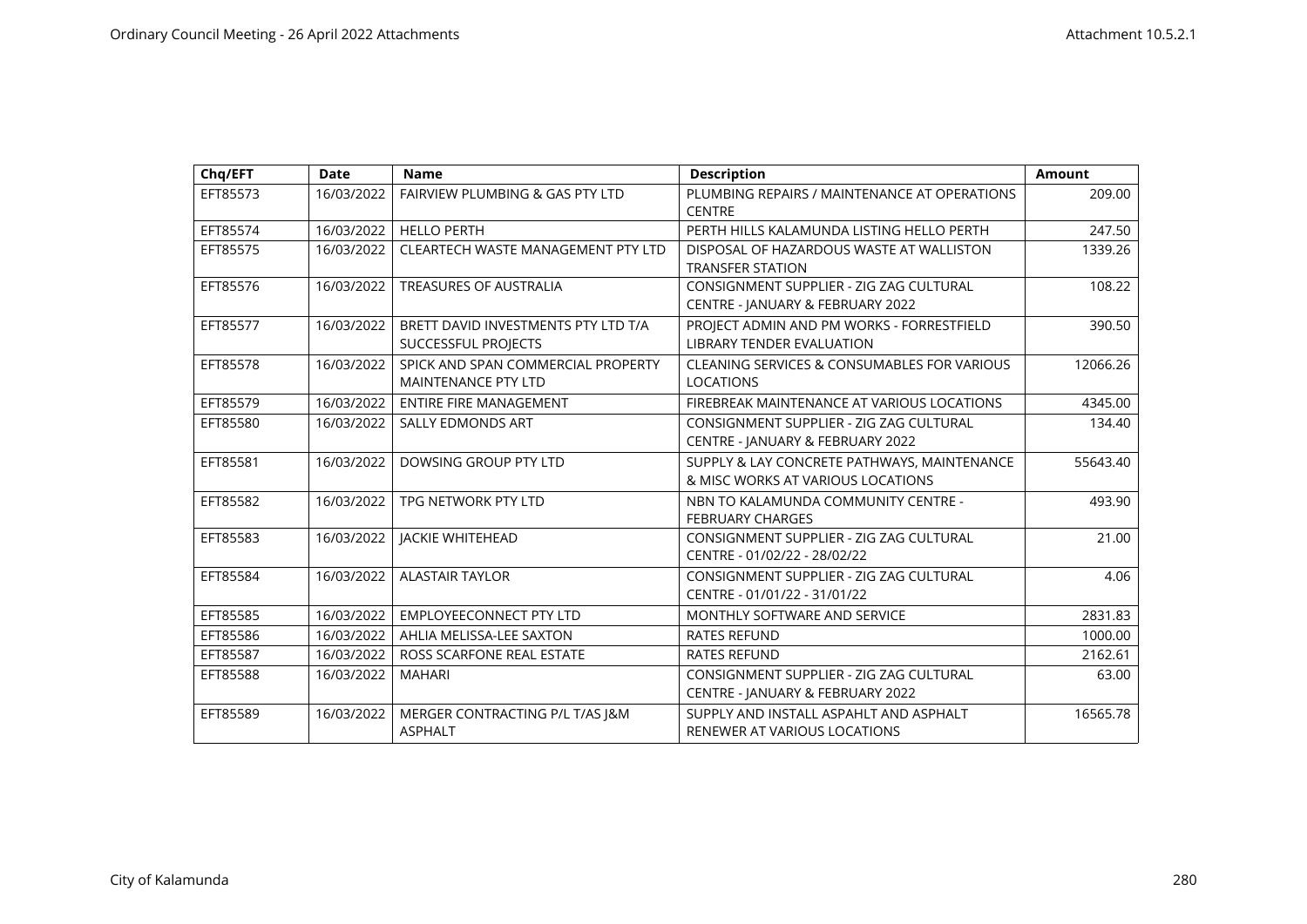| Chq/EFT  | <b>Date</b> | <b>Name</b>                                                    | <b>Description</b>                                                                                                          | <b>Amount</b> |
|----------|-------------|----------------------------------------------------------------|-----------------------------------------------------------------------------------------------------------------------------|---------------|
| EFT85590 | 16/03/2022  | NEWHAWK CORPORATION PTY LTD T/AS<br><b>EIAN COMMUNICATIONS</b> | 1/3/22 - 31/5/22 (QUARTERLY) POC-MOB MOBILE<br>SOFTWARE AIRTIME (3 MONTHS) POC- DISP ADMIN<br><b>USER DISPATCH SOFTWARE</b> | 1613.70       |
| EFT85591 | 16/03/2022  | <b>STUDIO SHEVA</b>                                            | CONSIGNMENT SUPPLIER - ZIG ZAG CULTURAL<br>CENTRE - JANUARY & FEBRUARY 2022                                                 | 98.35         |
| EFT85592 | 16/03/2022  | PAULINE NICE PHOTOGRAPHY                                       | CONSIGNMENT SUPPLIER - ZIG ZAG CULTURAL<br>CENTRE - JANUARY & FEBRUARY 2022                                                 | 21.00         |
| EFT85593 | 16/03/2022  | SARAH CARLTON ART                                              | CONSIGNMENT SUPPLIER - ZIG ZAG CULTURAL<br>CENTRE - JANUARY & FEBRUARY 2022                                                 | 191.80        |
| EFT85594 | 16/03/2022  | NATURE PHOTOGRAPHY BY NATHAN                                   | CONSIGNMENT SUPPLIER - ZIG ZAG CULTURAL<br>CENTRE - 01/01/22 - 31/01/22                                                     | 76.86         |
| EFT85595 | 16/03/2022  | <b>THOMSON GEER</b>                                            | <b>LEGAL EXPENSES</b>                                                                                                       | 148.50        |
| EFT85596 | 16/03/2022  | <b>ERA HOSTING</b>                                             | MONTHLY VOIP FEES FOR EMERGENCY SERVICES                                                                                    | 489.34        |
| EFT85597 | 16/03/2022  | <b>BANKSIA CREATIVE</b>                                        | CONSIGNMENT SUPPLIER - ZIG ZAG CULTURAL<br>CENTRE - JANUARY & FEBRUARY 2022                                                 | 23.80         |
| EFT85598 | 16/03/2022  | MONIQUE MULLIGAN                                               | AUTHOR TALK FOR INTERNATIONAL WOMEN'S DAY<br>BREAKFAST AT KALAMUNDA LIBRARY                                                 | 350.00        |
| EFT85599 | 16/03/2022  | <b>CLARE JOHNSTON</b>                                          | CONSIGNMENT SUPPLIER - ZIG ZAG CULTURAL<br>CENTRE - JANUARY & FEBRUARY 2022                                                 | 95.90         |
| EFT85600 | 16/03/2022  | <b>GLOBAL GUMNUTS &amp; NURSERY</b>                            | CONSIGNMENT SUPPLIER - ZIG ZAG CULTURAL<br>CENTRE - JANUARY & FEBRUARY 2022                                                 | 185.50        |
| EFT85601 | 16/03/2022  | LANDSCAPE AND MAINTENANCE<br><b>SOLUTIONS</b>                  | RESIDENTIAL VERGE, PASSIVE & ACTIVE RESERVES<br><b>MOWING SERVICES</b>                                                      | 20725.12      |
| EFT85602 | 16/03/2022  | LISA WOODBROOK                                                 | PERFORMANCE AT KPAC - EVENING SHOW LISA<br>WOODBROOK: FEELING WAY TOO GOOD - SONGS OF<br>MICHAEL BUBLE                      | 3850.00       |
| EFT85603 | 16/03/2022  | MARSHALL'S WESTERN AUSTRALIAN HONEY                            | CONSIGNMENT SUPPLIER - ZIG ZAG CULTURAL<br>CENTRE - JANUARY & FEBRUARY 2022                                                 | 86.80         |
| EFT85604 | 16/03/2022  | THE OLD MARKET GARDEN                                          | CONSIGNMENT SUPPLIER - ZIG ZAG CULTURAL<br>CENTRE - 01/02/22 - 28/02/22                                                     | 42.00         |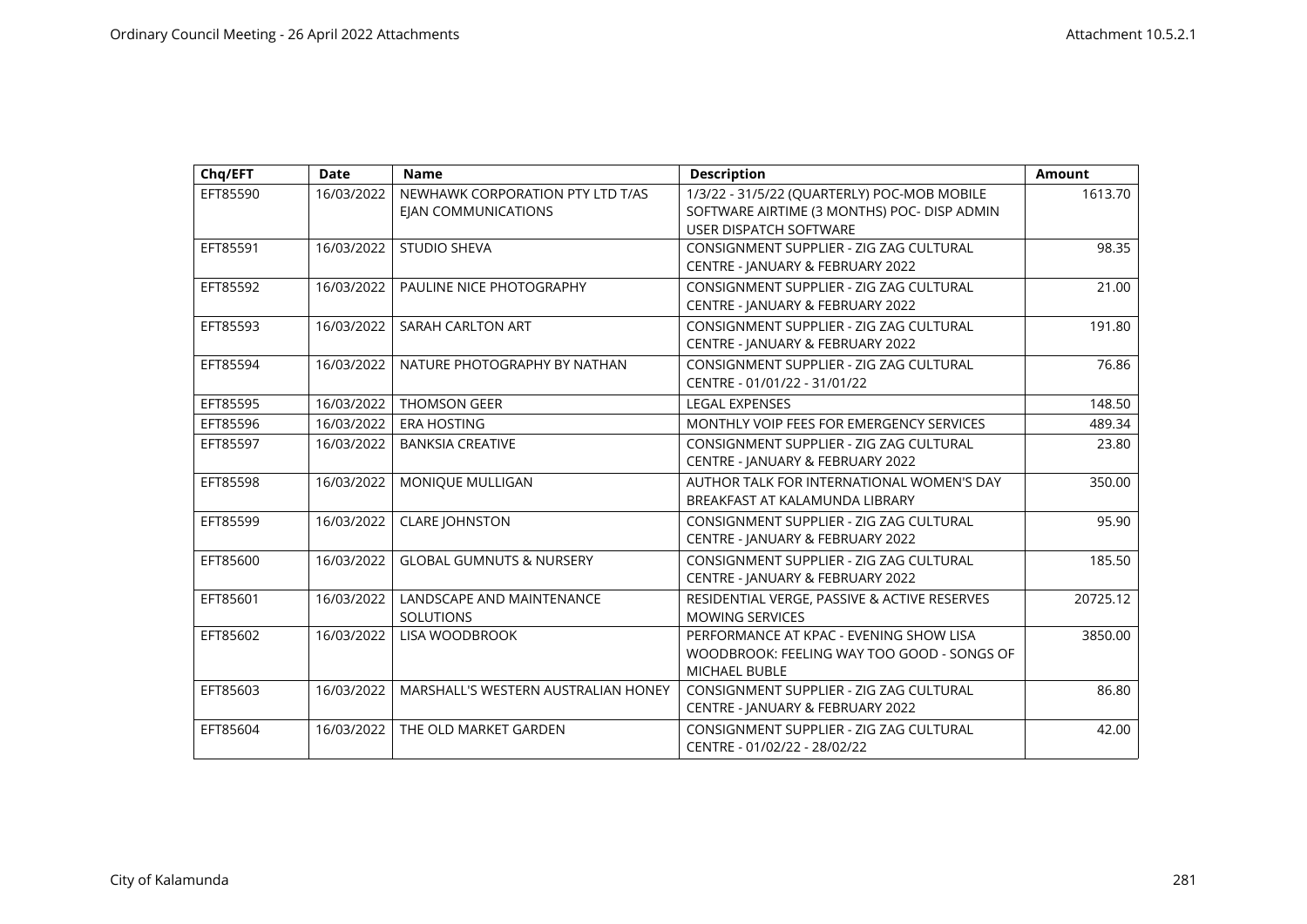| Chq/EFT  | <b>Date</b> | <b>Name</b>                                               | <b>Description</b>                                                          | <b>Amount</b> |
|----------|-------------|-----------------------------------------------------------|-----------------------------------------------------------------------------|---------------|
| EFT85605 | 16/03/2022  | WARRANG-BRIDIL                                            | WELCOME TO COUNTRY FOR SECOND CHANCE<br>OPENING FRIDAY 4 MARCH 2022         | 825.00        |
| EFT85606 | 16/03/2022  | ALISON BANNISTER CAREER COACHING                          | CAREER WORKSHOPS - WINNING RESUMES<br><b>WORKSHOP</b>                       | 544.50        |
| EFT85607 | 16/03/2022  | CARROL DUNFORD PREVIOUSLY BURIED<br><b>TREASURE</b>       | CONSIGNMENT SUPPLIER - ZIG ZAG CULTURAL<br>CENTRE - JANUARY & FEBRUARY 2022 | 136.50        |
| EFT85608 | 16/03/2022  | <b>LOOSE THREADS COLLECTIVE</b>                           | CONSIGNMENT SUPPLIER - ZIG ZAG CULTURAL<br>CENTRE - JANUARY & FEBRUARY 2022 | 70.00         |
| EFT85609 | 16/03/2022  | DEBBIE COLLINS PHOTOGRAPHY                                | CONSIGNMENT SUPPLIER - ZIG ZAG CULTURAL<br>CENTRE - 01/02/22 - 28/02/22     | 4.20          |
| EFT85610 | 16/03/2022  | <b>TALITHA HUSTON</b>                                     | SUPPLY OF 20 COPIES OF BIRDS OF THE PERTH HILLS<br><b>BOOKS</b>             | 384.00        |
| EFT85611 | 16/03/2022  | <b>WENDY PORTER</b>                                       | CONSIGNMENT SUPPLIER - ZIG ZAG CULTURAL<br>CENTRE - 01/02/22 - 28/02/22     | 28.00         |
| EFT85612 | 16/03/2022  | NARAVNA COLLECTIVE                                        | CONSIGNMENT SUPPLIER - ZIG ZAG CULTURAL<br>CENTRE - 01/02/22 - 28/02/22     | 32.13         |
| EFT85613 | 16/03/2022  | <b>TANIA MARSDEN</b>                                      | <b>KEY &amp; HALL BOND REFUND</b>                                           | 450.00        |
| EFT85614 | 16/03/2022  | <b>ECOBEETLE</b>                                          | CONSIGNMENT SUPPLIER - ZIG ZAG CULTURAL<br>CENTRE - JANUARY & FEBRUARY 2022 | 11.90         |
| EFT85615 | 16/03/2022  | WILLIAM BUCK CONSULTING (WA) PTY LTD                      | INTERNAL AUDIT FOR PROCUREMENT AND<br><b>TENDERING</b>                      | 1320.00       |
| EFT85616 | 16/03/2022  | AMBROSINI MANAGEMENT P/L                                  | <b>TEMPORARY LABOUR HIRE</b>                                                | 3762.00       |
| EFT85617 | 16/03/2022  | MARKET CREATIONS TECHNOLOGY PTY LTD<br>T/A INTEGRATED ICT | MARKETING & TECHNOLOGY SERVICE FEES &<br>MONTHLY CLOUD HOSTING SERVICES     | 35890.20      |
| EFT85618 | 16/03/2022  | <b>NEIL GRAY</b>                                          | CONSIGNMENT SUPPLIER - ZIG ZAG CULTURAL<br>CENTRE - JANUARY & FEBRUARY 2022 | 49.00         |
| EFT85619 | 16/03/2022  | EASTERN HILLS CHAINSAWS & MOWERS PTY<br><b>LTD</b>        | PLANT / VEHICLE PARTS                                                       | 2520.00       |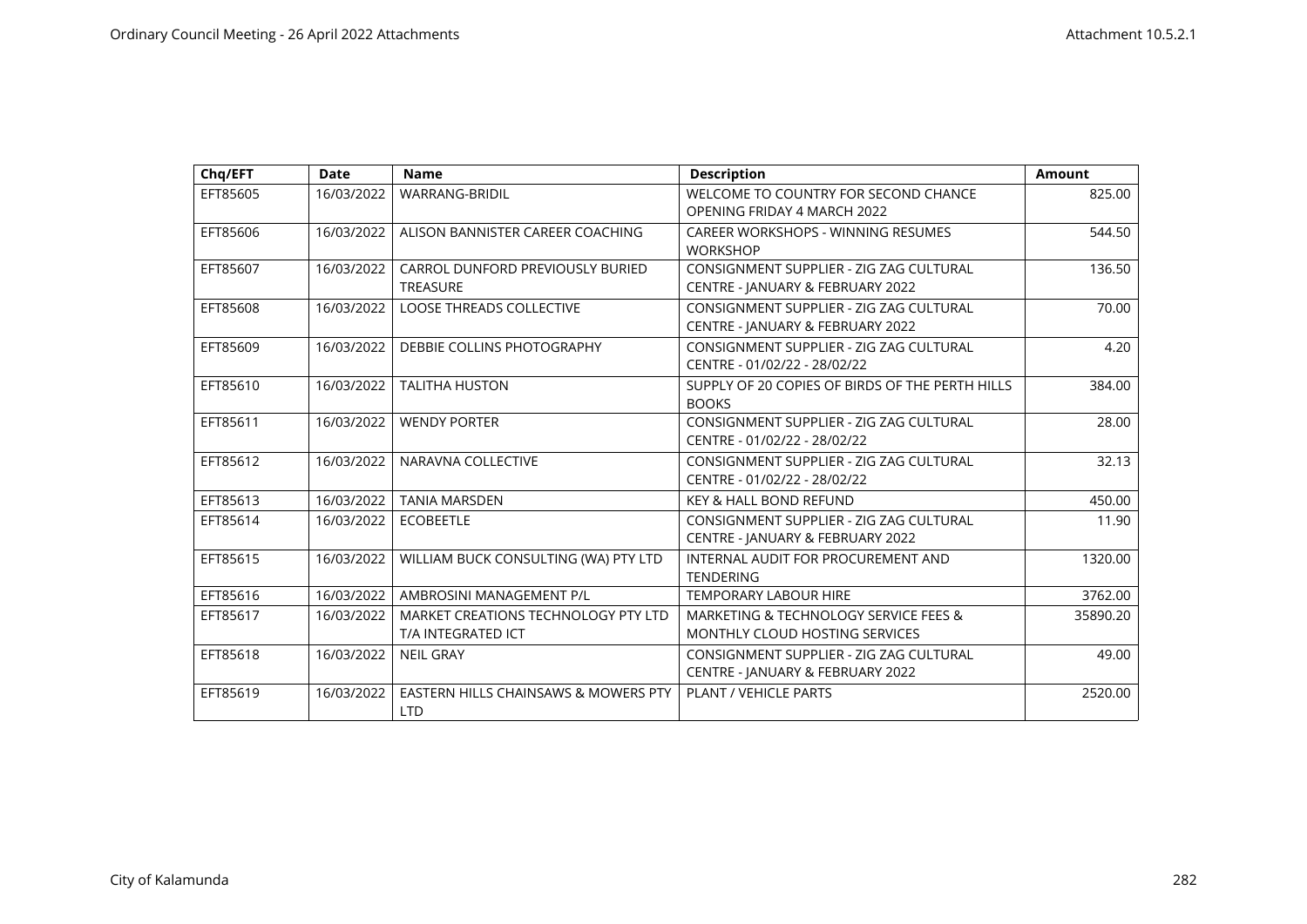| Chq/EFT  | <b>Date</b> | <b>Name</b>                                               | <b>Description</b>                                                          | <b>Amount</b> |
|----------|-------------|-----------------------------------------------------------|-----------------------------------------------------------------------------|---------------|
| EFT85620 | 16/03/2022  | <b>CRAFTY LINDAS</b>                                      | CONSIGNMENT SUPPLIER - ZIG ZAG CULTURAL<br>CENTRE - JANUARY & FEBRUARY 2022 | 116.90        |
| EFT85621 | 16/03/2022  | <b>KELLIE MISKIEWICZ</b>                                  | COUNCILLOR ALLOWANCE - 01/03/22 - 31/03/22                                  | 2231.67       |
| EFT85622 | 16/03/2022  | <b>I HEAR THE TREES</b>                                   | CONSIGNMENT SUPPLIER - ZIG ZAG CULTURAL<br>CENTRE - 01/01/22 - 31/01/22     | 43.40         |
| EFT85623 | 16/03/2022  | <b>MCINERNEY FORD</b>                                     | SUPPLY & DELIVER (1) ONE NEW 2021 FORD RANGER                               | 41935.86      |
| EFT85624 | 16/03/2022  | <b>KIRA GUNN</b>                                          | LIBRARY LOVERS DAY HARPIST PERFORMANCE AT<br>KALAMUNDA LIBRARY              | 250.00        |
| EFT85625 | 16/03/2022  | UMBRELLA ENTERTAINMENT                                    | RIGHTS FOR SCREENING FOR THE LIGHT HORSEMEN -<br><b>SUNSET SERIES</b>       | 275.00        |
| EFT85626 | 16/03/2022  | <b>KAYLEEN FREY</b>                                       | <b>KEY &amp; HALL BOND REFUND</b>                                           | 450.00        |
| EFT85627 | 16/03/2022  | KATHERINE DUMALIANG                                       | <b>KEY &amp; HALL BOND REFUND</b>                                           | 1050.00       |
| EFT85628 | 25/03/2022  | <b>RUDD INDUSTRIAL</b>                                    | PLANT / VEHICLE PARTS                                                       | 211.20        |
| EFT85629 | 25/03/2022  | SERCUL (SOUTH EAST REGIONAL CENTRE<br>FOR URBAN LANDCARE) | SUPPLY & DELIVERY OF REQUESTED POSTERS                                      | 143.50        |
| EFT85630 | 25/03/2022  | TAMAN DIAMOND TOOLS AND MACHINERY                         | PLANT / VEHICLE PARTS                                                       | 140.99        |
| EFT85631 | 25/03/2022  | <b>CLEVERPATCH PTY LTD</b>                                | SUPPLY & DELIVERY OF VARIOUS GOODS FOR HIGH<br><b>WYCOMBE LIBRARY</b>       | 545.65        |
| EFT85632 | 25/03/2022  | <b>TOTALLY WORKWEAR</b>                                   | SUPPLY OF PROTECTIVE CLOTHING                                               | 1476.14       |
| EFT85633 | 25/03/2022  | CIRCUITWEST INC.                                          | 1ST INSTALLMENT FOR CATCH SHOW OF 2<br>PERFORMANCES PLUS WORKSHOP           | 1650.00       |
| EFT85634 | 25/03/2022  | <b>ROBERT ANDERSON</b>                                    | MORNING MUSIC SHOW DEC 2021                                                 | 1100.00       |
| EFT85635 | 25/03/2022  | <b>COATES HIRE OPERATIONS PTY LTD</b>                     | PLANT / EQUIPMENT HIRE                                                      | 519.75        |
| EFT85636 | 25/03/2022  | WA LOCAL GOVERNMENT ASSOCIATION<br>(WALGA)                | 2 COUNCILLORS REGISTERED FOR VARIOUS ONLINE<br><b>COURSES</b>               | 2145.00       |
| EFT85637 | 25/03/2022  | <b>MCLEODS BARRISTERS &amp; SOLICITORS</b>                | <b>LEGAL EXPENSES</b>                                                       | 13502.73      |
| EFT85638 | 25/03/2022  | LANDGATE - VALUATIONS                                     | <b>GROSS RENTAL VALUATION FEES FOR VARIOUS</b><br><b>LOCATIONS</b>          | 669.18        |
| EFT85639 | 25/03/2022  | WALKERS HARDWARE (MITRE 10)                               | <b>HARDWARE SUPPLIES</b>                                                    | 42.07         |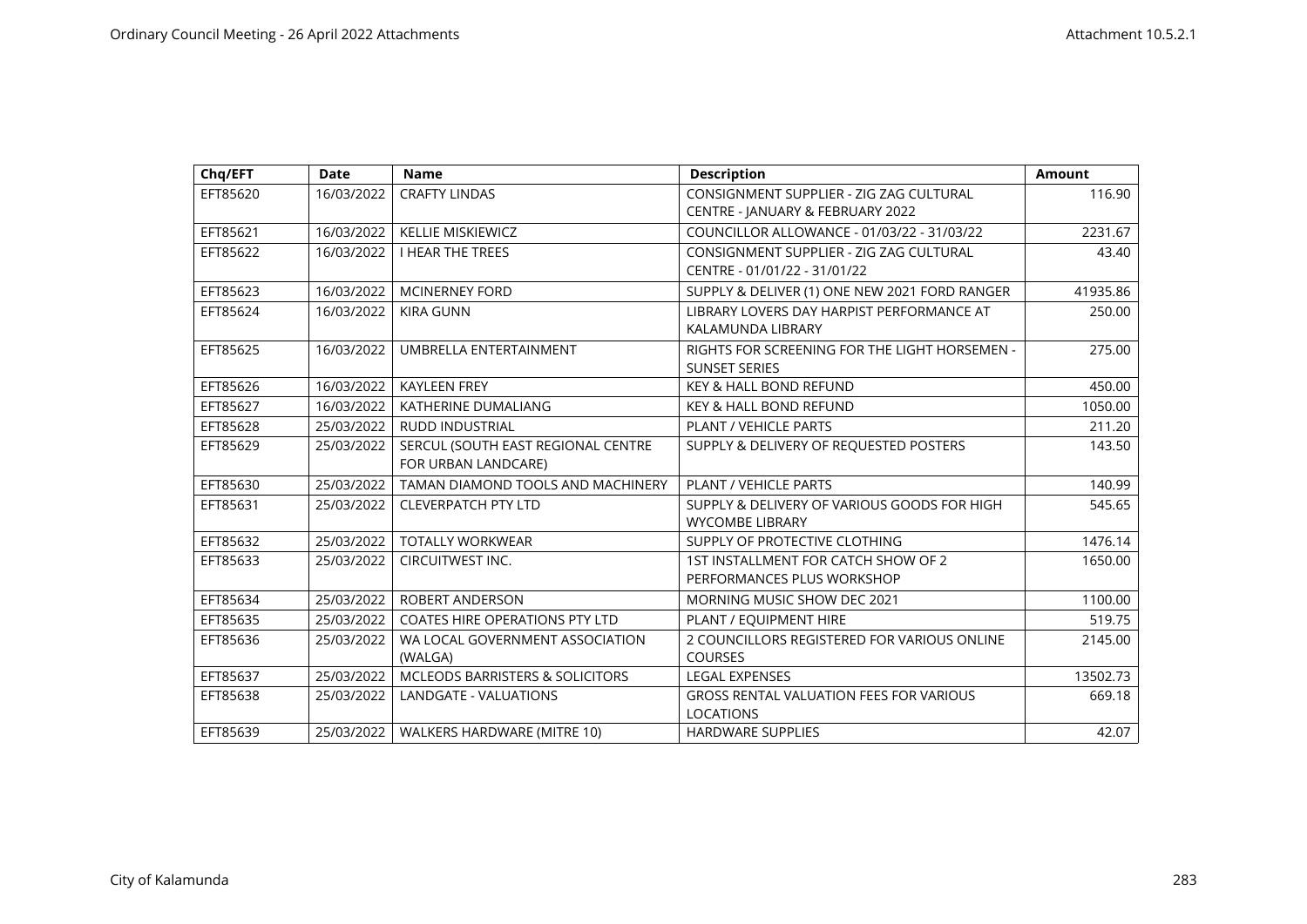| Chq/EFT  | <b>Date</b> | <b>Name</b>                                                   | <b>Description</b>                                                                     | <b>Amount</b> |
|----------|-------------|---------------------------------------------------------------|----------------------------------------------------------------------------------------|---------------|
| EFT85640 | 25/03/2022  | ECHO NEWSPAPER                                                | ADVERTISING FOR VARIOUS JOBS / EVENTS                                                  | 2090.00       |
| EFT85641 | 25/03/2022  | <b>EASTERN METROPOLITAN REGIONAL</b><br><b>COUNCIL (EMRC)</b> | DOMESTIC / WASTE CHARGES - RED HILL TIP.<br><b>MATTRESS &amp; TIMBER DISPOSAL FEES</b> | 337584.14     |
| EFT85642 | 25/03/2022  | OFFICE LINE GROUP PTY LTD                                     | OFFICE FURNITURE SUPPLIES                                                              | 3203.20       |
| EFT85643 | 25/03/2022  | SONIC HEALTHPLUS (KINETIC HEALTH<br><b>GROUP LTD)</b>         | PREPLACEMENT MEDICALS / BASELINE HEARING<br><b>TESTS</b>                               | 331.10        |
| EFT85644 | 25/03/2022  | <b>COCKBURN CEMENT</b>                                        | ROAD / FOOTPATH MATERIALS                                                              | 704.79        |
| EFT85645 | 25/03/2022  | <b>WINC AUSTRALIA PTY LTD</b>                                 | STATIONERY / OFFICE SUPPLIES                                                           | 295.52        |
| EFT85646 | 25/03/2022  | FULTON HOGAN INDUSTRIES PTY LTD                               | ROAD MATERIALS FOR VARIOUS LOCATIONS                                                   | 307513.14     |
| EFT85647 | 25/03/2022  | IT VISION AUSTRALIA PTY LTD                                   | UPGRADE LIVE DATABASE TO 11.1.403 (AFTER<br>HOURS) UPGRADE SYNERGYONLINE (AFTER HOURS) | 3025.00       |
| EFT85648 | 25/03/2022  | <b>BRIDGESTONE AUSTRALIA LTD</b>                              | PLANT / VEHICLE PARTS                                                                  | 1012.00       |
| EFT85649 | 25/03/2022  | <b>HOSEMASTERS</b>                                            | PLANT / VEHICLE PARTS                                                                  | 1379.10       |
| EFT85650 | 25/03/2022  | WORK CLOBBER (MIDLAND)                                        | PROTECTIVE CLOTHING SUPPLIES                                                           | 340.20        |
| EFT85651 | 25/03/2022  | SIRSIDYNIX PTY LTD                                            | SOFTWARE MAINTENANCE FOR KALAMUNDA LIBRARY                                             | 6011.50       |
| EFT85652 | 25/03/2022  | <b>I BLACKWOOD &amp; SON LIMITED</b>                          | <b>GENERAL HARDWARE &amp; PROTECTIVE WEAR SUPPLIES</b>                                 | 1137.66       |
| EFT85653 | 25/03/2022  | CADSULT IDS                                                   | PART PAYMENT 1: CONCEPT DESIGN AND VIABILITY<br>REPORT FOR HARTFIELD TO HILLS PIPELINE | 14360.50      |
| EFT85654 | 25/03/2022  | CAT WELFARE SOCIETY INC                                       | REHOMING OF UNCLAIMED CATS FROM POUND                                                  | 88.00         |
| EFT85655 | 25/03/2022  | D & E PARKER T/A LAWN DOCTOR                                  | LAWN SERVICES FOR VARIOUS LOCATIONS                                                    | 15675.00      |
| EFT85656 | 25/03/2022  | <b>BBC ENTERTAINMENT</b>                                      | MORNING MUSIC PERFORMANCE FOR FEBRUARY &<br><b>MARCH 2022</b>                          | 1969.00       |
| EFT85657 | 25/03/2022  | TOTAL PACKAGING (WA) PTY LTD                                  | SUPPLY OF DOG LITTER BAGS                                                              | 1325.50       |
| EFT85658 | 25/03/2022  | <b>BARDFIELD ENGINEERING</b>                                  | SUPPLY 3 X SETS OF PORTABLE SOCCER GOALS AT<br><b>MAIDA VALE RESERVE</b>               | 14025.00      |
| EFT85659 | 25/03/2022  | WURTH AUSTRALIA PTY LTD                                       | <b>PLANT / VEHICLE PARTS</b>                                                           | 521.77        |
| EFT85660 | 25/03/2022  | AABEL LINE MARKING                                            | LINE MARKING FOR VARIOUS LOCATIONS                                                     | 2701.60       |
| EFT85661 | 25/03/2022  | MAREBAR PTY LTD T/A DBS FENCING                               | SUPPLY GARRISON GATES AT WALLISTON TRANSFER<br><b>STATION</b>                          | 5874.00       |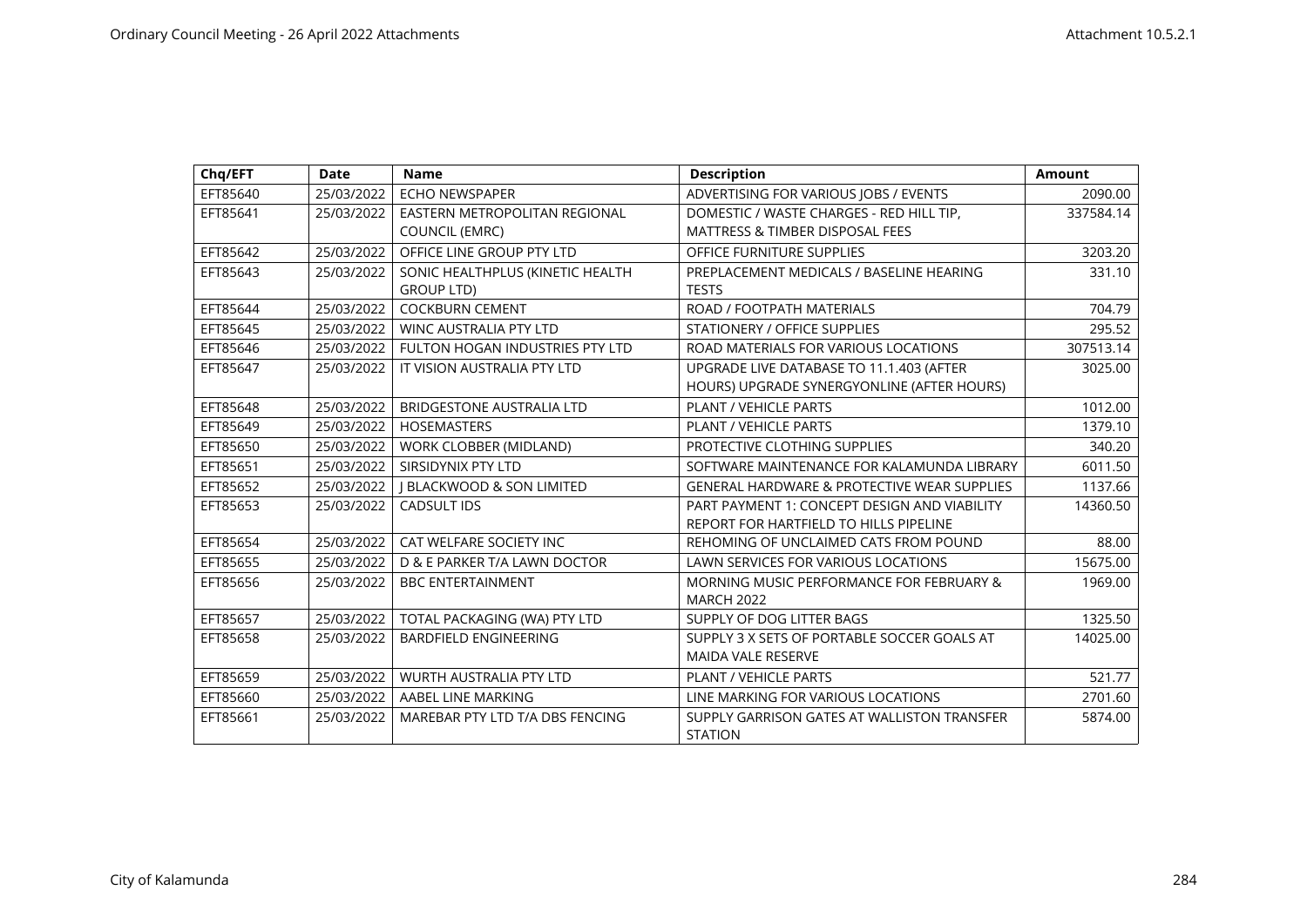| Chq/EFT  | <b>Date</b> | <b>Name</b>                                                 | <b>Description</b>                                                                                                  | <b>Amount</b> |
|----------|-------------|-------------------------------------------------------------|---------------------------------------------------------------------------------------------------------------------|---------------|
| EFT85662 | 25/03/2022  | WA HINO SALES & SERVICE                                     | PLANT / VEHICLE PARTS                                                                                               | 56.82         |
| EFT85663 | 25/03/2022  | ACCESS ICON PTY LTD T/A CASCADA                             | DRAINAGE SUPPLIES FOR VARIOUS LOCATIONS                                                                             | 914.40        |
| EFT85664 | 25/03/2022  | ORBIT HEALTH & FITNESS SOLUTIONS                            | SUPPLY & DELIVERY OF VARIOUS GYM EQUIPMEMT                                                                          | 510.40        |
| EFT85665 | 25/03/2022  | <b>B &amp; J CATALANO PTY LTD</b>                           | ROAD MATERIALS FOR VARIOUS LOCATIONS                                                                                | 7716.25       |
| EFT85666 | 25/03/2022  | <b>EUROFINS ARL PTY LTD</b>                                 | ENVIRONMENT TESTING OF VARIOUS SAMPLES                                                                              | 941.60        |
| EFT85667 | 25/03/2022  | <b>WREN OIL</b>                                             | <b>WASTE OIL RECYCLING - DISPOSAL FEES</b>                                                                          | 16.50         |
| EFT85668 | 25/03/2022  | MAIN ROADS (WA)                                             | LINES AND SIGNS AT PATTERSON ROAD STAGE 2                                                                           | 2632.61       |
| EFT85669 | 25/03/2022  | <b>BOC LIMITED</b>                                          | SUPPLY & DELIVERY OF DRY ICE PELLETS                                                                                | 8.70          |
| EFT85670 | 25/03/2022  | PARKERS YELLOWMETAL PTY LTD T/A<br><b>METAL WORKS PERTH</b> | <b>BOLLARD REPAIRS / MAINTENANCE / SUPPLIES</b>                                                                     | 2645.50       |
| EFT85671 | 25/03/2022  | A.D. COOTE & CO (SHEETMETAL) PTY LTD                        | ENGINEER CERTIFICATION OF FOOTING DESIGN AT<br><b>HARTFIELD PARK</b>                                                | 935.00        |
| EFT85672 | 25/03/2022  | COCA-COLA AMATIL (AUST) PTY LTD                             | KIOSK SUPPLIES FOR HARTFIELD RECREATION<br><b>CENTRE</b>                                                            | 671.48        |
| EFT85673 | 25/03/2022  | RANGEFIELD PTY LTD T/A ADVANCE<br>AUTOQUIP 2000             | SUPPLY ONE AUTOLIFT AL-9500LS 4.5 TONNE, 2 POST<br><b>CLEAR FLOOR VEHICLE HOIST FOR OPERATIONS</b><br><b>CENTRE</b> | 4900.00       |
| EFT85674 | 25/03/2022  | <b>G FORCE PRINTING</b>                                     | SUPPLY OF PRINTED STATIONERY STOCK                                                                                  | 1042.58       |
| EFT85675 | 25/03/2022  | <b>HOSECO</b>                                               | PLANT / VEHICLE PARTS                                                                                               | 375.47        |
| EFT85676 | 25/03/2022  | SWAN TOWING SERVICE PTY LTD                                 | <b>TOWING SERVICES</b>                                                                                              | 363.00        |
| EFT85677 | 25/03/2022  | <b>HYDROQUIP PUMPS</b>                                      | SUPPLY OF PUMPS & IRRIGATION PARTS /<br><b>MAINTENANCE BORES</b>                                                    | 670.69        |
| EFT85678 | 25/03/2022  | ABAXA (WH LOCATION SERVICES)                                | SUPPLY UNDERGROUND SERVICE LOCATIONS AT<br><b>VARIOUS LOCATIONS</b>                                                 | 1352.56       |
| EFT85679 | 25/03/2022  | DIRECT TRADES SUPPLY PTY LTD                                | <b>VARIOUS HARDWARE SUPPLIES</b>                                                                                    | 268.80        |
| EFT85680 | 25/03/2022  | SHRED-X PTY LTD                                             | SECURE DOCUMENT DISPOSAL BIN REMOVAL AND<br><b>REPLACEMENT</b>                                                      | 55.00         |
| EFT85681 | 25/03/2022  | DOWNER EDI WORKS PTY LTD                                    | SUPPLY AND LAY MOUNTABLE KERBING FOR<br><b>VARIOUS LOCATIONS</b>                                                    | 4217.36       |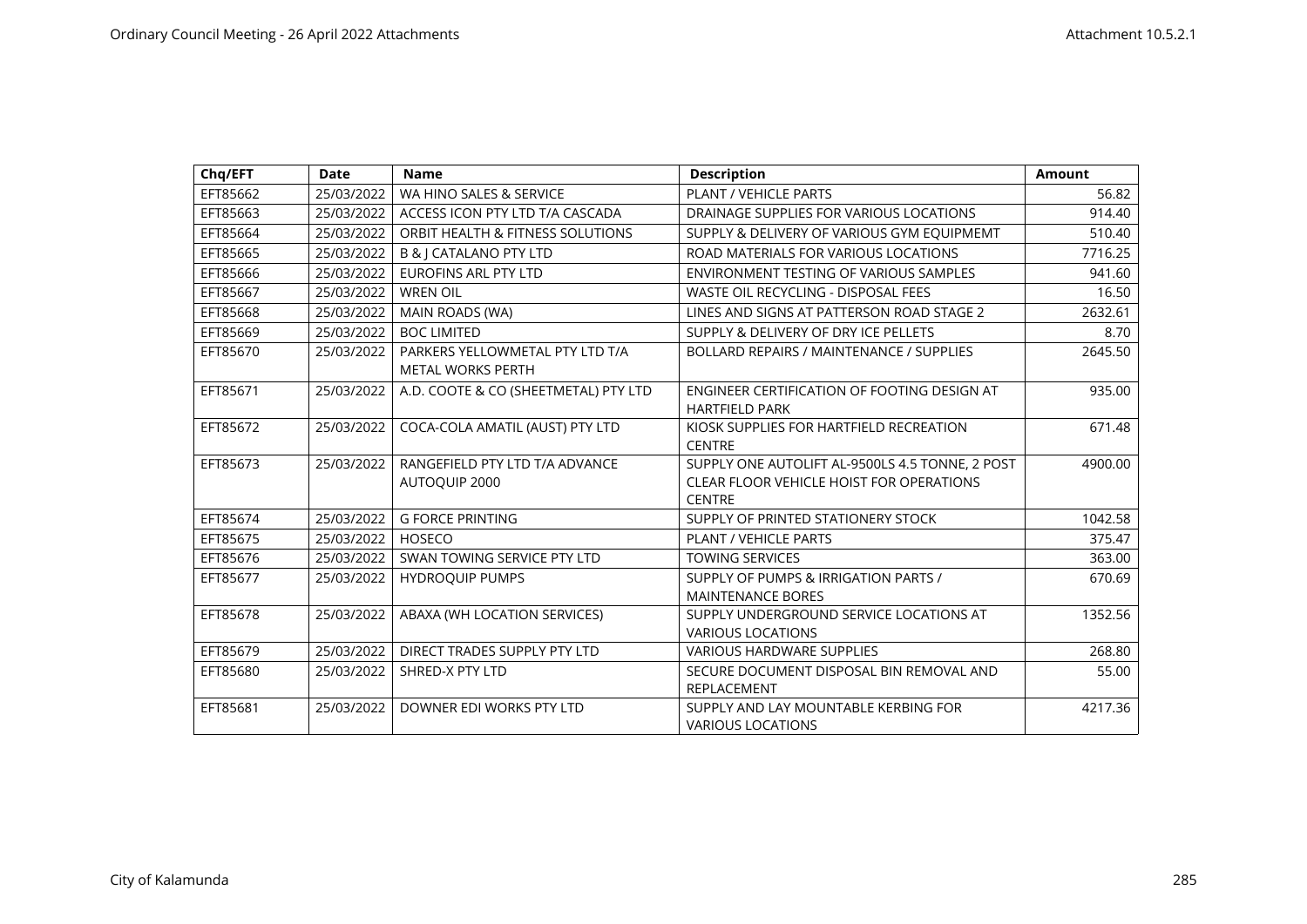| Chq/EFT  | <b>Date</b> | <b>Name</b>                                                   | <b>Description</b>                                                                                         | <b>Amount</b> |
|----------|-------------|---------------------------------------------------------------|------------------------------------------------------------------------------------------------------------|---------------|
| EFT85682 | 25/03/2022  | SIFTING SANDS                                                 | PLAYGROUND SAND TOP-UPS AT BLUEBELL AND<br><b>MAIDA VALE</b>                                               | 23270.72      |
| EFT85683 | 25/03/2022  | <b>CARRINGTON'S TRAFFIC SERVICES</b>                          | TRAFFIC MANAGEMENT SERVICES INCLUDING VMB<br>HIRE FEES AT VARIOUS LOCATIONS                                | 40050.19      |
| EFT85684 | 25/03/2022  | <b>GENTRONICS</b>                                             | <b>PLANT / VEHICLE PARTS</b>                                                                               | 441.38        |
| EFT85685 | 25/03/2022  | BOYA EQUIPMENT PTY LTD                                        | <b>PLANT / VEHICLE PARTS</b>                                                                               | 121.24        |
| EFT85686 | 25/03/2022  | MOWMASTER TURF EQUIPMENT                                      | <b>PLANT / VEHICLE PARTS</b>                                                                               | 583.10        |
| EFT85687 | 25/03/2022  | <b>KYOCERA DOCUMENT SOLUTIONS</b><br><b>AUSTRALIA PTY LTD</b> | PHOTOCOPIER SERVICE COSTS FOR VARIOUS<br><b>LOCATIONS</b>                                                  | 3052.04       |
| EFT85688 | 25/03/2022  | <b>APOLLO FABRICATIONS</b>                                    | SUPPLY & DELIVERY OF 1 NEW HOOK BIN & REPAIRS<br>OF ANOTHER                                                | 10026.50      |
| EFT85689 | 25/03/2022  | <b>ACCESS OFFICE INDUSTRIES</b>                               | SUPPLY & DELIVERY OF VARIOUS GOODS FOR HIGH<br><b>WYCOMBE LIBRARY</b>                                      | 948.97        |
| EFT85690 | 25/03/2022  | FUJI XEROX AUSTRALIA PTY LTD                                  | PHOTOCOPYING SERVICES FOR VARIOUS LOCATIONS                                                                | 242.50        |
| EFT85691 | 25/03/2022  | COMPLETE OFFICE SUPPLIES PTY LIMITED<br>(COS)                 | SUPPLY & DELIVERY OF STATIONERY SUPPLIES                                                                   | 1282.99       |
| EFT85692 | 25/03/2022  | REMONDIS AUSTRALIA PTY LTD                                    | COLLECTION & RECYCLING OF CARDBOARD AT<br><b>WALLISTION TRANSFER STATION</b>                               | 862.95        |
| EFT85693 | 25/03/2022  | PERTH BRAKE PARTS                                             | PLANT / VEHICLE PARTS                                                                                      | 21.00         |
| EFT85694 | 25/03/2022  | SAVILLS VALUATIONS PTY LTD                                    | REVIEW, ANALYSIS & NEGOTIATION WITH LANDGATE<br><b>VALUER ON FORRESTFIELD LIBRARY</b>                      | 7189.65       |
| EFT85695 | 25/03/2022  | NATURE PLAY SOLUTIONS                                         | 50% PAYMENT OF PLAY SPACE AND SKATE PARK<br>DETAILED DESIGN AND DOCUMENTATION FOR STIRK<br>PARK, KALAMUNDA | 39352.50      |
| EFT85696 | 25/03/2022  | <b>ZIRCODATA PTY LTD</b>                                      | MONTHLY OFFSITE STORAGE FEES - PERIOD 26/01/22<br>$-25/02/22$                                              | 617.54        |
| EFT85697 | 25/03/2022  | DAYTONE PRINTING PTY LTD                                      | PRINTING OF BROCHURES / INVITES FOR VARIOUS<br><b>LOCATIONS</b>                                            | 223.30        |
| EFT85698 | 25/03/2022  | WEST TIP WASTE CONTROL PTY LTD                                | TIP FEES - REMOVAL & PROCESSING OF VARIOUS<br><b>WASTE</b>                                                 | 26534.03      |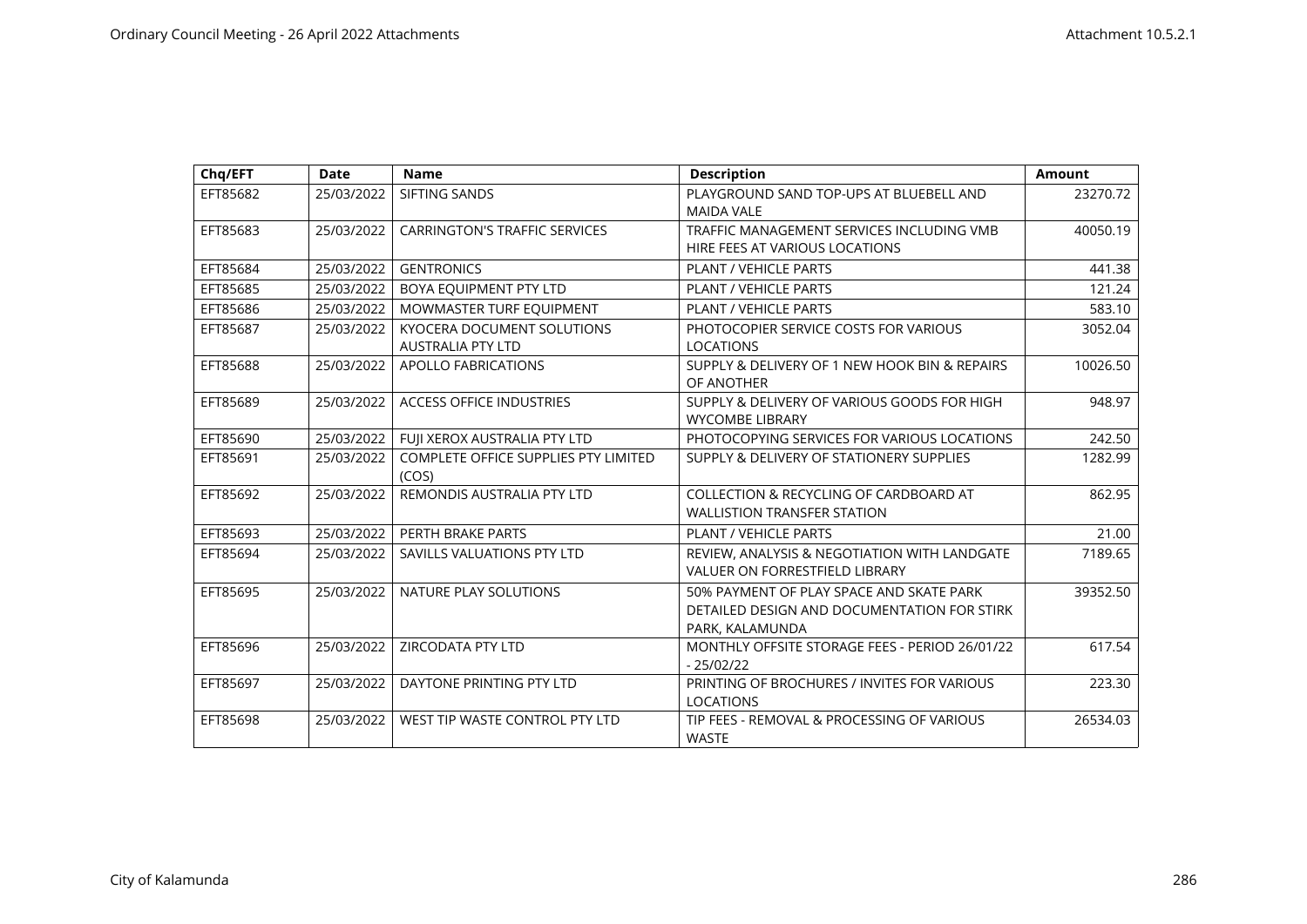| Chq/EFT  | <b>Date</b> | <b>Name</b>                            | <b>Description</b>                                    | <b>Amount</b> |
|----------|-------------|----------------------------------------|-------------------------------------------------------|---------------|
| EFT85699 | 25/03/2022  | THE TRUSTEE FOR THE FOREVER PROJECT    | LANDSCAPING AND CONSTRUCTION WORKS AT                 | 16816.25      |
|          |             | <b>TRUST</b>                           | <b>GLADYS NEWTON RESERVE FROM 15/02/22 - 18/02/22</b> |               |
| EFT85700 | 25/03/2022  | ADVANCE PRESS (2013) PTY LTD           | PRINTING OF MULTI VISIT PASSES FOR HPRC               | 99.00         |
| EFT85701 | 25/03/2022  | BLUE STEEL ENTERPRISES PTY LTD T/A     | MAINTENANCE EQUIPMENT / SUPPLIES FOR FIRE AND         | 1750.10       |
|          |             | FRONTLINE FIRE & RESCUE EQUIPMENT      | <b>RESCUE</b>                                         |               |
| EFT85702 | 25/03/2022  | POWERVAC PTY LTD                       | <b>CLEANING EQUIPMENT &amp; SERVICES SUPPLIES</b>     | 1770.76       |
| EFT85703 | 25/03/2022  | <b>WESTERN TREE RECYCLERS</b>          | <b>GREEN WASTE PROCESSING AT THE WALLISTON</b>        | 38225.00      |
|          |             |                                        | <b>TRANSFER STATION</b>                               |               |
| EFT85704 | 25/03/2022  | <b>CORSIGN WA PTY LTD</b>              | SUPPLIES OF SIGNAGE AND RELATED EQUIPMENT             | 2267.10       |
| EFT85705 | 25/03/2022  | PRESTIGE COMMUNICATIONS                | SUPPLY & DELIVERY OF VARIOUS GOODS FOR                | 1179.00       |
|          |             |                                        | <b>WALLISTON TRANSFER STATION</b>                     |               |
| EFT85706 | 25/03/2022  | OMNIFIC ENTERPRISES P/L T/AS OCP SALES | RADIO & TELECOMMUNICATION SUPPLIES /                  | 229.68        |
|          |             |                                        | MAINTENANCE OF EQUIPMENT                              |               |
| EFT85707 | 25/03/2022  | MAGIQ SOFTWARE                         | SOFTWARE LTFP IMPLEMENTATION SETUP, TRAINING          | 17325.00      |
|          |             |                                        | AND HANDOVER                                          |               |
| EFT85708 | 25/03/2022  | <b>GYMMASTER SOFTWARE - TRESHNA</b>    | STUDIO PACKAGE AT HIGH WYCOMBE RECREATION             | 115.00        |
|          |             | <b>ENTERPRISES LTD</b>                 | <b>CENTRE</b>                                         |               |
| EFT85709 | 25/03/2022  | <b>FOOST</b>                           | WHEEL BRANDING, NEW WHEEL COVER                       | 495.00        |
| EFT85710 | 25/03/2022  | TREE WATERING SERVICES                 | STREET TREES / RESERVES WATERING SERVICES FOR         | 17614.94      |
|          |             |                                        | FEBRUARY 2022                                         |               |
| EFT85711 | 25/03/2022  | PROTEK 247 BUILDING                    | MAINTENANCE GUTTER CLEANING & REPAIRS AT              | 15544.97      |
|          |             |                                        | <b>VARIOUS LOCATIONS</b>                              |               |
| EFT85712 | 25/03/2022  | <b>ACTION GLASS &amp; ALUMINIUM</b>    | SUPPLY THE CITY OF KALAMUNDA WITH GLASS               | 2958.28       |
|          |             |                                        | REPAIRS AT WOODLUPINE FAMILY CENTRE                   |               |
| EFT85713 | 25/03/2022  | NEWGROUND WATER SERVICES PTY LTD       | SUPPLY AND INSTALLATION OF RETICULATION               | 44710.60      |
|          |             |                                        | SYSTEM AT CONNAUGHT RESERVE & MAINLINE                |               |
|          |             |                                        | REPAIRS AT GALA WAY RESERVE                           |               |
| EFT85714 | 25/03/2022  | <b>WA TREEWORKS</b>                    | FIREBREAK MAINTENANCE AT 92 GAVOUR ROAD               | 4070.00       |
|          |             |                                        | <b>WATTLE GROVE</b>                                   |               |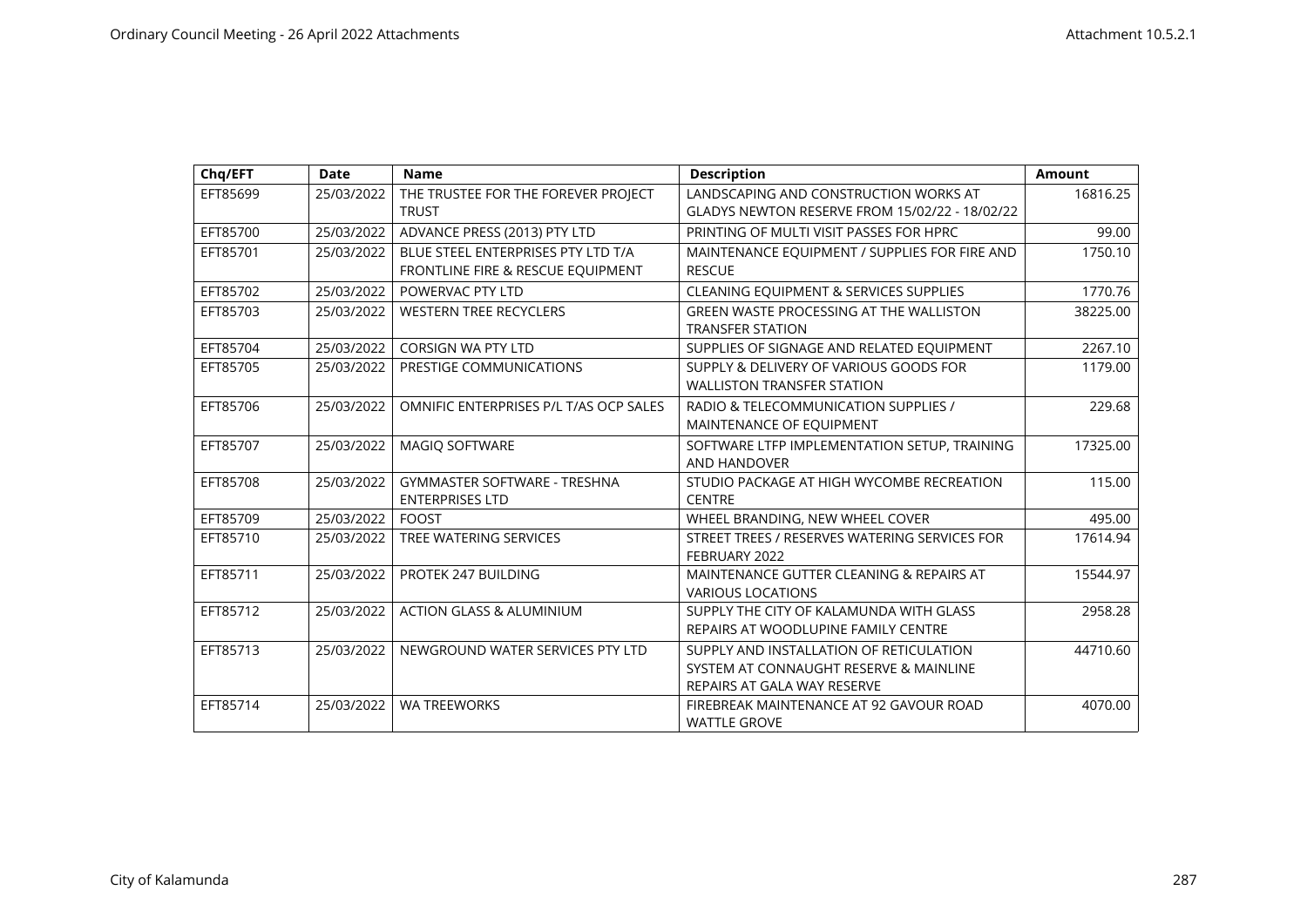| Chq/EFT  | Date       | <b>Name</b>                                                      | <b>Description</b>                                                                                                  | <b>Amount</b> |
|----------|------------|------------------------------------------------------------------|---------------------------------------------------------------------------------------------------------------------|---------------|
| EFT85715 | 25/03/2022 | AE HOSKINS BUILDING SERVICES                                     | PROGRESS CLAIM # 3 - CONSTRUCTION OF THE<br>KALAMUNDA LITTLE ATHLETICS CLUB - NEW<br>STOREROOM AT KOSTERA OVAL      | 90525.69      |
| EFT85716 | 25/03/2022 | INTERFIRE AGENCIES PTY LTD TTF THE<br><b>LOVETT FAMILY TRUST</b> | SUPPLY & DELIVERY OF VARIOUS GOODS FOR BUSH<br><b>FIRE BRIGADE</b>                                                  | 388.17        |
| EFT85717 | 25/03/2022 | PLACE LABORATORY PTY LTD AS TRUSTEE<br>FOR THE LAB UNIT TRUST    | LANDSCAPE ARCHITECTURE SERVICES FOR HAYNES<br>STREET KALAMUNDA DESIGN SERVICES                                      | 5500.00       |
| EFT85718 | 25/03/2022 | SAFETY & RESCUE EQUIPMENT PTY LTD                                | MANDATORY TEST & TAG FOR ANCHOR POINTS AT<br><b>VARIOUS LOCATIONS</b>                                               | 3300.00       |
| EFT85719 | 25/03/2022 | D.A CHRISTIE PTY LTD T/A CHRISTIE<br><b>BARBECUES</b>            | SUPPLY & DELIVERY OF ELECTRIC COOKTOP &<br>CABINET FOR THE UPGRADES AT GLADYS NEWTON<br><b>RESERVE</b>              | 6438.19       |
| EFT85720 | 25/03/2022 | <b>GO DOORS</b>                                                  | AUTO DOOR MAINTENANCE AT BUSH FIRE BRIGADE                                                                          | 203.50        |
| EFT85721 | 25/03/2022 | BING TECHNOLOGIES PTY LTD                                        | POSTAGE FEES FOR BULK MAILOUTS                                                                                      | 2537.39       |
| EFT85722 | 25/03/2022 | ALLSTATE KERBING AND CONCRETE                                    | SUPPLY AND INSTALL VARIOUS KERBING AND<br><b>CONCRETE WORKS AT VARIOUS LOCATIONS</b>                                | 2330.02       |
| EFT85723 | 25/03/2022 | <b>JIS WASTE &amp; RECYCLING</b>                                 | SUPPLY SKIP BINS & REMOVE WASTE AND<br>CARDBROARD FROM VARIOUS LOCATIONS                                            | 895.40        |
| EFT85724 | 25/03/2022 | <b>BOS CIVIL PTY LTD</b>                                         | CLAIM 03 - CENTRAL MALL STREETSCAPE WORKS                                                                           | 222245.83     |
| EFT85725 | 25/03/2022 | <b>CYTHERA PTY LTD</b>                                           | EXTERNAL PENETRATION TESTING / SOCIAL<br><b>ENGINEERING / CLOUD SECURITY REVIEW</b>                                 | 15400.00      |
| EFT85726 | 25/03/2022 | ASV SALES & SERVICE (WA) PTY LTD                                 | SUPPLY & DELIVERY OF 1280MM RAKE BUCKET TO<br>SUITE ASV PT30 SKID STEER LOADER                                      | 3974.85       |
| EFT85727 | 25/03/2022 | AUSTRALIA & NEW ZEALAND RECYCLING<br>PLATFORM LTD (TECHCOLLECT)  | COLLECTION OF E-WASTE TVS AND PRINTERS FROM<br>THE WALLISTON TRANSFER STATION                                       | 1393.48       |
| EFT85728 | 25/03/2022 | SMART WASTE SOLUTIONS AUSTRALIA PTY<br><b>LTD</b>                | SUPPLY OF 1 X V50 SMART WASTE PRESS<br>(CARDBOARD COMPACTOR) RENTAL OF EQUIPMENT<br>FEES PERIOD 30/12/21 - 31/01/22 | 28699.56      |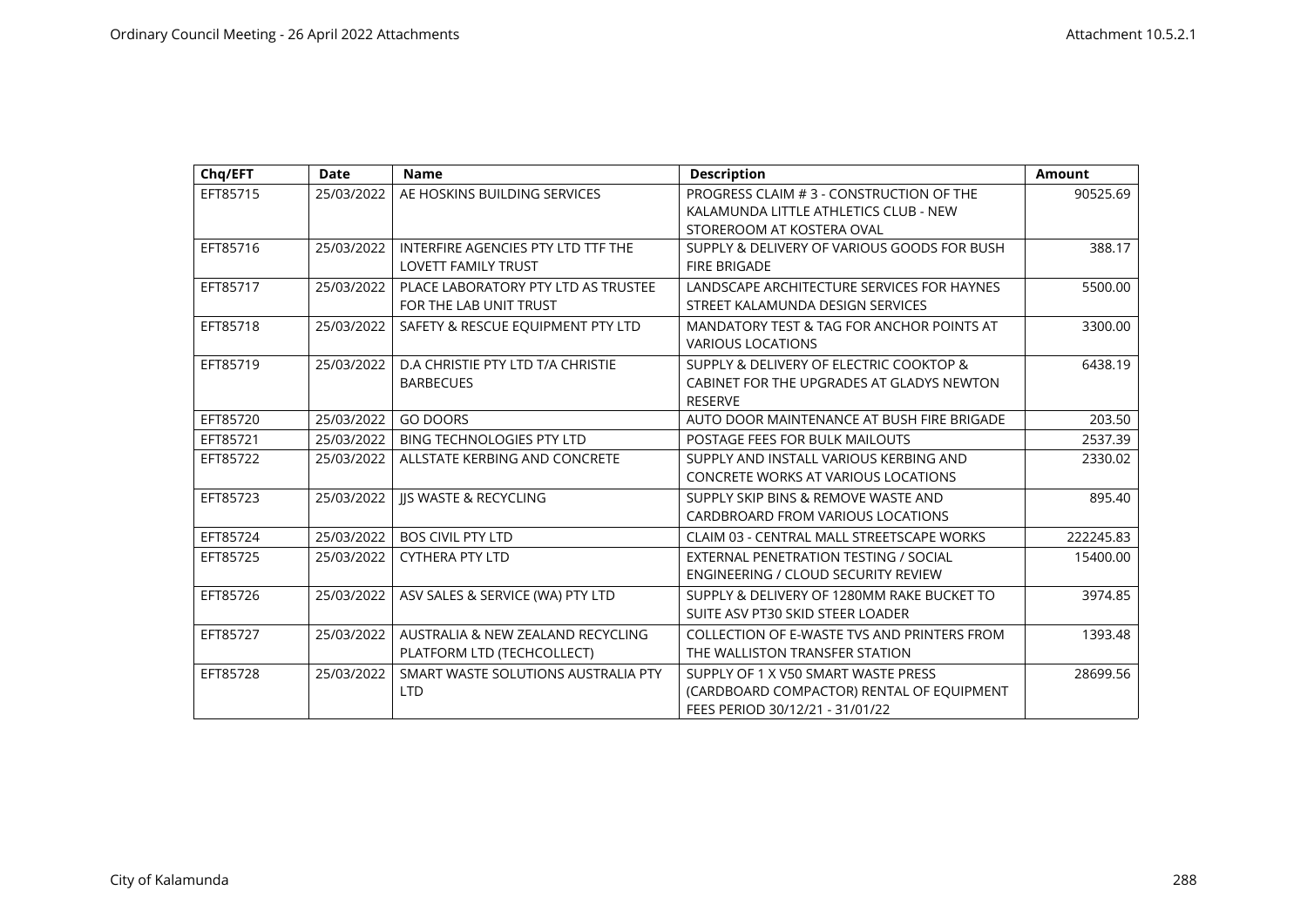| Chq/EFT  | <b>Date</b> | <b>Name</b>                        | <b>Description</b>                             | <b>Amount</b> |
|----------|-------------|------------------------------------|------------------------------------------------|---------------|
| EFT85729 | 25/03/2022  | PROTECTOR FIRE SERVICES            | PROGRAMED TEST AND TAGGING OF FIRE             | 606.92        |
|          |             |                                    | PRVENTION AND PROTECTION EQUIPMENT AT          |               |
|          |             |                                    | <b>VARIOUS LOCATIONS</b>                       |               |
| EFT85730 | 25/03/2022  | <b>SOLUTIONS IT</b>                | SUPPLY & DELIVERY OF VARIOUS GOODS FOR IT      | 2320.75       |
|          |             |                                    | <b>DEPARTMENT</b>                              |               |
| EFT85731 | 25/03/2022  | DORRINGTON PLUMBING COMMERCIAL     | FINAL CLAIM - INSPECTIONS OF PLUMBING SYSTEMS  | 7882.60       |
|          |             | PTY LTD                            | AT KALAMUNDA COMMUNITY CENTRE; INCLUDING       |               |
|          |             |                                    | HYDRANTS, GREASE TRAP AND SEWERAGE PUMP        |               |
|          |             |                                    | <b>STATION</b>                                 |               |
| EFT85732 | 25/03/2022  | <b>DIVIV GROUP</b>                 | ONE-OFF SERVICE SET UP WITH NEW AGENCY (DIVIV) | 6600.00       |
|          |             |                                    | FOR SITEFINITY SUPPORT & MAINTENANCE PLUS      |               |
|          |             |                                    | ANNUAL SUPPORT & MAINTENANCE                   |               |
| EFT85733 | 25/03/2022  | MOMA PRODUCTS PTY LTD              | SOLAR LIGHTING - SUPPLY AND INSTALLATION OF    | 27913.04      |
|          |             |                                    | CAR PARK LIGHTS FOR THE RAY OWEN CAR PARK      |               |
|          |             |                                    | <b>UPGRADE STAGE 1A</b>                        |               |
| EFT85734 | 25/03/2022  | ULTIMATE POSITIONING GROUP PTY LTD | FIELD BASED SURVEY EQUIPMENT TRAINING          | 2145.00       |
| EFT85735 | 25/03/2022  | <b>BMD URBAN PTY LTD</b>           | PROGRESS CLAIM 1 - STIRK PARK DRAINAGE         | 151758.79     |
|          |             |                                    | UPGRADE.TO COMPLETE UPGRADE OF DRAINAGE        |               |
|          |             |                                    | <b>WORKS FOR STIRK LAKE</b>                    |               |
| EFT85736 | 25/03/2022  | NATURE BASED PLAY PTY LTD          | CONSTRUCTION OF NATURE BASED PLAYGROUND AT     | 48400.00      |
|          |             |                                    | <b>GLADYS NEWTON RESERVE IN HIGH WYCOMBE</b>   |               |
| EFT85737 | 25/03/2022  | MIXED INK PTY LTD                  | PRINTED BANNER MESH FOR CONSTRUCTION           | 1804.00       |
|          |             |                                    | FENCING AND RAIL FENCING IN THE KALAMUNDA      |               |
|          |             |                                    | CENTRAL MALL - 900MM X 50M ROLL                |               |
| EFT85738 | 25/03/2022  | <b>ILX GROUP PTY LIMITED</b>       | PROJECT MANAGEMENT COURSE PRINCE 2, 6TH        | 2626.80       |
|          |             |                                    | EDITION FOUNDATIONS E-LEARNING 12MONTH         |               |
|          |             |                                    | <b>COURSE FOR 2 STAFF MEMBERS</b>              |               |
| EFT85739 | 25/03/2022  | SREWA PTY LTD T/A FESTOON LIGHTING | <b>FESTOON LIGHTING INSTALLATION</b>           | 5053.40       |
|          |             | PERTH                              |                                                |               |
| EFT85740 | 25/03/2022  | <b>600 CRANES AUSTRALASIA</b>      | SERVICE OF CRANE TO MANUFACTURERS              | 1493.73       |
|          |             |                                    | <b>SPECIFICATIONS</b>                          |               |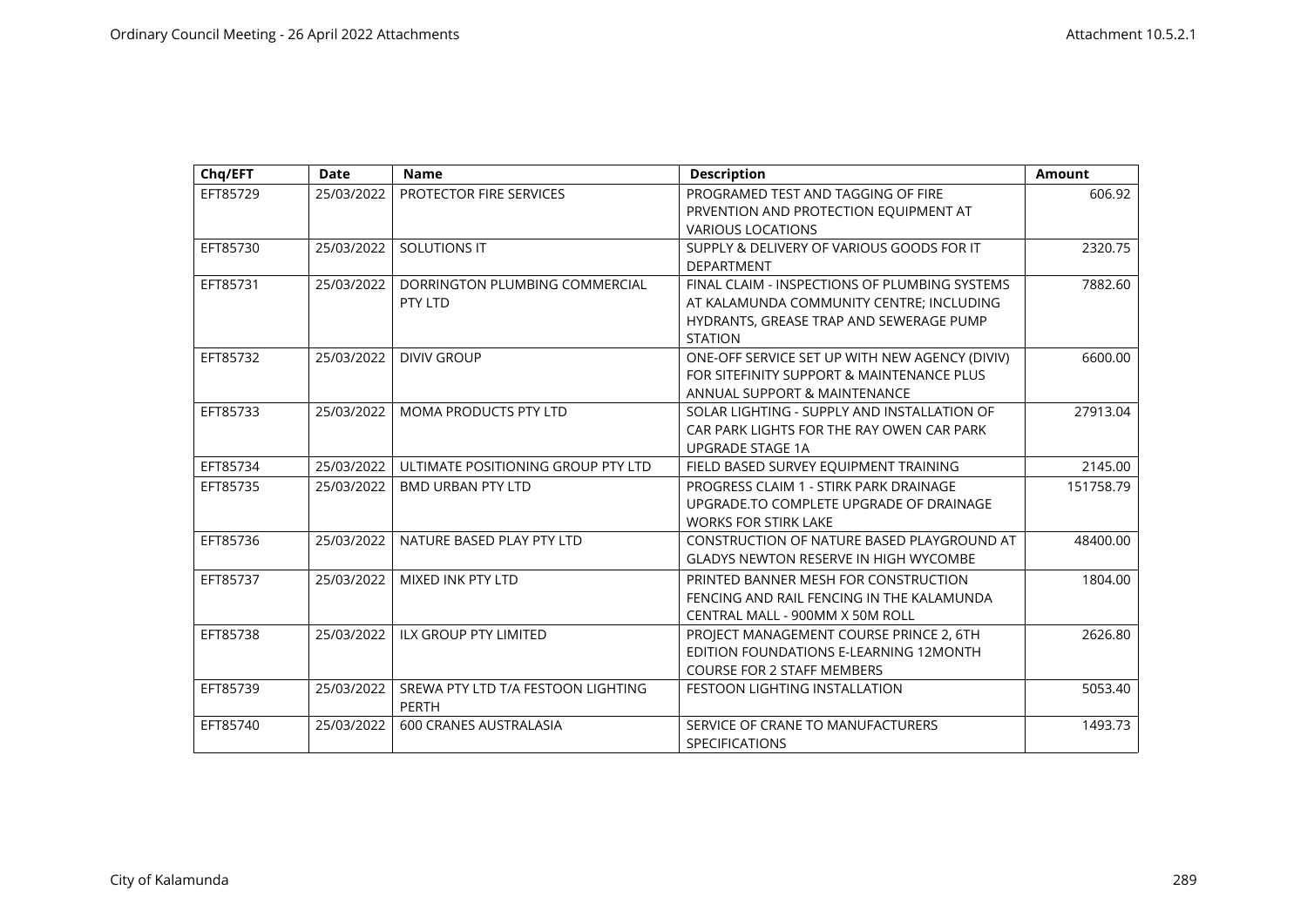| Chq/EFT  | Date       | <b>Name</b>                                       | <b>Description</b>                           | Amount    |
|----------|------------|---------------------------------------------------|----------------------------------------------|-----------|
| EFT85741 | 25/03/2022 | ERYK MATUSIK & CAGEN HOLDINGS PTY                 | PARTIAL REFUND - FIRST TRANCH - LOT 20 (10)  | 127720.59 |
|          |            | <b>LTD</b>                                        | <b>CENTRAL MALL KALAMUNDA</b>                |           |
| EFT85742 | 30/03/2022 | KALAMUNDA ACCIDENT REPAIR CENTRE                  | INSURANCE EXCESS FOR REPAIRS TO VEHICLE      | 1000.00   |
| EFT85743 | 30/03/2022 | WEX AUSTRALIA PTY LTD - WRIGHT EXPRESS            | FUEL - PERIOD ENDING 28/03/22                | 580.81    |
|          |            | FUEL CARDS AUSTRALIA LTD                          |                                              |           |
| EFT85744 | 30/03/2022 | PERTH AIRPORTS MUNICIPALITIES GROUP<br><b>INC</b> | ANNUAL SUBCRIPTION FEE 2021/2022             | 500.00    |
| EFT85745 | 30/03/2022 | CARDNO (WA) PTY LTD                               | PROFESSIONAL SERVICES FOR ;                  | 16767.58  |
|          |            |                                                   | 1.TRAFFIC MANAGAMENT PLAN KALAMUNDA          |           |
|          |            |                                                   | 2. KALAMUNDA WATER PARK SLIDE ACCESS         |           |
|          |            |                                                   | 3. HAWKEVALE ROUNDABOUT & ROAD UPGRADE       |           |
| EFT85746 | 30/03/2022 | NEVERFAIL SPRINGWATERLTD                          | BOTTLED WATER SUPPLIES / MAINTENANCE FOR     | 53.10     |
|          |            | (FORRESTFIELD LIB)                                | <b>FORRESTFIELD LIBRARY</b>                  |           |
| EFT85747 | 30/03/2022 | BRADY AUSTRALIA PTY LTD T/AS SETON                | SAFETY EQUIPMENT / SUPPLIES FOR FIRE         | 815.66    |
|          |            | <b>AUSTRALIA</b>                                  | <b>DEPARTMENT</b>                            |           |
| EFT85748 | 30/03/2022 | STEVE LAWRENCE T/AS BLUE RIBBON                   | FLOOR / CARPET CLEANING AT VARIOUS LOCATIONS | 3541.00   |
|          |            | CARPET & UPHOLSTERY CLEANING WA                   |                                              |           |
| EFT85749 | 30/03/2022 | WHITE ROOM FRAMING STUDIOS                        | <b>FRAMING SERVICES</b>                      | 121.00    |
| EFT85750 | 30/03/2022 | <b>CENTURION REAL ESTATE</b>                      | <b>RATES REFUND</b>                          | 562.60    |
| EFT85751 | 30/03/2022 | MIKE & AMY CABAN                                  | DOG STERILSIATION FEE REFUND                 | 150.00    |
| EFT85752 | 30/03/2022 | <b>BROWNES DAIRY - ADMIN</b>                      | MILK SUPPLY FOR WORKS ADMIN                  | 25.14     |
| EFT85753 | 30/03/2022 | STAR TECH PHONE REPAIRS                           | STAR TECH PHONE REPAIR - UNLOCK MOBILE PHONE | 85.00     |
| EFT85754 | 30/03/2022 | KATHARINE ANN GUTHRIE                             | <b>KEY &amp; HALL BOND REFUND</b>            | 450.00    |
| EFT85755 | 30/03/2022 | WAYNE FRANCIS & JANINA FAULKNER                   | <b>RATES REFUND</b>                          | 551.40    |
| EFT85756 | 30/03/2022 | <b>JURG KONRAD HUNZIKER</b>                       | FEE CLAIM #19 - DESIGN ADVISORY COMMITTEE    | 600.00    |
|          |            |                                                   | MEETING - 17TH FEBRUARY 2022                 |           |
| EFT85757 | 30/03/2022 | <b>AUSTRALIAN SERVICES UNION</b>                  | PAYROLL DEDUCTIONS                           | 51.80     |
| EFT85758 | 30/03/2022 | CITY OF KALAMUNDA STAFF SOCIAL CLUB               | <b>PAYROLL DEDUCTIONS</b>                    | 126.00    |
| EFT85759 | 30/03/2022 | <b>CHILD SUPPORT AGENCY</b>                       | <b>PAYROLL DEDUCTIONS</b>                    | 991.61    |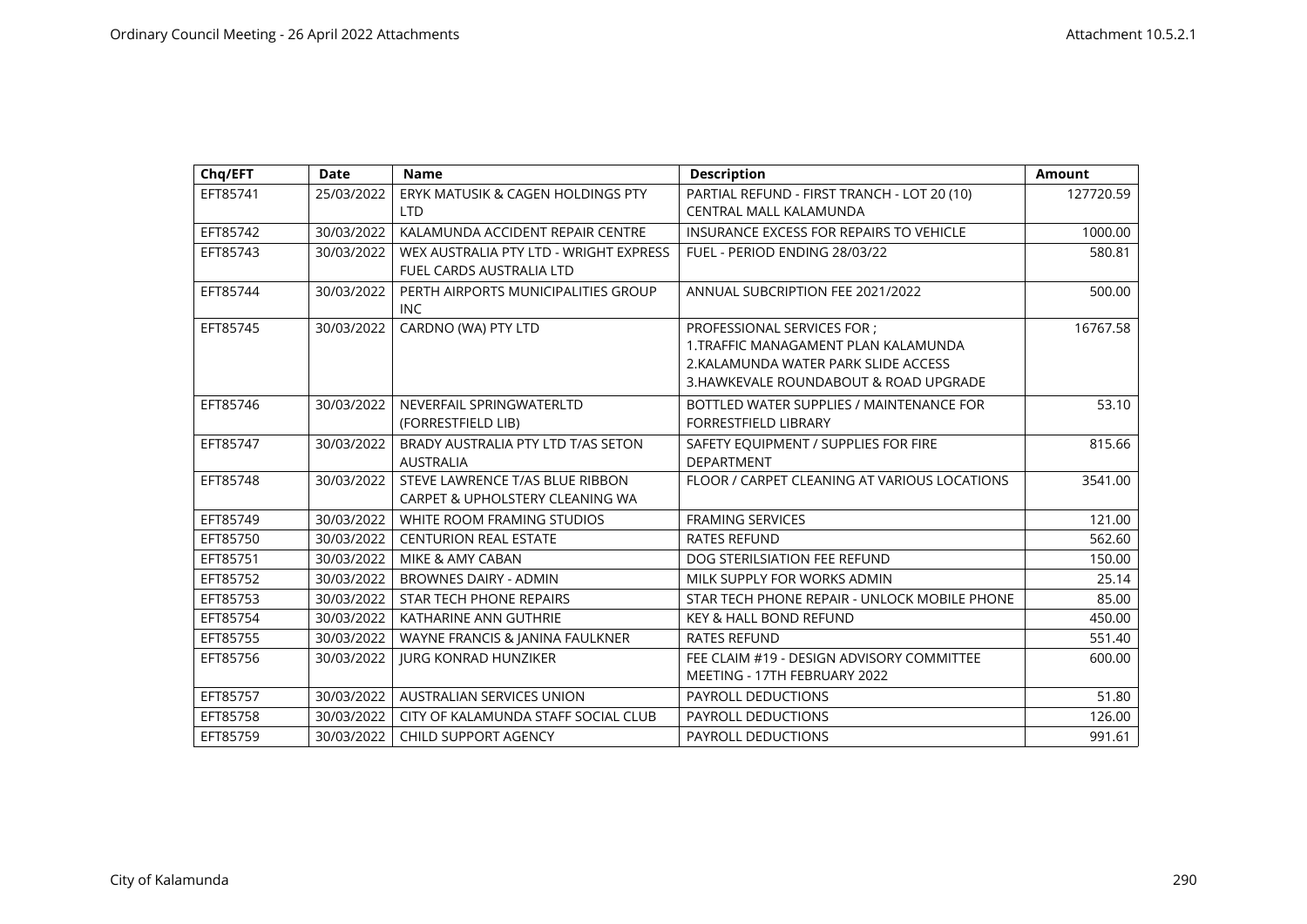| Chq/EFT  | <b>Date</b> | <b>Name</b>                                             | <b>Description</b>                                                                                                                                       | <b>Amount</b> |
|----------|-------------|---------------------------------------------------------|----------------------------------------------------------------------------------------------------------------------------------------------------------|---------------|
| EFT85760 | 30/03/2022  | <b>BUNNINGS BUILDING SUPPLIES</b>                       | HARDWARE SUPPLIES FOR VARIOUS LOCATIONS                                                                                                                  | 421.57        |
| EFT85761 | 30/03/2022  | NAPA - A DIVISION OF GPC ASIA PACIFIC PTY<br><b>LTD</b> | <b>PLANT / VEHICLE PARTS</b>                                                                                                                             | 1029.99       |
| EFT85762 | 30/03/2022  | MAXWELL ROBINSON & PHELPS PEST<br>MANAGEMENT (MRP)      | PEST CONTROL SERVICES AT VARIOUS LOCATIONS                                                                                                               | 1849.67       |
| EFT85763 | 30/03/2022  | <b>MCLEODS BARRISTERS &amp; SOLICITORS</b>              | <b>LEGAL EXPENSES</b>                                                                                                                                    | 670.70        |
| EFT85764 | 30/03/2022  | <b>TELSTRA CORPORATION</b>                              | TELEPHONE / INTERNET EXPENSES INCLUDING<br>WELSHPOOL RD EAST & COLDWELL RD<br>INTERSECTION - IMPACT STUDY INCLUDING<br>DETAILED DESIGN & BUDGET ESTIMATE | 17561.07      |
| EFT85765 | 30/03/2022  | WALKERS HARDWARE (MITRE 10)                             | <b>HARDWARE SUPPLIES</b>                                                                                                                                 | 47.03         |
| EFT85766 | 30/03/2022  | MCKAY EARTHMOVING PTY LTD                               | PLANT EQUIPMENT AND OPERATOR HIRE FOR<br><b>VARIOUS LOCATIONS</b>                                                                                        | 5561.82       |
| EFT85767 | 30/03/2022  | <b>K-LINE FENCING GROUP</b>                             | SUPPLY & INSTALLATION OF FENCING AT WALLISTON<br><b>TRANSFER STATION</b>                                                                                 | 10543.50      |
| EFT85768 | 30/03/2022  | <b>ZIPFORM PTY LTD</b>                                  | RATE NOTICES IN PREPARATION, PRINT, POSTAGE<br>AND LODGEMENT                                                                                             | 496.84        |
| EFT85769 | 30/03/2022  | OFFICE LINE GROUP PTY LTD                               | SUPPLY OF NEW CHAIRS FOR VARIOUS LOCATIONS                                                                                                               | 17617.60      |
| EFT85770 | 30/03/2022  | <b>FASTA COURIERS</b>                                   | <b>COURIER FEES</b>                                                                                                                                      | 416.81        |
| EFT85771 | 30/03/2022  | LESMURDIE SAND, SOIL & BOBCAT HIRE                      | <b>GARDEN / RESERVE SUPPLIES</b>                                                                                                                         | 352.00        |
| EFT85772 | 30/03/2022  | MAJOR MOTORS PTY LTD                                    | <b>PLANT / VEHICLE PARTS</b>                                                                                                                             | 121.61        |
| EFT85773 | 30/03/2022  | <b>BRADOCK PODIATRY SERVICES PTY LTD</b>                | PODIATRY SERVICES AT JACK HEALEY CENTRE                                                                                                                  | 935.94        |
| EFT85774 | 30/03/2022  | <b>LINDLEY CONTRACTING</b>                              | PLUMBING REPAIRS / MAINTENANCE FOR RAY OWEN<br><b>SPORTS CENTRE</b>                                                                                      | 143.00        |
| EFT85775 | 30/03/2022  | <b>SYNERGY</b>                                          | <b>POWER CHARGES</b>                                                                                                                                     | 20798.58      |
| EFT85776 | 30/03/2022  | STEWART & HEATON CLOTHING CO PTY LTD                    | FIRE PROTECTION WEAR / SUPPLIES                                                                                                                          | 1217.04       |
| EFT85777 | 30/03/2022  | <b>GRIMES CONTRACTING PTY LTD</b>                       | <b>CONTRACTOR BUILDING MAINTENANCE FOR</b><br>VARIOUS LOCATIONS INCLUDING TO REPLACE TIN<br>SHEETING ON 14 BUS SHELTERS                                  | 26361.40      |
| EFT85778 | 30/03/2022  | <b>BGC ASPHALT</b>                                      | ROAD MATERIALS FOR VARIOUS LOCATIONS                                                                                                                     | 1342.00       |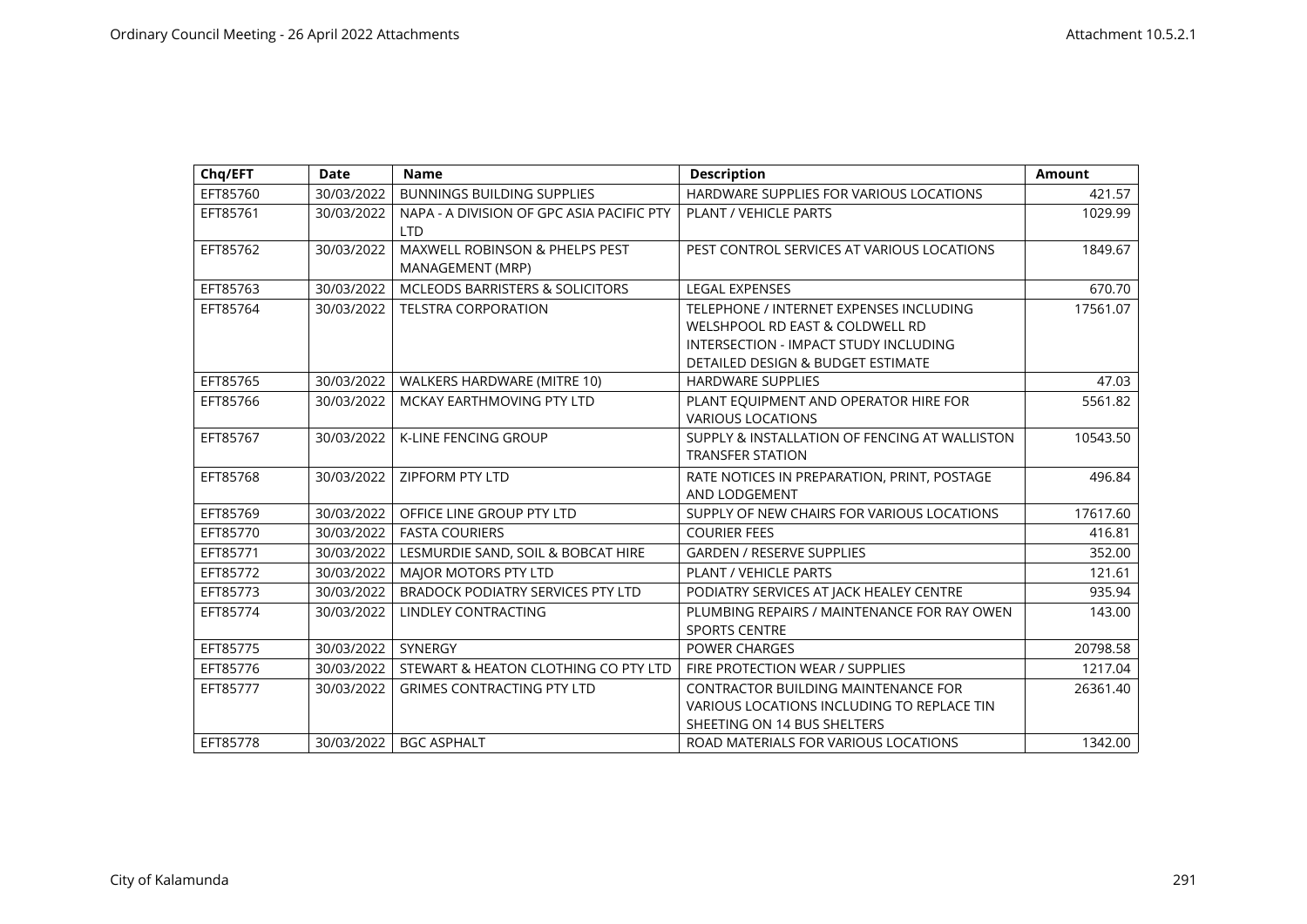| Chq/EFT  | <b>Date</b> | <b>Name</b>                          | <b>Description</b>                                 | Amount   |
|----------|-------------|--------------------------------------|----------------------------------------------------|----------|
| EFT85779 | 30/03/2022  | <b>BRICK CONCEPTS</b>                | CROSSOVER MAINTENANCE / REPAIRS AT 361             | 990.00   |
|          |             |                                      | LESMURDIE ROAD LESMURDIE                           |          |
| EFT85780 | 30/03/2022  | FULTON HOGAN INDUSTRIES PTY LTD      | ROAD MATERIALS FOR VARIOUS LOCATIONS               | 176.00   |
| EFT85781 | 30/03/2022  | <b>INGER JOHNSTON</b>                | DOG STERILISATION FEE REFUND                       | 150.00   |
| EFT85782 | 30/03/2022  | AIR LIQUIDE WA PTY LTD               | SUPPLY OF GAS CYLINDER REFILLS AND RENTAL FEES     | 90.85    |
| EFT85783 | 30/03/2022  | PICKERING BROOK SPORTS CLUB (INC)    | PRE-COMMENCEMENT COSTS FOR INSTALLATION OF         | 47628.90 |
|          |             |                                      | NEW ACCESSIBLE NATURE PLAYGROUND AT                |          |
|          |             |                                      | PICKERING BROOK SPORTS CLUB                        |          |
| EFT85784 | 30/03/2022  | APACE AID (INC) T/A APACE WA NURSERY | 25% PLANT DEPOSIT FOR VARIOUS ITEMS                | 327.25   |
| EFT85785 | 30/03/2022  | <b>APPLE SETTLEMENTS</b>             | <b>RATES REFUND</b>                                | 471.95   |
| EFT85786 | 30/03/2022  | DALE ALCOCK HOMES PTY LTD            | <b>BUILDING APPLICATION FEE REFUND</b>             | 122.00   |
| EFT85787 | 30/03/2022  | <b>BROWNES DAIRY - OPS CENTRE</b>    | MILK SUPPLY FOR WORKS DEPOT                        | 100.58   |
| EFT85788 | 30/03/2022  | OCE CORPORATE PTY LTD - OFFICE       | <b>CLEANING SERVICES / CONSUMABLES FOR VARIOUS</b> | 3063.46  |
|          |             | <b>CLEANING EXPERTS</b>              | <b>LOCATIONS</b>                                   |          |
| EFT85789 | 30/03/2022  | LIONS CLUB OF KALAMUNDA              | KIANDRA ROAD SAS WALKSHOP BRUNCH (13.03.22) -      | 440.00   |
|          |             |                                      | PROVISION OF 100 SAUSAGES IN A BUN AND FRUIT       |          |
|          |             |                                      | <b>BOXES</b>                                       |          |
| EFT85790 | 30/03/2022  | WEBB & BROWN-NEAVES P/L              | BACI APPLICATION FEE CHARGED AT .38% SHOULD        | 2000.34  |
|          |             |                                      | HAVE BEEN THE CERTIFIED FEE OF .19% - BA           |          |
|          |             |                                      | 20220201-809 WELSHPOOL ROAD EAST WATTLE            |          |
|          |             |                                      | <b>GROVE</b>                                       |          |
| EFT85791 | 30/03/2022  | PLUNKETT HOMES (1903) PTY LTD        | BACI APPLICATION FEE CHARGED AT .38% SHOULD        | 1096.84  |
|          |             |                                      | HAVE BEEN THE CERTIFIED FEE OF .19% - BA           |          |
|          |             |                                      | 20220206 - 7 SCHOOL ST KALAMUNDA                   |          |
| EFT85792 | 30/03/2022  | KALAMUNDA CRICKET CLUB               | <b>KEY &amp; HALL BOND REFUND</b>                  | 1050.00  |
| EFT85793 | 30/03/2022  | TOTAL EDEN PTY LTD T/A NUTRIEN WATER | SUPPLY RETICULATION PARTS AND ASSOCIATED           | 176.64   |
|          |             |                                      | <b>MATERIALS</b>                                   |          |
| EFT85794 | 30/03/2022  | <b>HAWLEY'S BOBCAT SERVICE</b>       | PLANT EQUIPMENT AND OPERATOR HIRE FOR              | 6306.85  |
|          |             |                                      | <b>VARIOUS LOCATIONS</b>                           |          |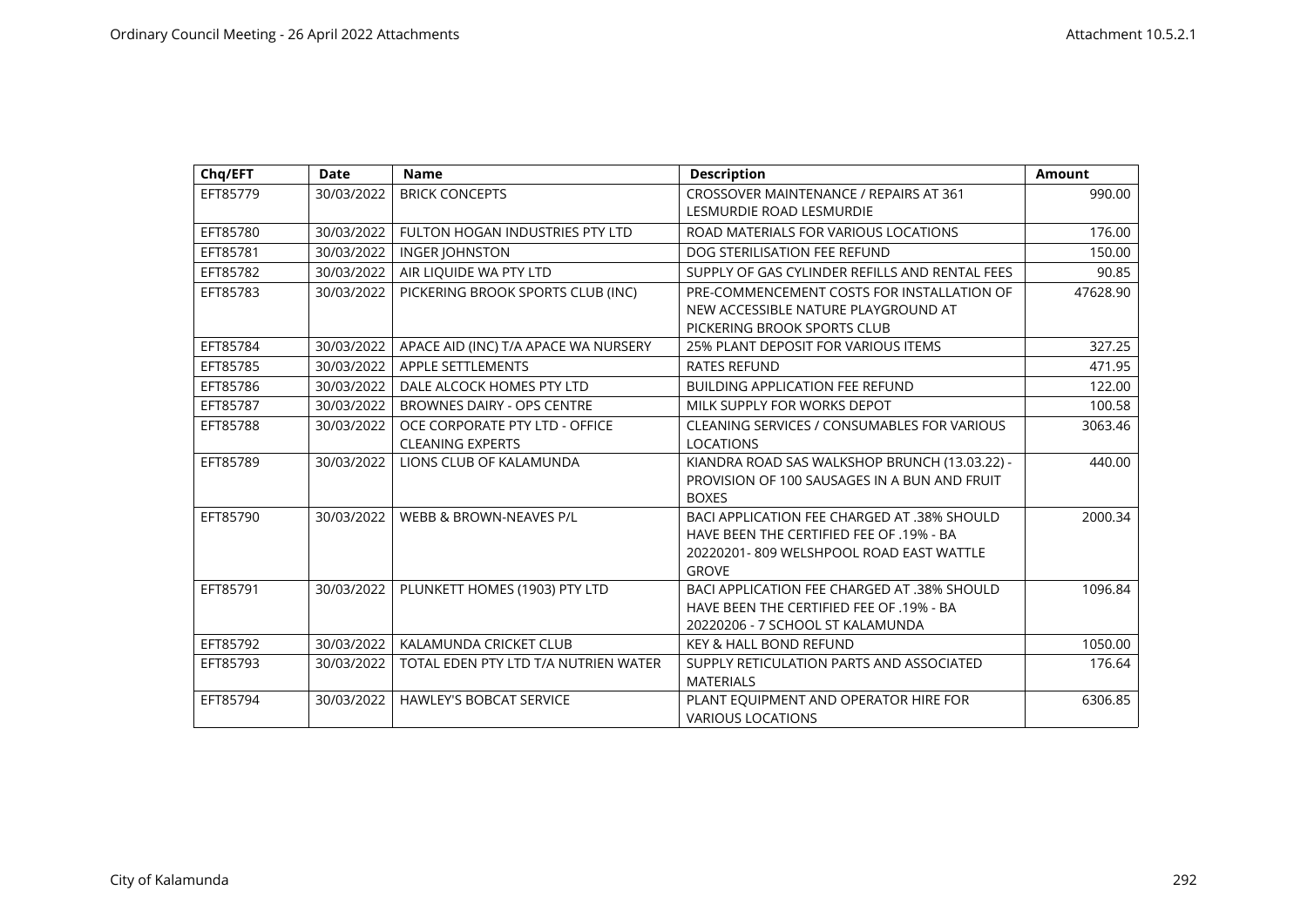| Chq/EFT  | <b>Date</b> | <b>Name</b>                                               | <b>Description</b>                                                                                                | <b>Amount</b> |
|----------|-------------|-----------------------------------------------------------|-------------------------------------------------------------------------------------------------------------------|---------------|
| EFT85795 | 30/03/2022  | NOISE & VIBRATION MEASUREMENT<br>SYSTEMS PTY LTD (NVMS)   | NOISE & VIBRATATION MEASUREMENT SUPPLIES                                                                          | 1265.00       |
| EFT85796 | 30/03/2022  | <b>CHAMBER OF COMMERCE &amp; INDUSTRY OF</b><br><b>WA</b> | CONSULTING SERVICES IN RELATION TO EMPLOYEE<br><b>RELATION MATTERS</b>                                            | 654.50        |
| EFT85797 | 30/03/2022  | HAYS SPECIALIST RECRUITMENT<br>(AUSTRALIA) PTY LTD        | HIRE OF TEMPORARY STAFF FOR ADMIN / DEPOT                                                                         | 12204.27      |
| EFT85798 | 30/03/2022  | DARRYL & DAWN COXALL                                      | <b>RATES REFUND</b>                                                                                               | 557.83        |
| EFT85799 | 30/03/2022  | <b>MCWHITE PTY LTD</b>                                    | <b>RATES REFUND</b>                                                                                               | 890.85        |
| EFT85800 | 30/03/2022  | ROYAL LIFE SAVING SOCIETY WA                              | ROYAL LIFE SAVING SOCIETY WA AFTER HOURS<br>SERVICE - FEBRUARY 2022                                               | 1012.28       |
| EFT85801 | 30/03/2022  | <b>SAPPHIRE POOLS</b>                                     | PART BUILDING APPLICATION FEE REFUND                                                                              | 12.65         |
| EFT85802 | 30/03/2022  | <b>DEAN WOOD</b>                                          | <b>RATES REFUND</b>                                                                                               | 556.90        |
| EFT85803 | 30/03/2022  | MIRACLE RECREATION EQUIPMENT                              | PLAYGROUND REPAIRS & MAINTENANCE AT VARIOUS<br>LOCATIONS & INSTALLATION OF PLAYGROUND AT<br><b>MACKENZIE PARK</b> | 17605.50      |
| EFT85804 | 30/03/2022  | STRATAGREEN                                               | <b>GARDEN / RESERVE SUPPLIES</b>                                                                                  | 2067.12       |
| EFT85805 | 30/03/2022  | OFFICEWORKS SUPERSTORES PTY LTD                           | OFFICE SUPPLIES / STATIONERY FOR VARIOUS<br><b>LOCATIONS</b>                                                      | 1588.09       |
| EFT85806 | 30/03/2022  | <b>WOOLWORTHS GROUP LIMITED</b>                           | <b>GROCERY SUPPLIES</b>                                                                                           | 350.50        |
| EFT85807 | 30/03/2022  | <b>ECOTECTURE</b>                                         | <b>DESIGN &amp; DOCUMENTATION FEES FOR ENTRANCE TO</b><br><b>MAIDA VALE RESERVE</b>                               | 6319.50       |
| EFT85808 | 30/03/2022  | <b>GLENDA DAWN CHARLTON (PODIATRY)</b>                    | PODIATRY SERVICES AT JACK HEALEY & WOODLUPINE<br><b>CENTRES</b>                                                   | 729.30        |
| EFT85809 | 30/03/2022  | PROCAD PTY LTD                                            | AUTOCAD AND CIVIL 3D TRAINING FOR JENNI<br>LONGMAN AND IFFAT ANANNA - 26 - 28 APRIL 2022<br><b>ONLINE</b>         | 7500.00       |
| EFT85810 | 30/03/2022  | <b>CASTLEDINE &amp; CASTLEDINE DESIGNERS</b>              | DESIGN / ARTWORK & PRINTING OF BICKLEY VALLEY<br><b>WINE TRAIL BROCHURE</b>                                       | 165.00        |
| EFT85811 | 30/03/2022  | ALLAN DAVIES & TREVOR CHUDLEIGH<br><b>ARCHITECTS</b>      | ARCHITECTURAL CONSULTANCY SERVICES FOR PAT<br><b>MORAN PAVILION - NEW STOREROOM</b>                               | 1691.25       |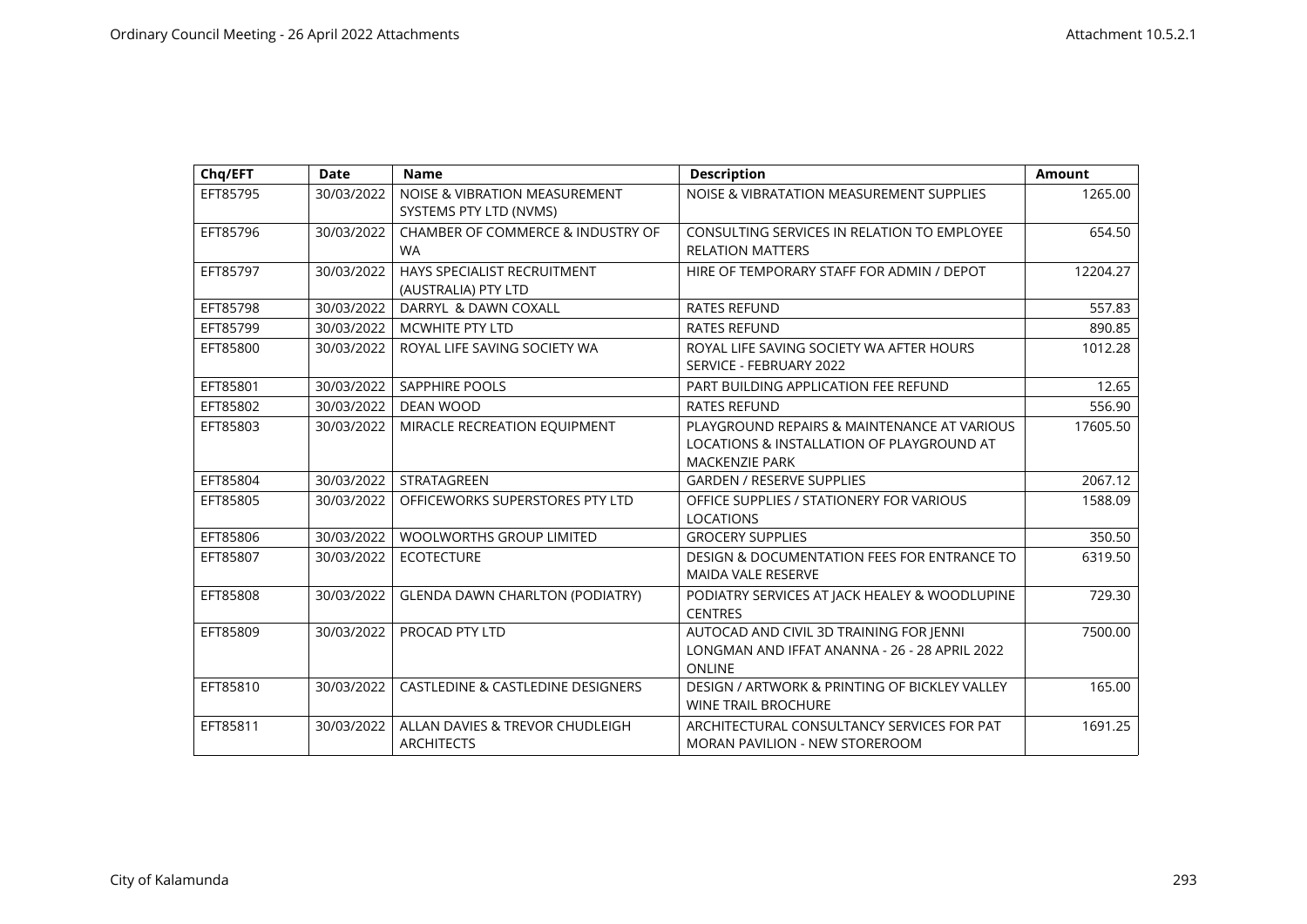| Chq/EFT  | <b>Date</b> | <b>Name</b>                                                        | <b>Description</b>                                                                                                                                                                                                                                                                                            | <b>Amount</b> |
|----------|-------------|--------------------------------------------------------------------|---------------------------------------------------------------------------------------------------------------------------------------------------------------------------------------------------------------------------------------------------------------------------------------------------------------|---------------|
| EFT85812 | 30/03/2022  | DRAINFLOW SERVICES PTY LTD                                         | CLEANING / MAINTAINING STORM WATER DRAINS AT<br><b>VARIOUS LOCATIONS</b>                                                                                                                                                                                                                                      | 2090.00       |
| EFT85813 | 30/03/2022  | <b>BRETT CHESTER</b>                                               | PART DOG REGISTRATION FEE REFUND                                                                                                                                                                                                                                                                              | 69.70         |
| EFT85814 | 30/03/2022  | CHRISTINE J & DOUGLAS T PATERSON                                   | <b>RATES REFUND</b>                                                                                                                                                                                                                                                                                           | 1665.84       |
| EFT85815 | 30/03/2022  | BEAVER TREE SERVICES                                               | <b>GENERAL TREE SERVICES / UNDER POWERLINES</b><br>PRUNING FOR VARIOUS LOCATIONS                                                                                                                                                                                                                              | 56201.20      |
| EFT85816 | 30/03/2022  | <b>DONNA JEBB</b>                                                  | CONSIGNMENT SUPPLIER - ZIG ZAG CULTURAL<br>CENTRE - 01/05/21 - 31/05/21                                                                                                                                                                                                                                       | 3.15          |
| EFT85817 | 30/03/2022  | ST BRIGID'S COLLEGE - A MINISTRY FOR<br><b>MERCY EDUCATION LTD</b> | REFUND OF INFRINGEMENT PAYMENT FUNDS -<br>INFRINGEMENT 16758 WITHDRAWN                                                                                                                                                                                                                                        | 274.10        |
| EFT85818 | 30/03/2022  | <b>BRENTON JAMES TIDOW</b>                                         | <b>RATES REFUND</b>                                                                                                                                                                                                                                                                                           | 2096.05       |
| EFT85819 | 30/03/2022  | REMONDIS AUSTRALIA PTY LTD                                         | COLLECTION & RECYCLING OF CARDBOARD AT<br><b>WALLISTION TRANSFER STATION</b>                                                                                                                                                                                                                                  | 431.38        |
| EFT85820 | 30/03/2022  | <b>VESTONE CAPITAL PTY LIMITED</b>                                 | LEASE CHARGES - PHOTOCOPIER AND PRINTER LEASE<br>2021/2022 - THIRD OUARTER                                                                                                                                                                                                                                    | 12424.23      |
| EFT85821 | 30/03/2022  | KALAMUNDA ELECTRICS                                                | 1. ELECTRICAL REPAIRS / MAINTENANCE FOR VARIOUS<br><b>LOCATIONS</b><br>2. SUPPLY & INSTALL NEW TENNIS COURT LIGHT POLE<br>3. SUPPLY & INSTALL NEW LIGHTS AT TYLER MEWS<br>4. RELOCATE 4 COURT LIGHTS AT RAY OWEN STADIUM<br>5. SUPPLY OF KNX & HALYTEC LIGHTING SYSTEM FOR<br>HARTFIELD PARK LIGHTING UPGRADE | 37493.65      |
| EFT85822 | 30/03/2022  | AAAC TOWING PTY LTD                                                | <b>TOWING SERVICES FEES</b>                                                                                                                                                                                                                                                                                   | 165.00        |
| EFT85823 | 30/03/2022  | <b>IB HI-FI COMMERCIAL</b>                                         | VARIOUS ELECTRICAL / COMPUTER / ACCESSORY<br><b>SUPPLIES</b>                                                                                                                                                                                                                                                  | 277.90        |
| EFT85824 | 30/03/2022  | <b>ANDREW OSENTON</b>                                              | <b>KEY BOND REFUND</b>                                                                                                                                                                                                                                                                                        | 50.00         |
| EFT85825 | 30/03/2022  | SPARKS REFRIGERATION AND<br><b>AIRCONDITIONING</b>                 | DEGASSING OF FRIDGES FREEZERS AND AIR<br>CONDITIONERS AT WALLISTON TRANSFER STATION                                                                                                                                                                                                                           | 1249.60       |
| EFT85826 | 30/03/2022  | STAN THE TYRE MAN ( STAN'S TYRE SERVICE<br>WA)                     | <b>PLANT / VEHICLE PARTS</b>                                                                                                                                                                                                                                                                                  | 132.00        |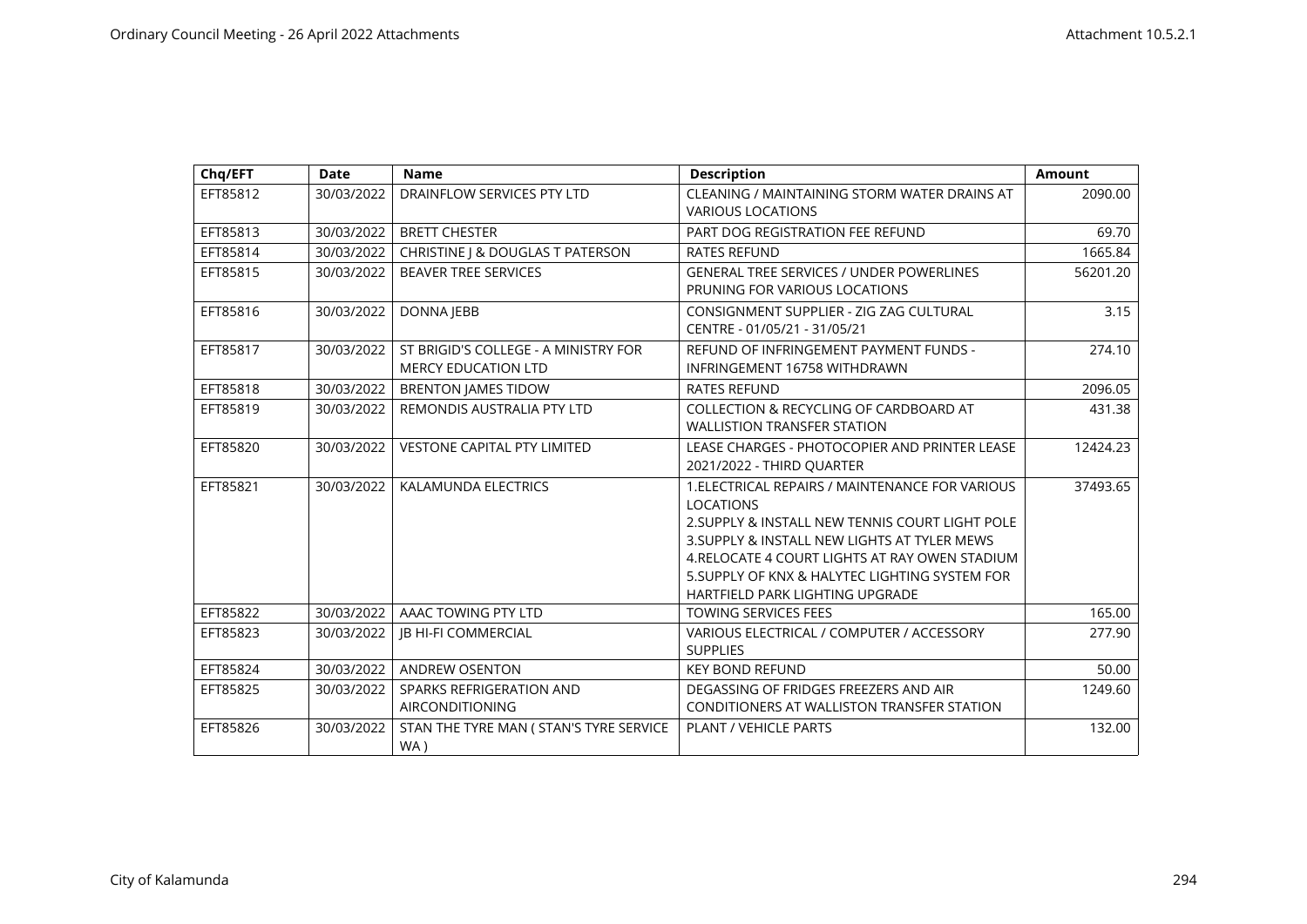| Chq/EFT  | <b>Date</b> | <b>Name</b>                                                | <b>Description</b>                                                                                                                                    | <b>Amount</b> |
|----------|-------------|------------------------------------------------------------|-------------------------------------------------------------------------------------------------------------------------------------------------------|---------------|
| EFT85827 | 30/03/2022  | NOVOFIT WA                                                 | REPLACEMENT OF A SAFETY KEY FOR TREADMILL 4 AT<br><b>HARTFIELD PARK RECREATION CENTRE</b>                                                             | 44.00         |
| EFT85828 | 30/03/2022  | BRODY HUDSON & JESSICA HEATHER<br><b>CLARKE</b>            | <b>RATES REFUND</b>                                                                                                                                   | 568.44        |
| EFT85829 | 30/03/2022  | THE LUCKY CHARM                                            | NEWSPAPERS / MAGAZINES SUPPLIES FOR<br>KALAMUNDA LIBRARY & ADMIN                                                                                      | 49.99         |
| EFT85830 | 30/03/2022  | SCORPIO CONSTRUCTION PTY LTD                               | BACI APPLICATION FEE CHARGED AT .38% SHOULD<br>HAVE BEEN THE CERTIFIED FEE @ .19% - BA 20220203<br>- 34 & 34A RANGEVIEW RD HIGH WYCOMBE               | 570.00        |
| EFT85831 | 30/03/2022  | <b>RUSTY ROO</b>                                           | MERCHANDISE SUPPLIES FOR RESALE AT THE ZIG ZAG<br><b>CULTURAL CENTRE</b>                                                                              | 1505.30       |
| EFT85832 | 30/03/2022  | <b>CHANTELLE &amp; MICHAEL TOOHEY</b>                      | <b>RATES REFUND</b>                                                                                                                                   | 294.89        |
| EFT85833 | 30/03/2022  | <b>OUALITY PRESS</b>                                       | PRINTING OF BROCHURES / POSTERS / SIGNAGES<br><b>FOR VARIOUS LOCATIONS</b>                                                                            | 302.67        |
| EFT85834 | 30/03/2022  | NATURE CALLS 1 PTY LTD                                     | PORTABLE TOILET HIRE AT VARIOUS EVENTS                                                                                                                | 955.00        |
| EFT85835 | 30/03/2022  | CLEARTECH WASTE MANAGEMENT PTY LTD                         | DISPOSAL OF HAZARDOUS WASTE AT WALLISTON<br><b>TRANSFER STATION</b>                                                                                   | 773.02        |
| EFT85836 | 30/03/2022  | SWAN GROUP WA PTY LTD                                      | PART REFUND OF CERTIFIED BUILDING APPLICATION<br><b>FEE</b>                                                                                           | 700.11        |
| EFT85837 | 30/03/2022  | BRETT DAVID INVESTMENTS PTY LTD T/A<br>SUCCESSFUL PROJECTS | PROJECT MANAGEMENT SERVICES FOR KALAMUNDA<br><b>COMMUNITY SERVICES &amp; CENTRAL MALL</b>                                                             | 11289.85      |
| EFT85838 | 30/03/2022  | <b>ENTIRE FIRE MANAGEMENT</b>                              | FIREBREAK MAINTENANCE AT VARIOUS LOCATIONS<br>INCLUDING INSTALLATION OF ROCKPITCHING FOR<br>FIREBREAK AT 126 RIDGEHILL ROAD GOOSEBERRY<br><b>HILL</b> | 12846.24      |
| EFT85839 | 30/03/2022  | RELATIONSHIPS AUSTRALIA WA INC                             | <b>EMPLOYMENT ASSISTANCE PROGRAM SESSIONS</b>                                                                                                         | 1485.00       |
| EFT85840 | 30/03/2022  | AURORA ABRAHAM                                             | PAINTING OF A BUS STOP BIRKSHIRE ROAD.<br>FORRESTFIELD FOR ROAD SAFETY AWARENESS<br>PROGRAM                                                           | 4000.00       |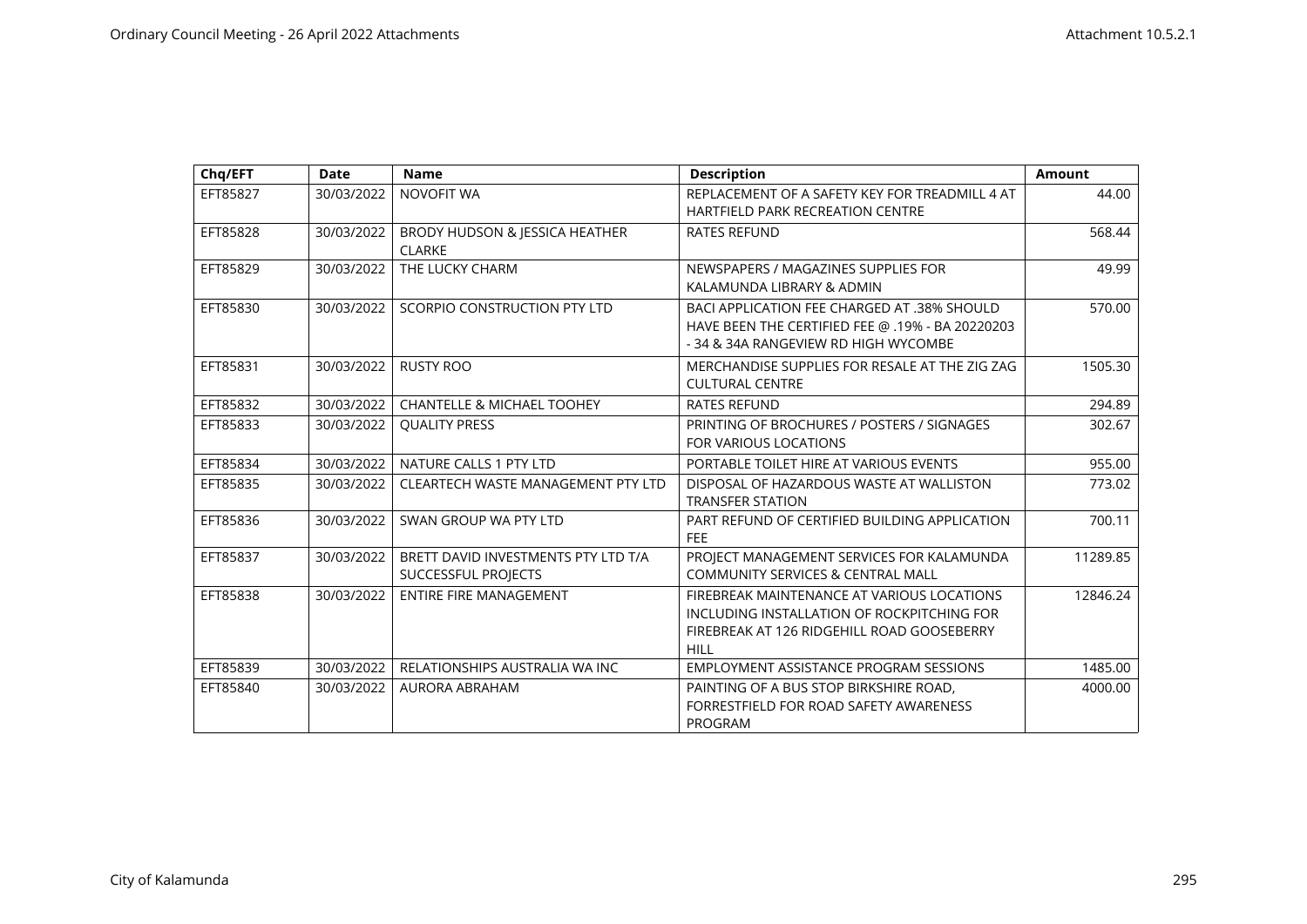| Chq/EFT  | <b>Date</b> | <b>Name</b>                                                       | <b>Description</b>                                                                 | <b>Amount</b> |
|----------|-------------|-------------------------------------------------------------------|------------------------------------------------------------------------------------|---------------|
| EFT85841 | 30/03/2022  | DOWSING GROUP PTY LTD                                             | SUPPLY & LAY CONCRETE PATHWAYS, MAINTENANCE<br>& MISC WORKS AT VARIOUS LOCATIONS   | 173507.88     |
| EFT85842 | 30/03/2022  | ROSS MONTGOMERY T/AS PAYSAGE<br>PLANDSCAPES                       | PROFESSIONAL ADVICE - DESIGN REVIEW PANEL<br><b>MEETING - FEB 17TH 2022</b>        | 761.00        |
| EFT85843 | 30/03/2022  | NYUNGAR.COM ( NEVILLE COLLARD )                                   | CULTURAL AWARENESS AND 6 SEASONS TALK AT<br>KALAMUNDA LIBRARY.                     | 500.00        |
| EFT85844 | 30/03/2022  | A PROUD LANDMARK PTY LTD                                          | SPREAD 35M3 OF PLAYPIT SAND INTO THE 2 PLAY<br>PITS AT MACKENZIE PARK              | 2117.50       |
| EFT85845 | 30/03/2022  | BOORLOO ABORIGINAL CULTURAL<br><b>EXPERIENCE</b>                  | HARMONY DAY MULTI CULTURAL EVENT - OLMAN<br>WALLEY FEATURING LITTLE DOORUM DANCERS | 770.00        |
| EFT85846 | 30/03/2022  | SERPENTINE SPRING WATER                                           | SPRING WATER SUPPLIES FOR ZIG ZAG CULTURAL<br><b>CENTRE</b>                        | 31.50         |
| EFT85847 | 30/03/2022  | ANGELA NIKULINSKY T/A STUDIO<br><b>NIKULINSKY</b>                 | SUPPLY OF MERCHANDISE FOR RESALE AT THE ZIG<br><b>ZAG CULTURAL CENTRE</b>          | 200.00        |
| EFT85848 | 30/03/2022  | MERGER CONTRACTING P/L T/AS J&M<br><b>ASPHALT</b>                 | PAVEMENT REPAIRS AT VARIOUS LOCATIONS                                              | 13746.04      |
| EFT85849 | 30/03/2022  | TYRE STORAGE AND RECOVERY WA (TSR<br>WA)                          | WEEKLY COLLECTION OF TYRES FROM THE<br><b>WALLISTON TRANSFER STATION</b>           | 3076.75       |
| EFT85850 | 30/03/2022  | COMMERCIAL PROPERTY (WA) PTY LTD T/A<br>RAY WHITE COMMERCIAL (WA) | <b>RATES REFUND</b>                                                                | 2673.78       |
| EFT85851 | 30/03/2022  | CHEVRON AUSTRALIA DOWNSTREAM FUELS<br>PTY LTD                     | SUPPLY OF DIESEL FUEL FOR OPERATIONS CENTRE                                        | 35821.72      |
| EFT85852 | 30/03/2022  | AUSSIE BROADBAND ENTERPRISE PTY LTD                               | NBN - HIGH WYCOMBE LIBRARY - MARCH 2022                                            | 109.00        |
| EFT85853 | 30/03/2022  | <b>EMMA LOUISE MORGAN</b>                                         | PART DOG STERILIZATION REFUND - DL6419                                             | 100.00        |
| EFT85854 | 30/03/2022  | OFFICER OF THE AUDITOR GENERAL WA<br>(OAG)                        | AUDIT FEES FOR VARIOUS SERVICES                                                    | 67650.00      |
| EFT85855 | 30/03/2022  | THE ESTHER FOUNDATION - BOND &<br><b>GENERAL ACCOUNT</b>          | CATERING FOR INTERNATIONAL WOMEN'S DAY<br><b>EVENT</b>                             | 180.40        |
| EFT85856 | 30/03/2022  | THE BUSINESS & COMMUNITY HANDBOOK                                 | <b>BUSINESS AND COMMUNITY HANDBOOK 2022</b><br><b>ADVERTISING</b>                  | 5000.00       |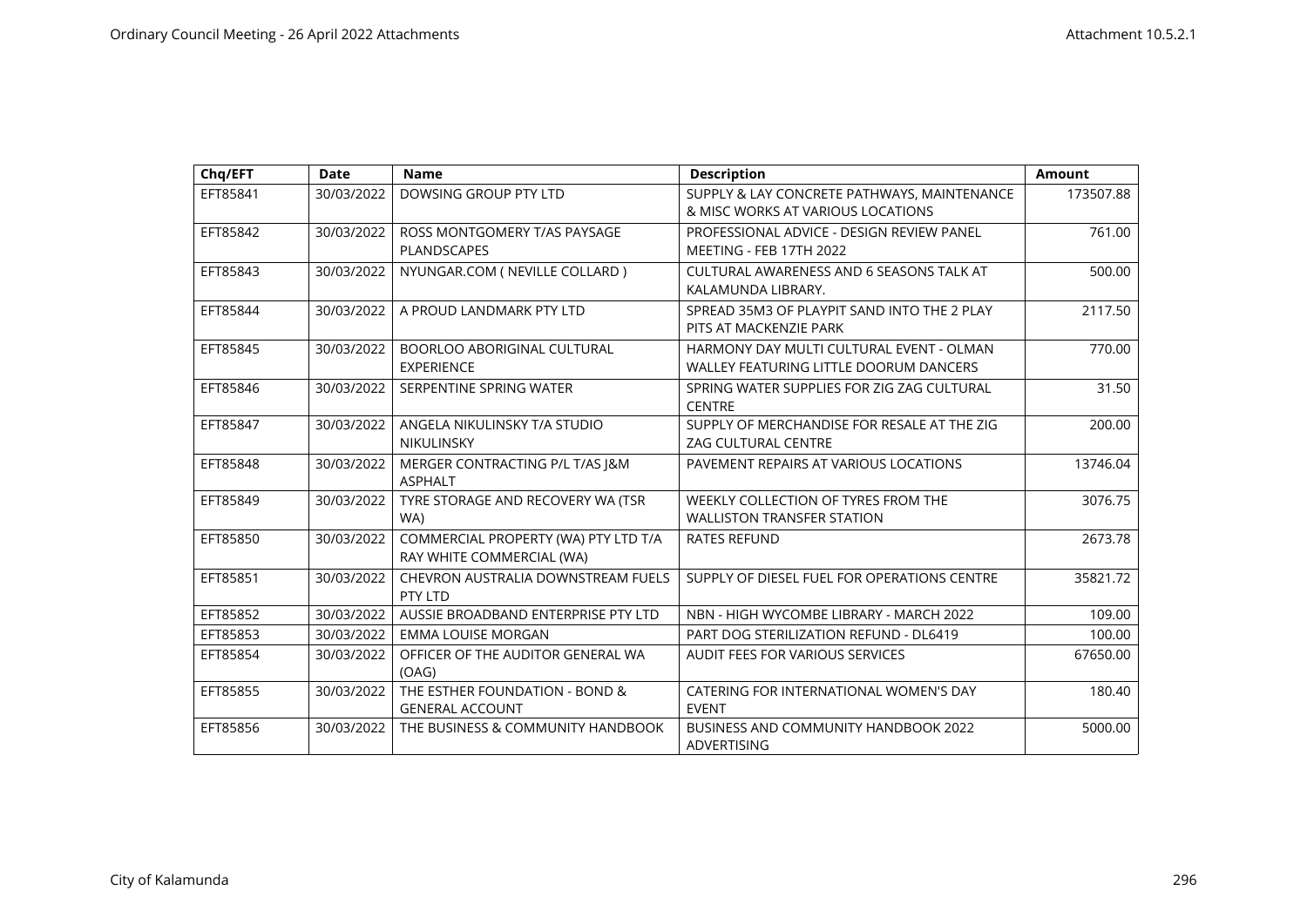| Chq/EFT  | <b>Date</b> | <b>Name</b>                                                   | <b>Description</b>                                                                                   | <b>Amount</b> |
|----------|-------------|---------------------------------------------------------------|------------------------------------------------------------------------------------------------------|---------------|
| EFT85857 | 30/03/2022  | PERTH ACCESS CONTROL AND SECURITY                             | MAINTENACE / REPAIRS TO CCTV & ACCESS CONTROL<br>SYSTEMS AT VARIOUS LOCATIONS                        | 965.56        |
| EFT85858 | 30/03/2022  | <b>BING TECHNOLOGIES PTY LTD</b>                              | POSTAGE FOR BULK MAILOUTS - PERIOD 001/03/22 -<br>14/03/22                                           | 483.35        |
| EFT85859 | 30/03/2022  | AUSTRALIAN ENVIRONMENTAL AUDITORS<br>PTY LTD                  | ENVIRONMENTAL AUDTORS SERVICES - PERIOD<br>01/11/21 - 28/02/22                                       | 2175.80       |
| EFT85860 | 30/03/2022  | <b>BOS CIVIL PTY LTD</b>                                      | PROGRESS CLAIM 02 - REV 01 - FEBRUARY 2022 -<br>#4168 RAY OWEN CAR PARK                              | 244571.64     |
| EFT85861 | 30/03/2022  | CHITTERING VALLEY WORM FARM T/A THE<br><b>WORM SHED</b>       | 21 WORM CAFES & WORKSHOP                                                                             | 5375.00       |
| EFT85862 | 30/03/2022  | MOBBS PROPERTY PTY LTD ATF THE MOBBS<br><b>PROPERTY TRUST</b> | <b>RATES REFUND</b>                                                                                  | 517.35        |
| EFT85863 | 30/03/2022  | <b>TALITHA HUSTON</b>                                         | SUPPLY OF BIRDS OF THE PERTH HILLS BOOK FOR<br><b>VISITORS CENTRE</b>                                | 576.00        |
| EFT85864 | 30/03/2022  | <b>KATERINA LARAUZA</b>                                       | ASSORTED GOODS FOR RESALE + SHIPPING FOR ZIG<br><b>ZAG CULTURAL CENTRE</b>                           | 1323.15       |
| EFT85865 | 30/03/2022  | CHARON OLSEN T/A GARDEN STYLE<br>LANDSCAPE SERVICES           | PROVIDE PROJECT SUPPORT TO PARKS AND<br>ENVIRONMENTAL SERVICES TEAM - PERIOD 28/02/22<br>$-25/03/22$ | 8554.72       |
| EFT85866 | 30/03/2022  | AMBROSINI MANAGEMENT P/L                                      | TEMP LABOUR HIRE SERVICES FEES                                                                       | 2648.25       |
| EFT85867 | 30/03/2022  | EASTERN HILLS CHAINSAWS & MOWERS PTY<br><b>LTD</b>            | <b>PLANT / VEHICLE PARTS</b>                                                                         | 6204.00       |
| EFT85868 | 30/03/2022  | <b>MURESK INSTITUTE</b>                                       | REGISTRATION FOR 3 STAFF TO ATTEND ANIMAL<br>WELFARE IN EMERGENCIES TRAINING                         | 9405.00       |
| EFT85869 | 30/03/2022  | MILLS CORPORATION PTY LTD T/A MILLS<br><b>RECRUITMENT</b>     | <b>LABOURE HIRE SERVICES FEES</b>                                                                    | 3060.04       |
| EFT85870 | 30/03/2022  | <b>KAREN GARN-JONES</b>                                       | DELIVERY OF CROCHET RAG RUG WORKSHOP AT<br><b>FORRESTFIELD LIBRARY</b>                               | 200.00        |
| EFT85871 | 30/03/2022  | HAYDAR GROUP PTY LTD (KFC)                                    | HALL BOND REFUND FOR THE USE OF THE SEMINAR<br>ROOM AT THE ZZCC                                      | 300.00        |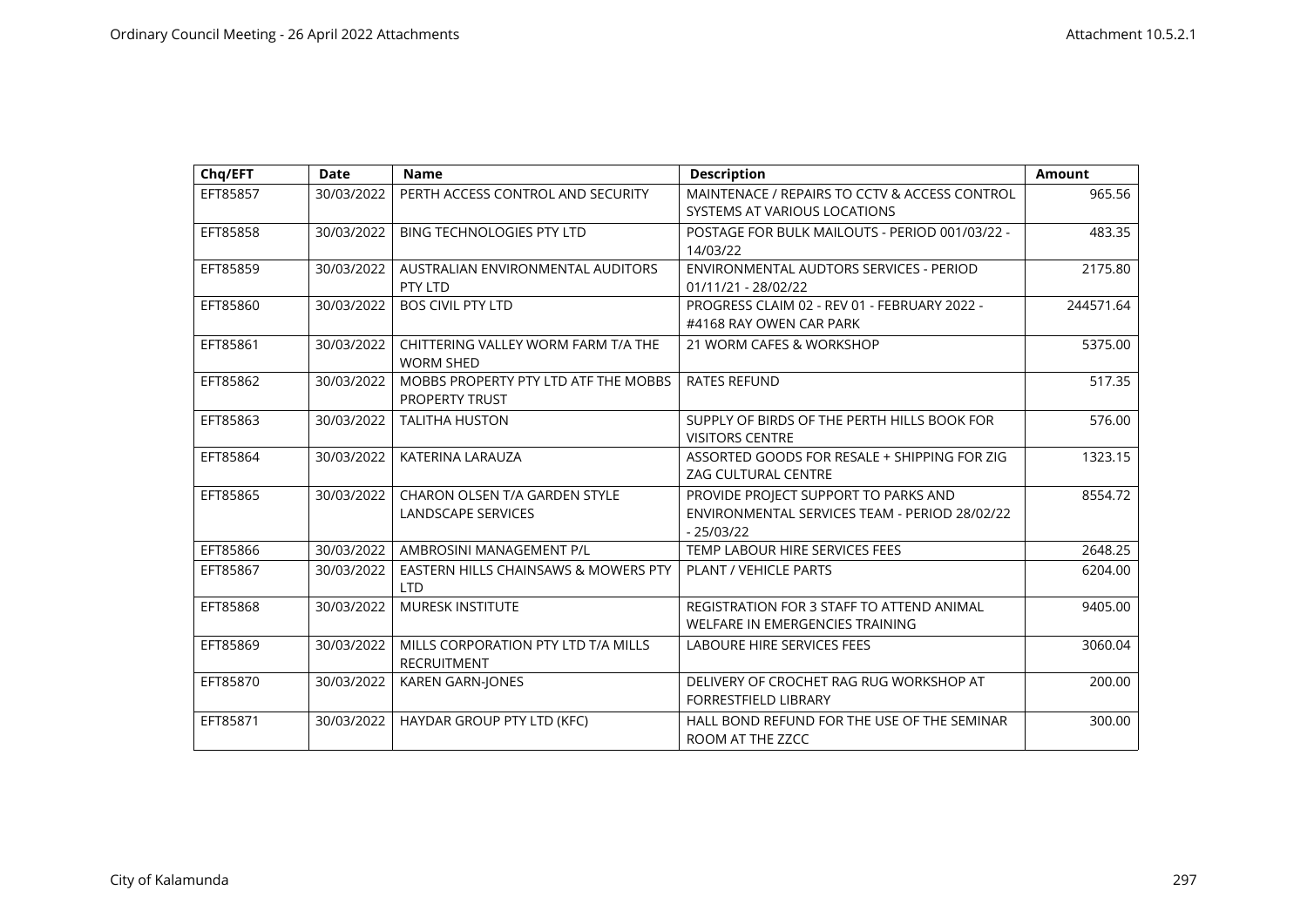| Chq/EFT    | <b>Date</b> | <b>Name</b>                          | <b>Description</b>                            | <b>Amount</b> |
|------------|-------------|--------------------------------------|-----------------------------------------------|---------------|
| EFT85872   | 30/03/2022  | <b>AMIT PATEL</b>                    | KEY & HALL BOND REFUND                        | 350.00        |
| EFT85873   | 30/03/2022  | <b>AFM CHURCH</b>                    | <b>KEY &amp; HALL BOND REFUND</b>             | 450.00        |
| EFT85874   | 30/03/2022  | <b>GUNTER LORENZ</b>                 | BOND REFUND FOR THE USE OF THE GALLERY AT THE | 500.00        |
|            |             |                                      | ZIG ZAG CULTURAL CENTRE                       |               |
| DD47594.1  | 01/03/2022  | AWARE SUPER PTY LTD                  | SUPERANNUATION CONTRIBUTIONS                  | 95514.96      |
| DD47594.2  | 01/03/2022  | <b>SUNCORP SUPER</b>                 | SUPERANNUATION CONTRIBUTIONS                  | 436.61        |
| DD47594.3  | 01/03/2022  | ASC BENTLEY PTY LTD                  | SUPERANNUATION CONTRIBUTIONS                  | 323.16        |
| DD47594.4  | 01/03/2022  | <b>HESTA SUPER FUND</b>              | SUPERANNUATION CONTRIBUTIONS                  | 319.69        |
| DD47594.5  | 01/03/2022  | <b>VISION SUPER PTY LTD</b>          | SUPERANNUATION CONTRIBUTIONS                  | 157.54        |
| DD47594.6  | 01/03/2022  | <b>UNISUPER</b>                      | SUPERANNUATION CONTRIBUTIONS                  | 920.94        |
| DD47594.7  | 01/03/2022  | <b>LGIA SUPER</b>                    | SUPERANNUATION CONTRIBUTIONS                  | 475.85        |
| DD47594.8  | 01/03/2022  | <b>COMMONWEALTH BANK SUPER FUND</b>  | SUPERANNUATION CONTRIBUTIONS                  | 308.92        |
| DD47594.9  | 01/03/2022  | THE TRUSTEE FOR THE HARDBATTLE SUPER | SUPERANNUATION CONTRIBUTIONS                  | 492.72        |
|            |             | <b>FUND</b>                          |                                               |               |
| DD47668.1  | 15/03/2022  | AWARE SUPER PTY LTD                  | SUPERANNUATION CONTRIBUTIONS                  | 96335.97      |
| DD47668.2  | 15/03/2022  | <b>EQUIPSUPER</b>                    | SUPERANNUATION CONTRIBUTIONS                  | 617.49        |
| DD47668.3  | 15/03/2022  | <b>SUNCORP SUPER</b>                 | SUPERANNUATION CONTRIBUTIONS                  | 436.61        |
| DD47668.4  | 15/03/2022  | ASC BENTLEY PTY LTD                  | SUPERANNUATION CONTRIBUTIONS                  | 323.16        |
| DD47668.5  | 15/03/2022  | <b>HESTA SUPER FUND</b>              | SUPERANNUATION CONTRIBUTIONS                  | 304.91        |
| DD47668.6  | 15/03/2022  | <b>VISION SUPER PTY LTD</b>          | SUPERANNUATION CONTRIBUTIONS                  | 157.54        |
| DD47668.7  | 15/03/2022  | <b>LGIA SUPER</b>                    | SUPERANNUATION CONTRIBUTIONS                  | 475.85        |
| DD47668.8  | 15/03/2022  | AUSTRALIAN ETHICAL SUPERANNUATION    | SUPERANNUATION CONTRIBUTIONS                  | 367.60        |
| DD47668.9  | 15/03/2022  | <b>COMMONWEALTH BANK SUPER FUND</b>  | SUPERANNUATION CONTRIBUTIONS                  | 308.92        |
| DD47594.10 | 01/03/2022  | ING SUPERANNUATION FUND              | SUPERANNUATION CONTRIBUTIONS                  | 678.46        |
| DD47594.11 | 01/03/2022  | AUSTRALIAN CATHOLIC SUPERANNUATION   | SUPERANNUATION CONTRIBUTIONS                  | 324.49        |
|            |             | & RETIREMENT FUND (ACSRF)            |                                               |               |
| DD47594.12 | 01/03/2022  | <b>BT SUPER FOR LIFE</b>             | SUPERANNUATION CONTRIBUTIONS                  | 914.81        |
| DD47594.13 | 01/03/2022  | AUSTRALIAN ETHICAL SUPERANNUATION    | SUPERANNUATION CONTRIBUTIONS                  | 259.76        |
| DD47594.14 | 01/03/2022  | <b>NGS SUPER</b>                     | SUPERANNUATION CONTRIBUTIONS                  | 173.00        |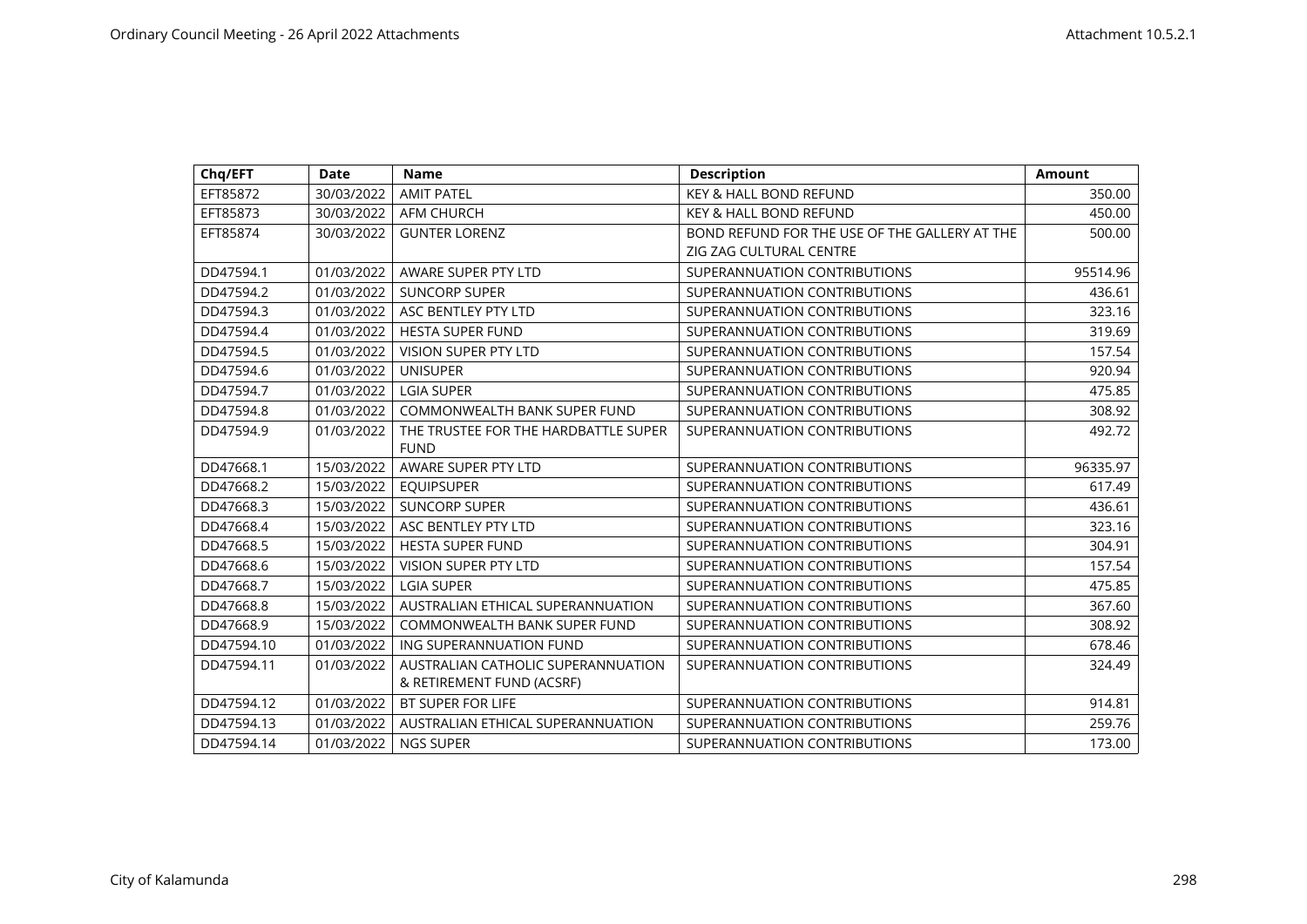| Chq/EFT    | <b>Date</b> | <b>Name</b>                                                     | <b>Description</b>           | <b>Amount</b> |
|------------|-------------|-----------------------------------------------------------------|------------------------------|---------------|
| DD47594.15 | 01/03/2022  | <b>CBUS SUPERANNUATION</b>                                      | SUPERANNUATION CONTRIBUTIONS | 913.13        |
| DD47594.16 | 01/03/2022  | THE TRUSTEE FOR DK ALWAYS<br><b>SUPERANNUATION FUND</b>         | SUPERANNUATION CONTRIBUTIONS | 540.12        |
| DD47594.17 | 01/03/2022  | STATEWIDE SUPERANNUATION TRUST                                  | SUPERANNUATION CONTRIBUTIONS | 540.94        |
| DD47594.18 | 01/03/2022  | <b>REST SUPERANNUATION</b>                                      | SUPERANNUATION CONTRIBUTIONS | 4102.75       |
| DD47594.19 | 01/03/2022  | <b>AUSTRALIAN SUPERANNUATION</b>                                | SUPERANNUATION CONTRIBUTIONS | 10288.17      |
| DD47594.20 | 01/03/2022  | <b>COLONIAL 1ST STATE SUPERANNUATION</b>                        | SUPERANNUATION CONTRIBUTIONS | 1869.40       |
| DD47594.21 | 01/03/2022  | <b>HOSTPLUS PTY LTD</b>                                         | SUPERANNUATION CONTRIBUTIONS | 1880.97       |
| DD47594.22 | 01/03/2022  | <b>MEDIA SUPER</b>                                              | SUPERANNUATION CONTRIBUTIONS | 58.76         |
| DD47594.23 | 01/03/2022  | <b>MERCER SUPER TRUST</b>                                       | SUPERANNUATION CONTRIBUTIONS | 390.92        |
| DD47594.24 | 01/03/2022  | <b>EQUIPSUPER</b>                                               | SUPERANNUATION CONTRIBUTIONS | 617.49        |
| DD47668.10 | 15/03/2022  | THE TRUSTEE FOR THE HARDBATTLE SUPER<br><b>FUND</b>             | SUPERANNUATION CONTRIBUTIONS | 492.72        |
| DD47668.11 | 15/03/2022  | ING SUPERANNUATION FUND                                         | SUPERANNUATION CONTRIBUTIONS | 678.46        |
| DD47668.12 | 15/03/2022  | <b>BT SUPER FOR LIFE</b>                                        | SUPERANNUATION CONTRIBUTIONS | 956.60        |
| DD47668.13 | 15/03/2022  | AUSTRALIAN CATHOLIC SUPERANNUATION<br>& RETIREMENT FUND (ACSRF) | SUPERANNUATION CONTRIBUTIONS | 324.49        |
| DD47668.14 | 15/03/2022  | <b>NGS SUPER</b>                                                | SUPERANNUATION CONTRIBUTIONS | 164.76        |
| DD47668.15 | 15/03/2022  | <b>CBUS SUPERANNUATION</b>                                      | SUPERANNUATION CONTRIBUTIONS | 912.38        |
| DD47668.16 | 15/03/2022  | AMP SIGNATURE SUPER                                             | SUPERANNUATION CONTRIBUTIONS | 84.80         |
| DD47668.17 | 15/03/2022  | THE TRUSTEE FOR DK ALWAYS<br><b>SUPERANNUATION FUND</b>         | SUPERANNUATION CONTRIBUTIONS | 540.12        |
| DD47668.18 | 15/03/2022  | STATEWIDE SUPERANNUATION TRUST                                  | SUPERANNUATION CONTRIBUTIONS | 540.94        |
| DD47668.19 | 15/03/2022  | <b>MLC NOMINEES PTY LTD</b>                                     | SUPERANNUATION CONTRIBUTIONS | 59.82         |
| DD47668.20 | 15/03/2022  | <b>CARE SUPERANNUATION</b>                                      | SUPERANNUATION CONTRIBUTIONS | 65.51         |
| DD47668.21 | 15/03/2022  | <b>REST SUPERANNUATION</b>                                      | SUPERANNUATION CONTRIBUTIONS | 4248.15       |
| DD47668.22 | 15/03/2022  | <b>AUSTRALIAN SUPERANNUATION</b>                                | SUPERANNUATION CONTRIBUTIONS | 10011.78      |
| DD47668.23 | 15/03/2022  | <b>COLONIAL 1ST STATE SUPERANNUATION</b>                        | SUPERANNUATION CONTRIBUTIONS | 1924.03       |
| DD47668.24 | 15/03/2022  | <b>HOSTPLUS PTY LTD</b>                                         | SUPERANNUATION CONTRIBUTIONS | 1938.85       |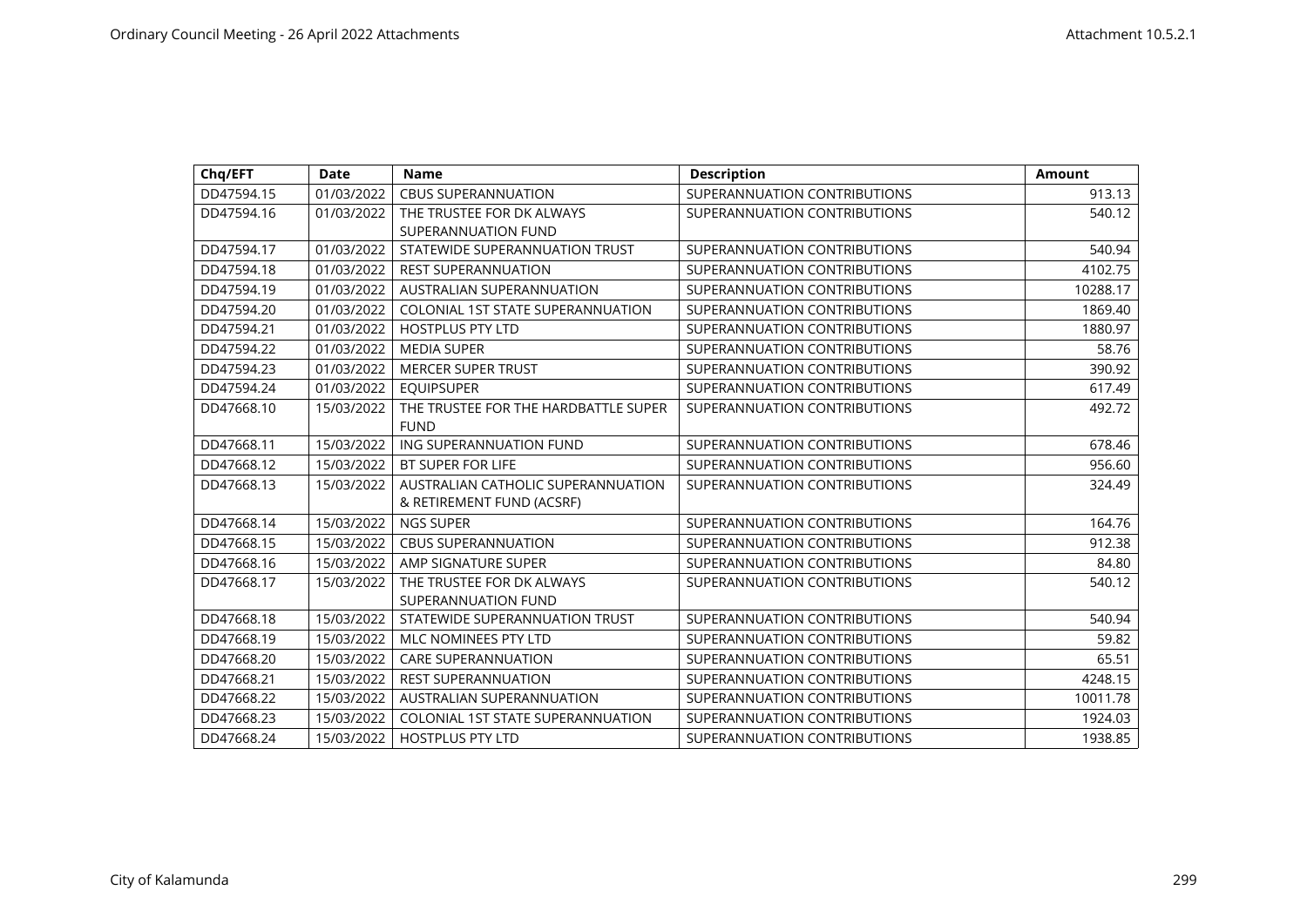| Chq/EFT    | Date       | <b>Name</b>                                                     | <b>Description</b>           | Amount   |
|------------|------------|-----------------------------------------------------------------|------------------------------|----------|
| DD47668.25 | 15/03/2022 | <b>MEDIA SUPER</b>                                              | SUPERANNUATION CONTRIBUTIONS | 53.72    |
| DD47668.26 | 15/03/2022 | <b>UNISUPER</b>                                                 | SUPERANNUATION CONTRIBUTIONS | 946.07   |
| DD47668.27 | 15/03/2022 | <b>MERCER SUPER TRUST</b>                                       | SUPERANNUATION CONTRIBUTIONS | 390.92   |
| DD47752.1  | 29/03/2022 | AWARE SUPER PTY LTD                                             | SUPERANNUATION CONTRIBUTIONS | 99461.55 |
| DD47752.2  | 29/03/2022 | <b>EQUIPSUPER</b>                                               | SUPERANNUATION CONTRIBUTIONS | 620.36   |
| DD47752.3  | 29/03/2022 | <b>SUNCORP SUPER</b>                                            | SUPERANNUATION CONTRIBUTIONS | 436.61   |
| DD47752.4  | 29/03/2022 | ASC BENTLEY PTY LTD                                             | SUPERANNUATION CONTRIBUTIONS | 323.16   |
| DD47752.5  | 29/03/2022 | <b>HESTA SUPER FUND</b>                                         | SUPERANNUATION CONTRIBUTIONS | 307.19   |
| DD47752.6  | 29/03/2022 | <b>VISION SUPER PTY LTD</b>                                     | SUPERANNUATION CONTRIBUTIONS | 160.89   |
| DD47752.7  | 29/03/2022 | <b>LGIA SUPER</b>                                               | SUPERANNUATION CONTRIBUTIONS | 475.85   |
| DD47752.8  | 29/03/2022 | AUSTRALIAN ETHICAL SUPERANNUATION                               | SUPERANNUATION CONTRIBUTIONS | 302.27   |
| DD47752.9  | 29/03/2022 | COMMONWEALTH BANK SUPER FUND                                    | SUPERANNUATION CONTRIBUTIONS | 308.93   |
| DD47752.10 | 29/03/2022 | THE TRUSTEE FOR THE HARDBATTLE SUPER                            | SUPERANNUATION CONTRIBUTIONS | 492.72   |
|            |            | <b>FUND</b>                                                     |                              |          |
| DD47752.11 | 29/03/2022 | ING SUPERANNUATION FUND                                         | SUPERANNUATION CONTRIBUTIONS | 678.46   |
| DD47752.12 | 29/03/2022 | <b>BT SUPER FOR LIFE</b>                                        | SUPERANNUATION CONTRIBUTIONS | 867.11   |
| DD47752.13 | 29/03/2022 | AUSTRALIAN CATHOLIC SUPERANNUATION<br>& RETIREMENT FUND (ACSRF) | SUPERANNUATION CONTRIBUTIONS | 324.49   |
| DD47752.14 | 29/03/2022 | <b>NGS SUPER</b>                                                | SUPERANNUATION CONTRIBUTIONS | 158.58   |
| DD47752.15 | 29/03/2022 | <b>CBUS SUPERANNUATION</b>                                      | SUPERANNUATION CONTRIBUTIONS | 913.13   |
| DD47752.16 | 29/03/2022 | AMP SIGNATURE SUPER                                             | SUPERANNUATION CONTRIBUTIONS | 42.40    |
| DD47752.17 | 29/03/2022 | THE TRUSTEE FOR DK ALWAYS                                       | SUPERANNUATION CONTRIBUTIONS | 540.12   |
|            |            | SUPERANNUATION FUND                                             |                              |          |
| DD47752.18 | 29/03/2022 | STATEWIDE SUPERANNUATION TRUST                                  | SUPERANNUATION CONTRIBUTIONS | 560.91   |
| DD47752.19 | 29/03/2022 | ONE PATH LIFE LTD                                               | SUPERANNUATION CONTRIBUTIONS | 48.60    |
| DD47752.20 | 29/03/2022 | MLC NOMINEES PTY LTD                                            | SUPERANNUATION CONTRIBUTIONS | 27.19    |
| DD47752.21 | 29/03/2022 | <b>CARE SUPERANNUATION</b>                                      | SUPERANNUATION CONTRIBUTIONS | 34.96    |
| DD47752.22 | 29/03/2022 | <b>REST SUPERANNUATION</b>                                      | SUPERANNUATION CONTRIBUTIONS | 4385.23  |
| DD47752.23 | 29/03/2022 | AUSTRALIAN SUPERANNUATION                                       | SUPERANNUATION CONTRIBUTIONS | 10167.15 |